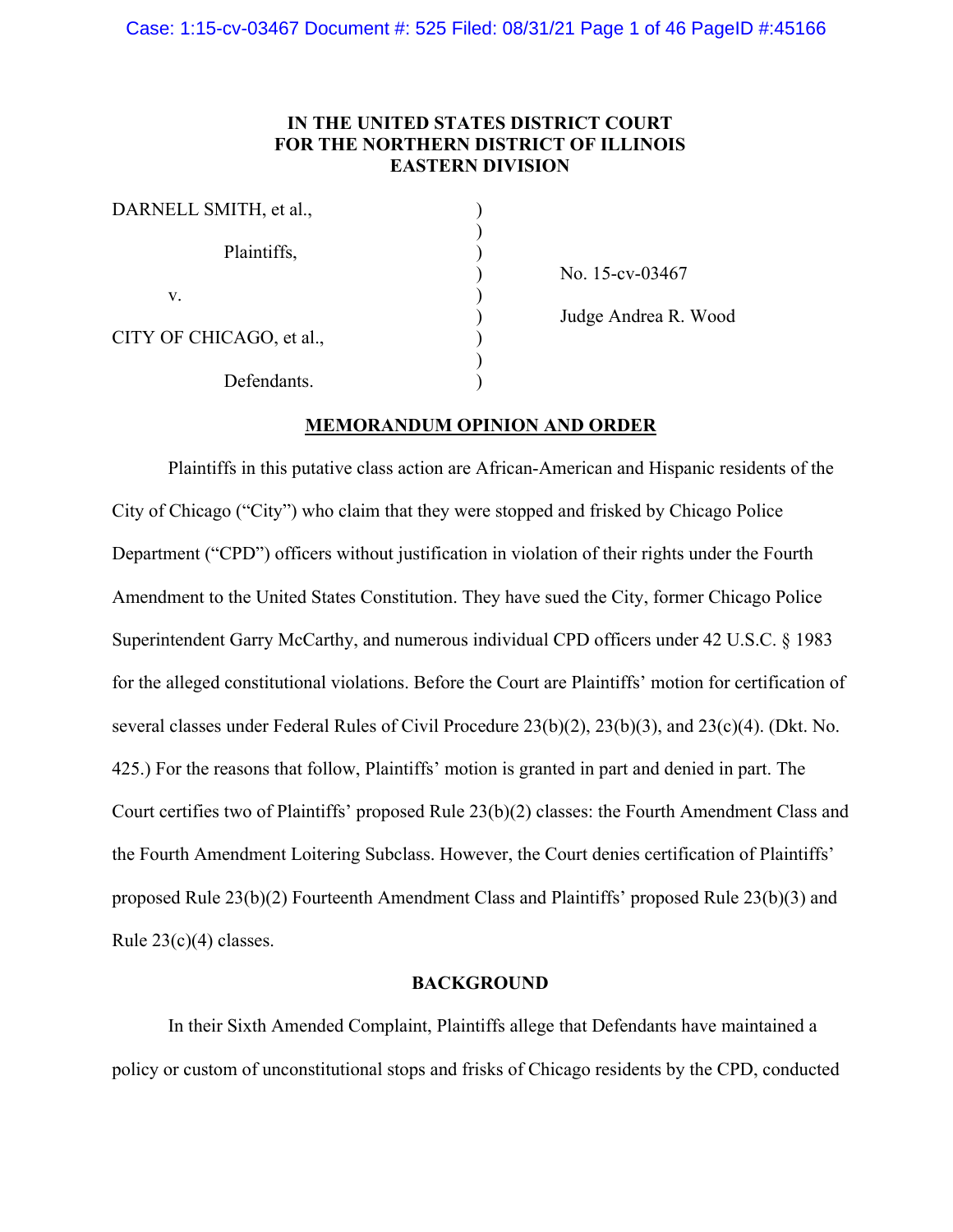#### Case: 1:15-cv-03467 Document #: 525 Filed: 08/31/21 Page 2 of 46 PageID #:45167

without reasonable articulable suspicion in violation of the Fourth Amendment and the principles set forth in *Terry v. Ohio*, 392 U.S. 1 (1968). In *Terry*, the Supreme Court held that police officers are permitted to conduct a brief investigatory stop (or *Terry* stop) only when they have a reasonable suspicion that an individual has committed, is committing, or is about to commit a crime. *Terry*, 392 U.S. at 21; *see also United States v. Williams*, 731 F.3d 678, 683 (7th Cir. 2013). Plaintiffs contend that CPD officers nonetheless regularly detain people without reasonable suspicion, and moreover, the CPD has long been aware of this problem but has failed to address it adequately.

## **I. The Court's Prior Ruling**

This is Plaintiffs' second attempt at class certification. Plaintiffs previously sought certification of six plaintiff classes under Rule 23(b)(3), seeking money damages. (Pls.' Mot. for Rule 23(b)(3) Class Certification, Dkt. No. 277.) As described in the Court's Memorandum Opinion and Order denying that request (May 29, 2019 Mem. Order & Op., Dkt. No. 388), Plaintiffs' putative class definitions relied heavily upon the CPD's use of Contact Information Cards ("contact cards") to document investigatory stops and enforcement of the City's Gang and Narcotics-Related Loitering Ordinances. Specifically, Plaintiffs sought certification of two Rule 23(b)(3) classes: (1) a Fourth Amendment Class consisting of all persons subjected to investigatory stops by the CPD at any time since April 20, 2013, which resulted in creation of a contact card; and (2) a similar but more limited class consisting of all African Americans and Hispanics<sup>1</sup> subjected to investigatory stops by the CPD at any time since April 20, 2013, which resulted in the creation of a contact card. In the alternative, Plaintiffs sought certification of four

<sup>&</sup>lt;sup>1</sup> Throughout this Opinion, the Court generally uses the terms "African-American" and "Hispanic" when referring to Plaintiffs' racial and ethnic group identities, tracking the proposed class definitions. As also seen in the record, however, the Court will sometimes use the terms "African-American" and "Black" interchangeably.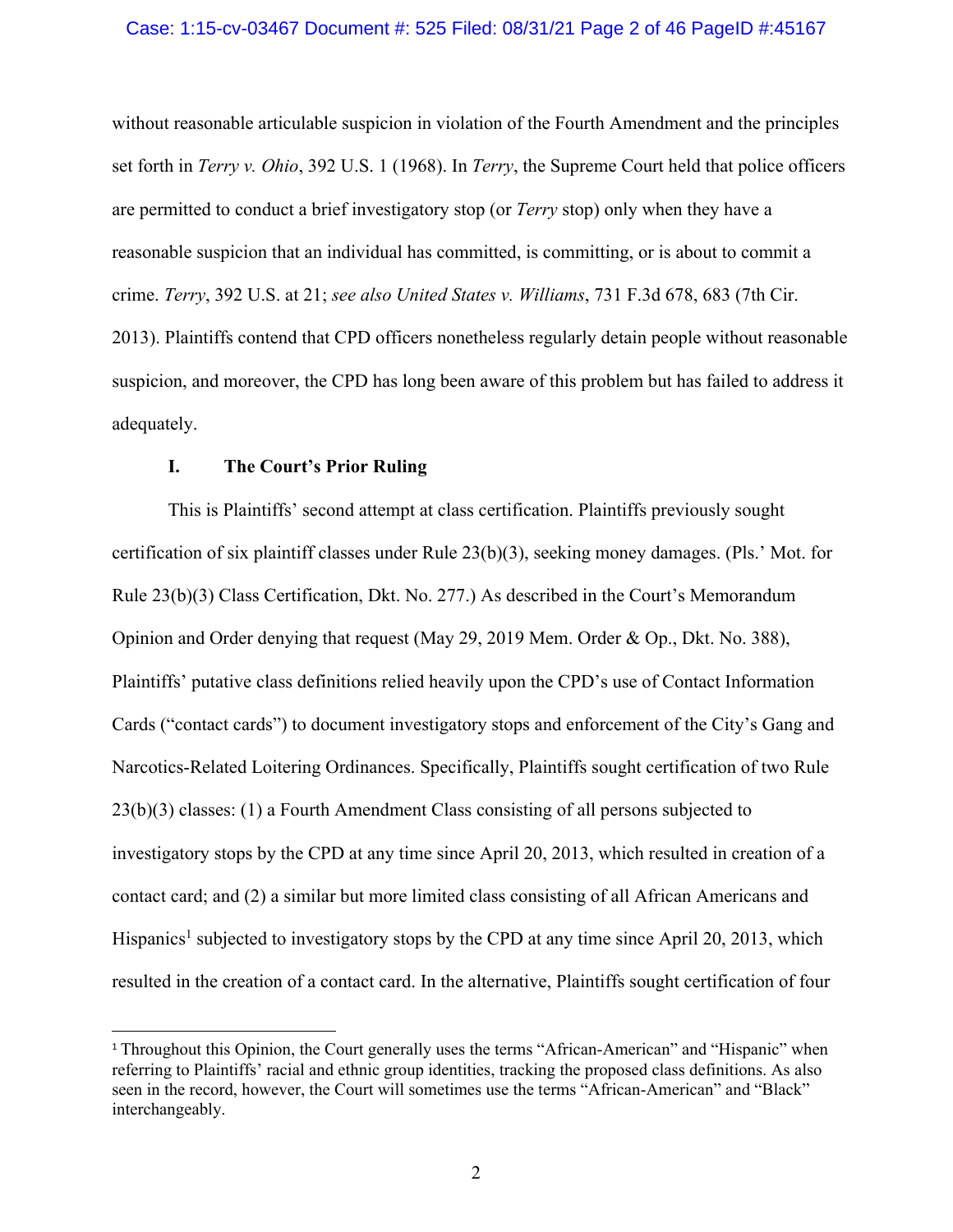#### Case: 1:15-cv-03467 Document #: 525 Filed: 08/31/21 Page 3 of 46 PageID #:45168

narrower Rule 23(b)(3) classes: (3) all persons who were encountered by the CPD for enforcement of the Gang and Narcotics Loitering Ordinance at any time since April 20, 2013, which resulted in the creation of a contact card; (4) all African Americans and Hispanics who were encountered by the CPD for enforcement of the Gang and Narcotics Loitering Ordinance at any time since April 20, 2013, which resulted in the creation of a contact card; (5) all persons subjected to an investigatory stop by the CPD at any time since April 20, 2013, which resulted in the creation of a contact card that contains no narrative; and (6) all African Americans and Hispanics who were subjected to an investigatory stop by the CPD at any time since April 20, 2013, which resulted in the creation of a contact card that contains no narrative. As a final alternative, Plaintiffs sought certification of a Rule 23(c)(4) issues-only class addressing questions regarding whether the CPD's policies and practices were intended to target minorities and whether CPD policymakers were deliberately indifferent to the consequences of the investigatory stop policies.

 In denying certification of the proposed Rule 23(b)(3) classes, the Court found that Plaintiffs had not shown that their proposed classes met the commonality requirement under Rule  $23(a)(2)$ . First, Plaintiffs failed to show that the individualized inquiries for class members—such as whether any given person was stopped and whether the officer who stopped the person lacked reasonable suspicion—could be meaningfully resolved through common questions. Second, the Court rejected Plaintiffs' attempt to identify a common CPD policy that caused class members' unconstitutional stops. *See Wal-Mart Stores, Inc. v. Dukes*, 564 U.S. 338, 353 (2011) ("[S]ignificant proof that a [defendant] operated under a general policy . . . conceivably could justify a class); *Phillips v. Sheriff of Cook Cty.*, 828 F.3d 541, 551 (7th Cir. 2016) (recognizing that "an illegal policy might provide the glue necessary to litigate otherwise highly individualized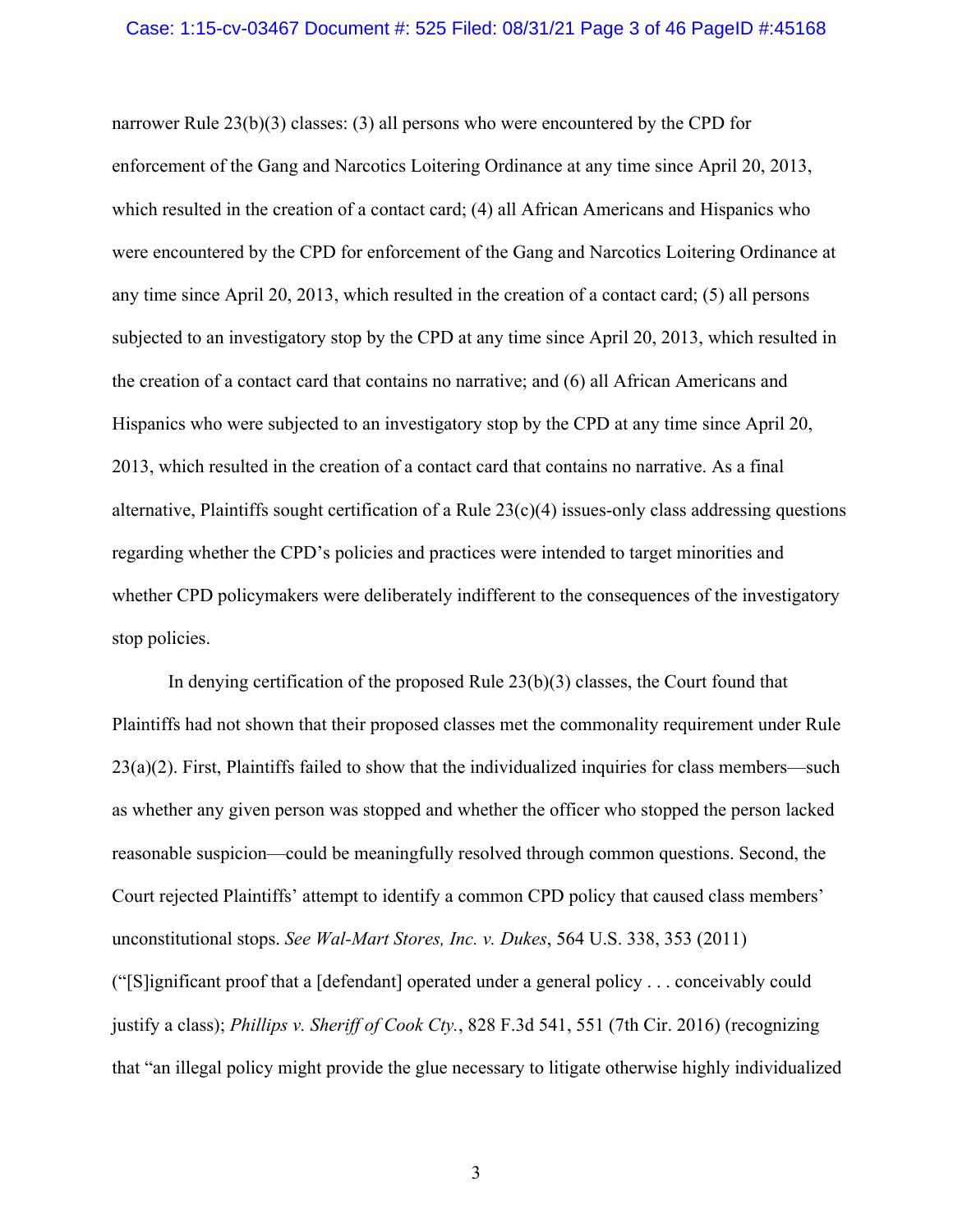#### Case: 1:15-cv-03467 Document #: 525 Filed: 08/31/21 Page 4 of 46 PageID #:45169

claims as a class" (internal quotations omitted)). Plaintiffs argued that the CPD maintained a general policy that had the effect of pressuring officers to stop more people, as evidenced by the Chicago Police Superintendent criticizing commanders and deputy chiefs whose subordinates did not stop enough people and setting quotas for stops. The Court found Plaintiffs' theory legally and factually inadequate, finding that (1) there was not enough evidence that the CPD's actions influenced officers to conduct more stops; and (2) even if the CPD's actions influenced officers' motivations, the subjective motivations of officers when stopping people would not determine the constitutionality of the stops. The Court further noted that the CPD's use of quotas was facially neutral (not directly encouraging officers to conduct unconstitutional investigative stops).

 In a separate ruling, the Court also largely granted Defendants' motion to exclude testimony offered by Plaintiffs' expert witnesses. (Sept. 30, 2019 Mem. Op. & Order, Dkt. No. 412.) That testimony concerned more than three million contact cards produced in discovery, which Plaintiffs hoped to use to show that the CPD committed widespread unconstitutional stops. But the Court held that the conclusions drawn by Plaintiffs' proposed experts—for example, that "[d]uring the class period, the CPD engaged in a minimum of 368,436 Unconstitutional Stops" improperly offered case-determinative legal conclusions or findings reserved for the factfinder. (*See id.* at 7 n.6.) The Court similarly held that Plaintiffs' proposed expert testimony on the reasonableness of stops described in sample contact cards would not be helpful to the jury. Ultimately, the only expert testimony the Court allowed at this stage in the proceedings involved summaries describing how many contact cards matched various search parameters. Notably, Plaintiffs rely on the summaries in connection with the present motion to show racial disparities in the CPD's stop and frisk program.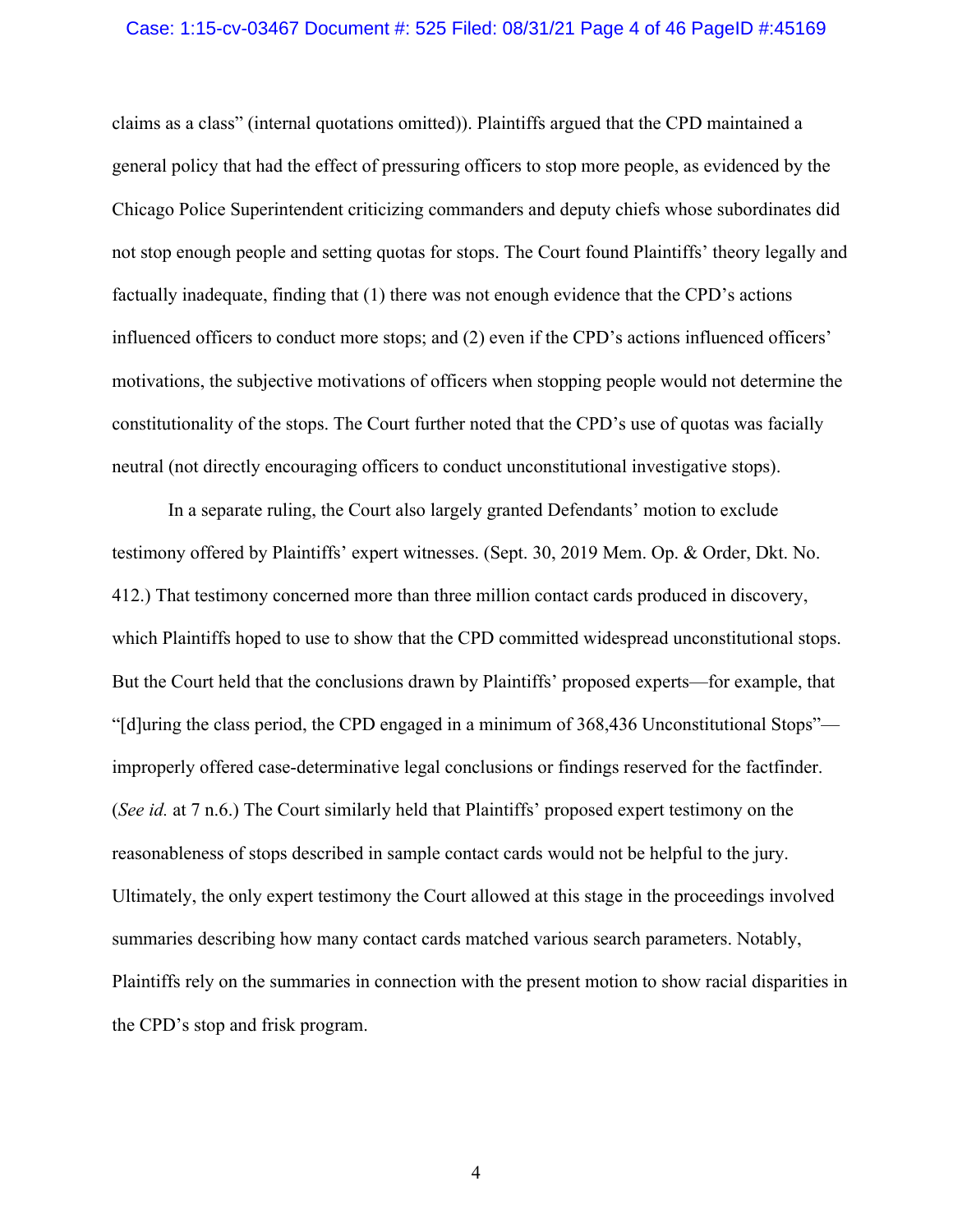## **II. Plaintiffs' Present Motion**

Plaintiffs now have moved again for class certification. This time they seek certification of three classes under Rule  $23(b)(2)$ , seeking declaratory and injunctive relief; renew in part their motion for class certification under Rule 23(b)(3), seeking damages; and again move in the alternative for certification of an issues-only class under Rule 23(c)(4). Plaintiffs' proposed classes are similar and in some cases substantially identical to the proposed classes from their initial motion. Because the Court rejected those classes based on a lack of commonality—a requirement for Rule 23(b)(2) and Rule 23(b)(3) classes alike—a threshold question for the Court is whether Plaintiffs' arguments merit revisiting the commonality issue.

Class certification decisions are interlocutory and subject to revision by the Court at any time prior to final judgment. Fed. R. Civ. P. 23(c)(1)(C) ("An order that grants or denies class certification may be altered or amended before final judgment."); *see Gen. Tel. Co. of Sw. v. Falcon*, 457 U.S. 147, 160 (1982) (describing class certification orders as "inherently tentative."). Here, the Court finds it appropriate to consider anew in connection with the present motion whether Plaintiffs' can demonstrate commonality because they have presented a new theory and new evidence. Plaintiffs previously focused heavily on the contact cards (and the largely excluded expert testimony) in arguing that the CPD's investigatory stop quotas caused unconstitutional stops, but they now contend that the CPD failed to implement adequate training, supervision, and accountability measures to address a known problem of the stops violating individuals' rights under the Fourth and Fourteenth Amendments. This theory is distinct from Plaintiffs' previous argument that the CPD enforces an illegal investigatory stop quota and warrants fresh consideration of the requirements for class certification and, in particular, the commonality requirement.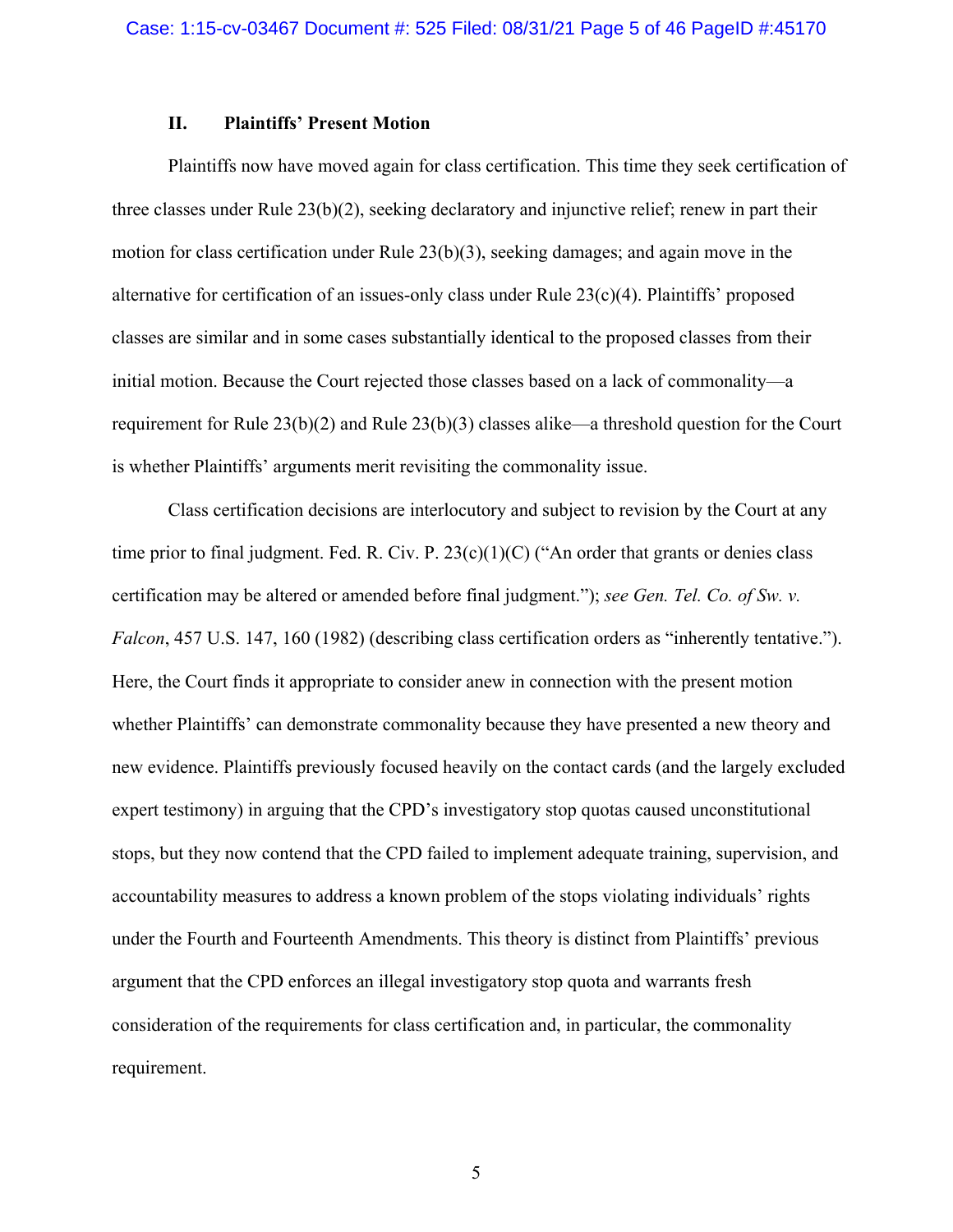## **A. Evidentiary Record**

The parties have adduced a voluminous evidentiary record in support of their latest arguments for and against class certification. The evidence is summarized below.<sup>2</sup>

## **1. The CPD's Stop and Frisk Practices**

During the time period relevant to this lawsuit, the CPD used two sets of forms to document investigatory stops. Initially, police officers recorded stops on contact cards, which, as Defendants acknowledge, include a narrative section for officers to record the reasonable articulable suspicion justifying the investigatory stop or reason for contact. (Defs.' Resp. at 13 n.12, Dkt. No. 425-50.) While contact cards were used to record both investigatory stops and voluntary interactions as of September 2011, their use was limited to investigatory stops and enforcement of Chicago's gang and narcotics loitering ordinances as of April 3, 2014. (Mot., Ex. 39, Special Order S04-13-09 (2011) § 3, Dkt. No. 425-39.; Mot., Ex. 7, Special Order S04-13-09  $(2014)$  § 4(B)(1), Dkt. No. 425-7.) In 2016, the CPD replaced the contact card with a new, twopage "Investigatory Stop Report" ("ISR"), requiring police officers to complete a more detailed form when documenting investigatory stops. (Mot., Ex. 18, Special Order S04-13-09 (2017), Dkt. No. 425-18.) CPD policies direct police officers to make investigatory stops only under certain circumstances and to document standardized information about those stops on ISRs and contact cards. (Special Order S04-13-09 (2014); Special Order S04-13-09 (2017).) Contact cards and

 $2$  The parties have submitted declarations, reports, and other documents containing or constituting hearsay that would not be admissible at trial. In the Seventh Circuit, contested expert opinions must meet the standards of Federal Rule of Evidence 702 and *Daubert v. Merrell Dow Pharmaceuticals, Inc.*, 509 U.S. 579 (1993), to be considered in connection with class certification. *See Messner v. NorthShore Univ. HealthSystem*, 669 F.3d 802, 812 (7th Cir. 2012). The Seventh Circuit has not ruled on whether fact evidence in support of class certification is subject to the same admissibility requirements as would apply at trial, but other circuits have rejected such a requirement, allowing hearsay and other inadmissible evidence to be considered for class certification purposes. *Sali v. Corona Reg'l Med. Ctr.*, 909 F.3d 996, 1005 (9th Cir. 2018); *In re Zurn Pex Plumbing Prod. Liab. Litig.*, 644 F.3d 604, 612–13 (8th Cir. 2011). The Court follows the approach of those circuits.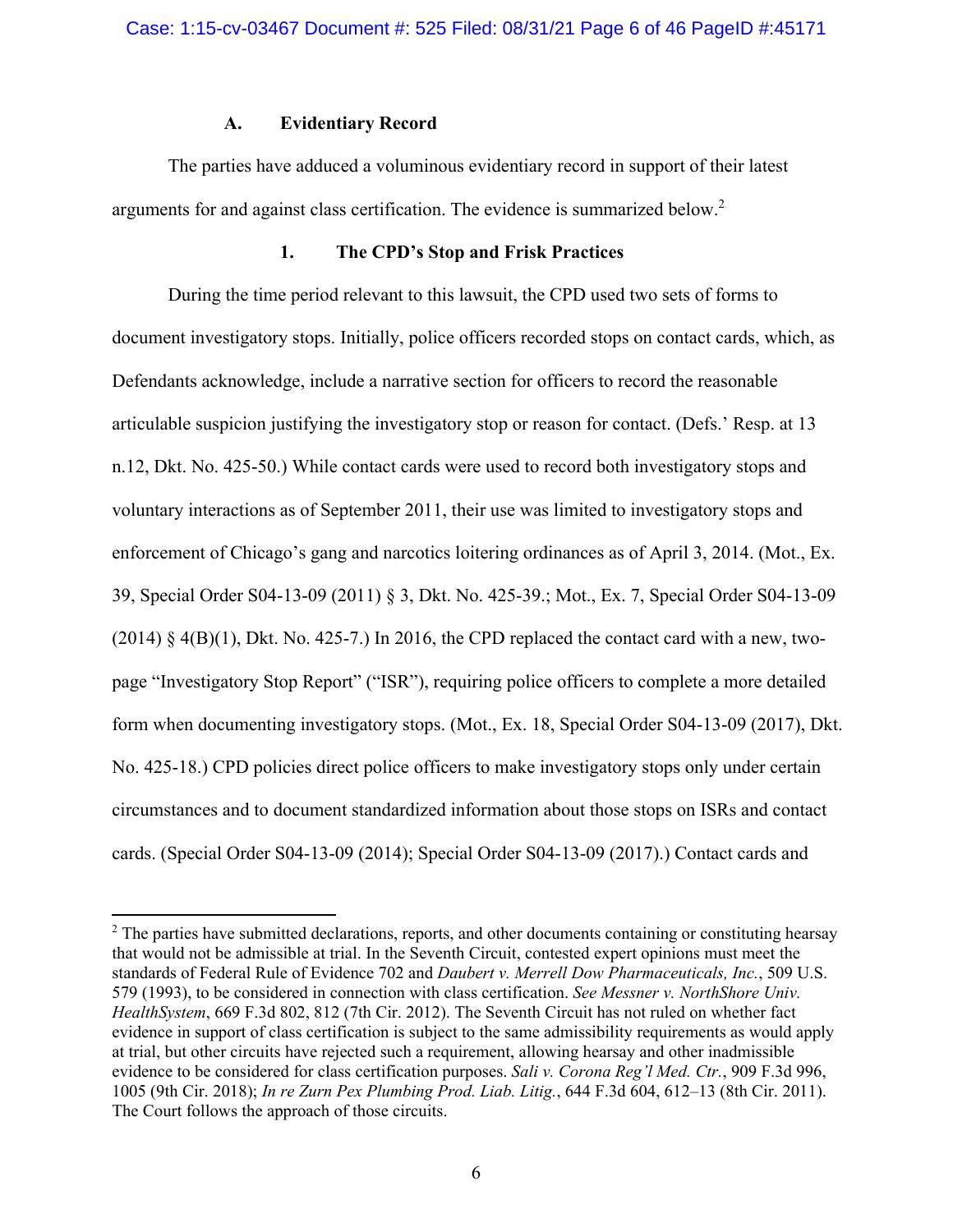#### Case: 1:15-cv-03467 Document #: 525 Filed: 08/31/21 Page 7 of 46 PageID #:45172

ISRs are not used to document arrests; rather, they generally document interactions in which police officers suspect but do not uncover criminal activity. (*Id.*)

 Deposition testimony from CPD executives evidences the standards and practices associated with contact cards. Alfonza Wysinger was First Deputy Superintendent with the CPD from 2011 to October 2015, appointed to that position by McCarthy. (Mot., Ex. 8, Dep. of Alfonza Wysinger at 25–26, Dkt. No. 25-8). Wysinger was responsible for the daily operations of the police department and oversaw the CPD's various bureaus: investigative services, administrative services, organized crime, and detectives. (*Id.* at 66.) Wysinger testified that from 2011 through 2015, officers conducting investigatory stops were required to record the facts justifying reasonable articulable suspicion using contact cards and supervisors were required to review every contact card to confirm the reasonable articulable suspicion for those stops. (Wysinger Dep. at 65.) Depositions of McCarthy and former interim Superintendent John Escalante indicate that stop and frisk policies, like other department-wide policies, were developed by a centralized executive team with the Superintendent wielding final policymaking authority. (Mot., Ex. 24, Dep. of Garry McCarthy at 29, Dkt. No. 425-24.; Mot., Ex. 23, Dep. of John Escalante at 24–25.)

 During McCarthy's tenure, increasing stop and frisk encounters—as measured by contact cards—was emphasized as a performance objective. The CPD tracked the number of contact cards written in each of the police department's districts and communicated those numbers down the chain of command, reaching patrol officers. CompStat meetings were a primary forum for this communication. First Deputy Superintendent Wysinger testified that McCarthy criticized district commanders for having low contact card numbers, raising his voice and yelling at them. (*Id.* at 92.) CompStat meeting summaries show McCarthy pressuring commanders and deputy chiefs to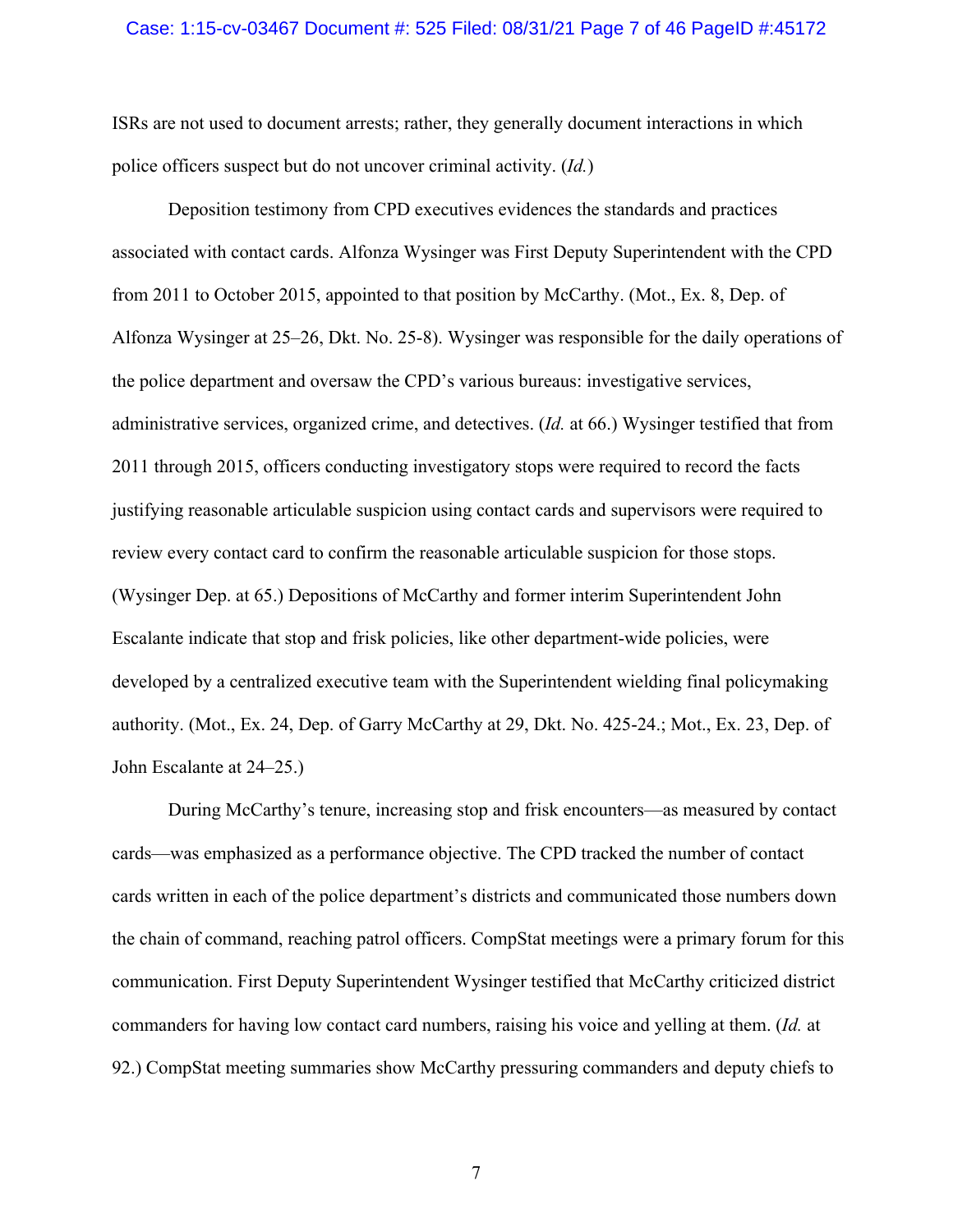### Case: 1:15-cv-03467 Document #: 525 Filed: 08/31/21 Page 8 of 46 PageID #:45173

produce more contact cards, including ranking each police district by the average number of contact cards produced per officer. (*See, e.g.*, Mot., Ex. 9, CompStat Summ. (1.17.13) at 15, Dkt. No. 425-9 ("We can't be patient anymore . . . Only 13 contact cards in 28 days by our best performers? Your supervisors are not carrying the load . . . We can't tolerate this any more [sic].");<sup>3</sup> Mot., Ex. 10, CompStat Summ. (3.14.13) at 8, Dkt. No. 425-10 ("At the bottom of the list is the 11th District on the average number of contact cards written per officer. You don't want to be last . . . Just improve the contact cards.").)<sup>4</sup> The summaries of CompStat meetings show a singular focus on contact cards; in one such meeting, Wysinger closed out the meeting by saying "You already know what I'm going to talk about today," discussing a decrease in contact cards. (Mot., Ex. 12, CompStat Summ. (5.16.15) at 14.) Wysinger warned that the decline in contact cards was endangering officers, attributing two incidents where officers were fired upon to a decline in street stops and concluding that stopping more people "will keep our officers alive." (*Id.*)

 The record contains less information about ISRs. Still, Plaintiffs' evidence indicates that ISRs serve essentially the same purpose as contact cards in documenting investigatory stops. (Special Order S04-13-09 (2017).) CPD officers are required to document the facts that establish reasonable articulable suspicion when writing ISRs. (*Id.* § III(D)(1)(a).) The CPD directive governing ISRs also requires officers to comply with constitutional limits on stop and frisk

<sup>&</sup>lt;sup>3</sup> Following McCarthy's comments, Chief Robert Tracy admonished the commander of the 11th District to "improve overall activity and especially contact cards." (CompStat Summ. (1.17.13) at 15.) Later in the same meeting, McCarthy admonished the 19th District Commander that "We've got to put our hands on people . . . Three contact cards in 28 days is not good." (*Id.* at 16.) First Deputy Wysinger added, "WRONG FOOT! . . . We have to get more aggressive we have to have a sense of urgency we have to put our hands on people." (*Id.* (emphasis in original).)

<sup>&</sup>lt;sup>4</sup> Although CompStat meeting notes are not verbatim accounts, they were distributed across the CPD to guide policing strategy.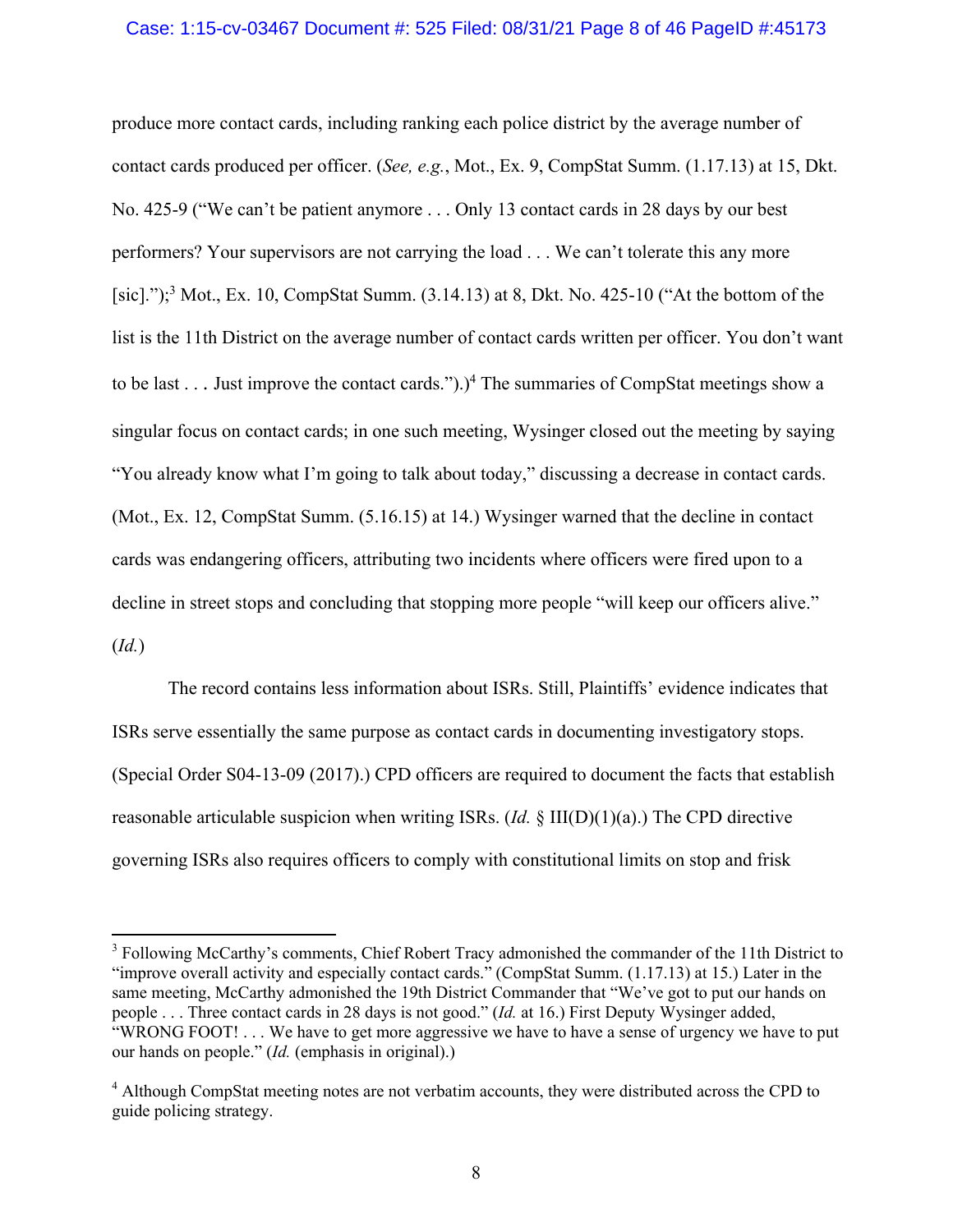## Case: 1:15-cv-03467 Document #: 525 Filed: 08/31/21 Page 9 of 46 PageID #:45174

activities, including defining the reasonable articulable suspicion requirement and prohibiting officers from engaging in racial profiling or bias-based policing. (*Id.* §§ II(C), III(B), (E).)

## **2. Data**

McCarthy served as Superintendent of the CPD from May 2011 to December 2015. (McCarthy Dep. at 16, 48.) Stop and frisk patterns in Chicago can be roughly divided into three phases for present purposes: pre-McCarthy, McCarthy, and post-McCarthy. During McCarthy's tenure, Chicago police officers stopped dramatically more people—hundreds of thousands more—and after his departure, stops plummeted. Table 1, Chart 1, and Table 2 below were created using data from Plaintiff's evidentiary submissions.<sup>5</sup>

| Table 1: CPD Contact Cards and ISRs by Year and Race |                           |                    |                       |                    |  |  |
|------------------------------------------------------|---------------------------|--------------------|-----------------------|--------------------|--|--|
| Year                                                 | # Contact<br>Cards / ISRs | # Stops<br>(Black) | # Stops<br>(Hispanic) | # Stops<br>(White) |  |  |
| 2010                                                 | 335,864                   | 212,047            | 73,181                | 44,300             |  |  |
| 2011                                                 | 380,349                   | 247,211            | 82,434                | 44,897             |  |  |
| 2012                                                 | 517,660                   | 350,379            | 105,980               | 54,587             |  |  |
| 2013                                                 | 703,308                   | 483,947            | 131,669               | 77,108             |  |  |
| 2014                                                 | 715,892                   | 514,596            | 122,563               | 69,114             |  |  |
| 2015                                                 | 603,712                   | 431,189            | 109,581               | 54,832             |  |  |
| 2016                                                 | 106,239                   | 74,812             | 21,526                | 8,501              |  |  |
| 2017                                                 | 110,019                   | 78,694             | 21,501                | 8,655              |  |  |

<sup>&</sup>lt;sup>5</sup> As discussed below, not every contact card or ISR reflects an investigatory stop. The table and chart refer to these cards as "stops" for the sake of convenience. Further, both Black Hispanic and White Hispanic entries were included in the "Hispanic" category and excluded from the Black or White categories.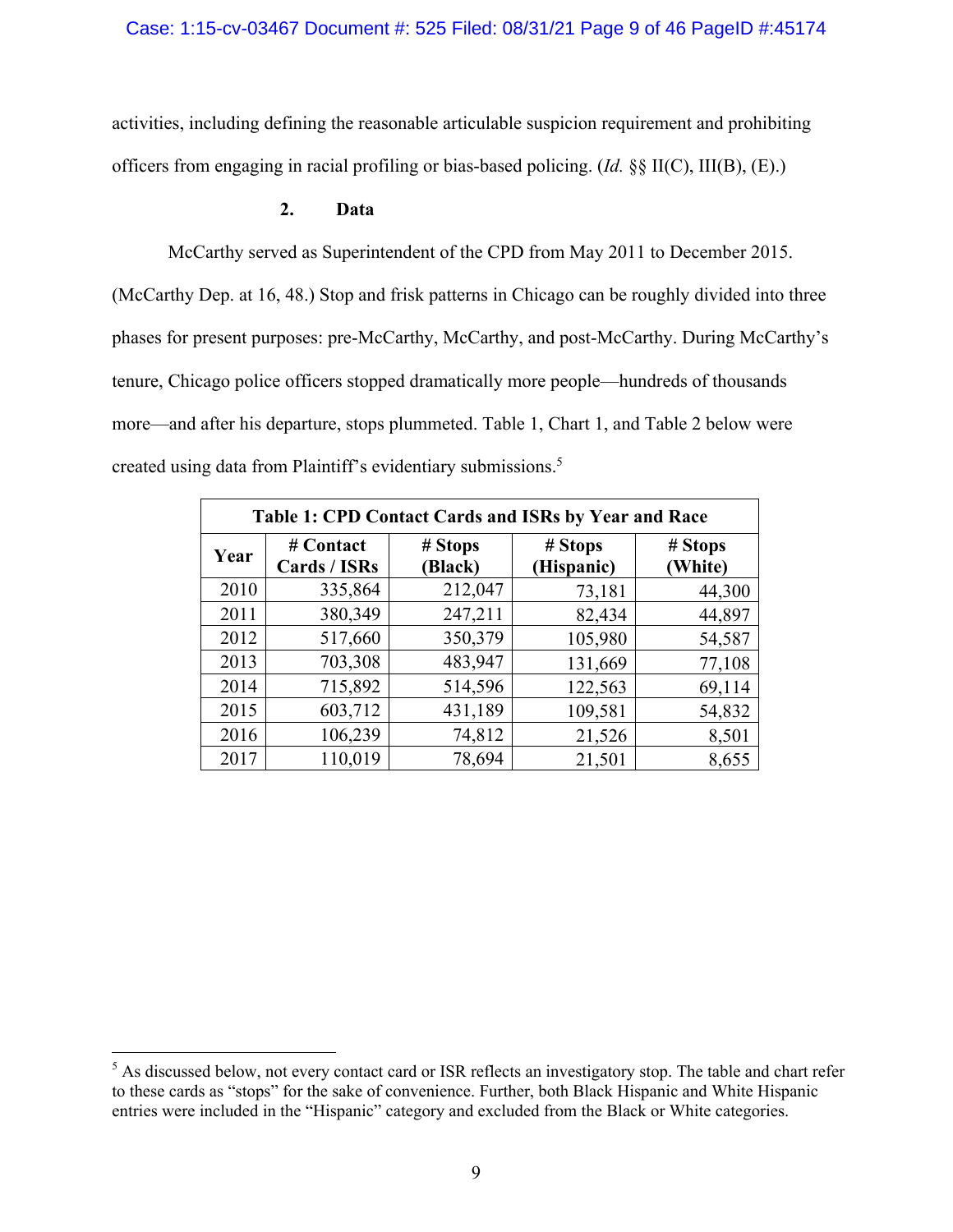

(Mot., Ex. 20, Keys's Third Report at 22, Dkt. No. 425-20; Mot., Ex. 13, App. E to Expert Report of F. Eli Nelson at 1, Dkt No. 425-13.) The data shows that contact cards increased dramatically during McCarthy's tenure, increasing from 335,864 during 2010, the last full year before McCarthy started, to a height of 715,892 in 2014. Stops decreased to only 106,239 in 2016—less than a third of the number of stops in 2010—the year after McCarthy left CPD.

 The disproportionate rate at which police officers stopped African-American residents increased during this period. In 2010, 63.1% of police stops were of African-American individuals. By 2014, that rate had increased more than eight percentage points to 71.9%, and remained roughly constant through 2017. While police officers stopped Hispanic residents much more often than white residents, the overall proportion of stops of Hispanic residents actually decreased during this period: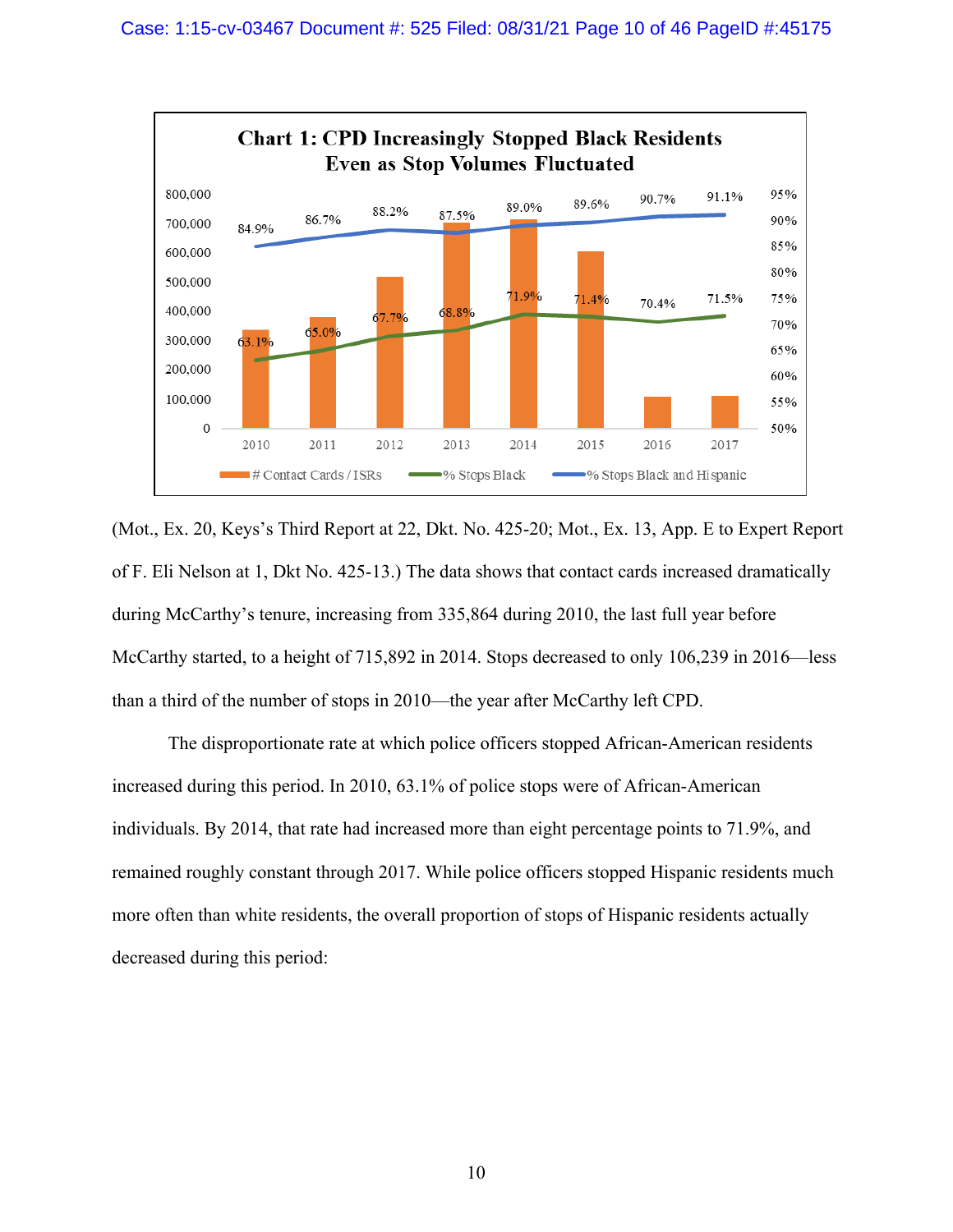| <b>Table 2: Racial Concentration of CPD Contact</b><br>Cards / ISRs by Year |                                  |                       |                    |  |  |  |
|-----------------------------------------------------------------------------|----------------------------------|-----------------------|--------------------|--|--|--|
| Year                                                                        | % Stops<br>(African<br>American) | % Stops<br>(Hispanic) | % Stops<br>(White) |  |  |  |
| 2010                                                                        | 63.1%                            | 21.8%                 | 13.2%              |  |  |  |
| 2011                                                                        | 65.0%                            | 21.7%                 | 11.8%              |  |  |  |
| 2012                                                                        | 67.7%                            | 20.5%                 | 10.5%              |  |  |  |
| 2013                                                                        | 68.8%                            | 18.7%                 | 11.0%              |  |  |  |
| 2014                                                                        | 71.9%                            | 17.1%                 | $9.7\%$            |  |  |  |
| 2015                                                                        | 71.4%                            | 18.2%                 | 9.1%               |  |  |  |
| 2016                                                                        | 70.4%                            | 20.3%                 | 8.0%               |  |  |  |
| 2017                                                                        | 71.5%                            | 19.5%                 | 7.9%               |  |  |  |

(Keys's Third Report at 22; Nelson App. E. at 1.)

## **3. Notice of Unconstitutional Activity and Supervision Deficits**

From 2000 to 2006, McCarthy served as the deputy commissioner of operations for the New York City Police Department ("NYPD"), describing himself as "New York City's principal crime strategist in a political sense at the right hand of the police commissioner." (Mot., Ex. 24, Dep. of Garry McCarthy at 23, 25, Dkt. No. 425-24.) McCarthy ran NYPD's CompStat system and developed and authorized crime reduction strategies. (*Id.* at 26.) NYPD's stop and frisk practices during the period January 2004 through June 2012 were later held unconstitutional by a federal court in the Southern District of New York. *Floyd v. City of New York* ("*Floyd II*"), 959 F. Supp. 2d 540 (S.D.N.Y. 2013). The *Floyd* court found that the NYPD was "deliberately indifferent to violations of the plaintiff class's Fourth and Fourteenth Amendment rights." *Id.* at 590. As relevant here, the court further found that the NYPD had notice of its officers' unconstitutional stops and disproportionate stopping of African-American and Hispanic residents but nevertheless increased its use of stop and frisk sevenfold between 2002 and 2011. *Id.* This increase was implemented through CompStat meetings—the accountability mechanism that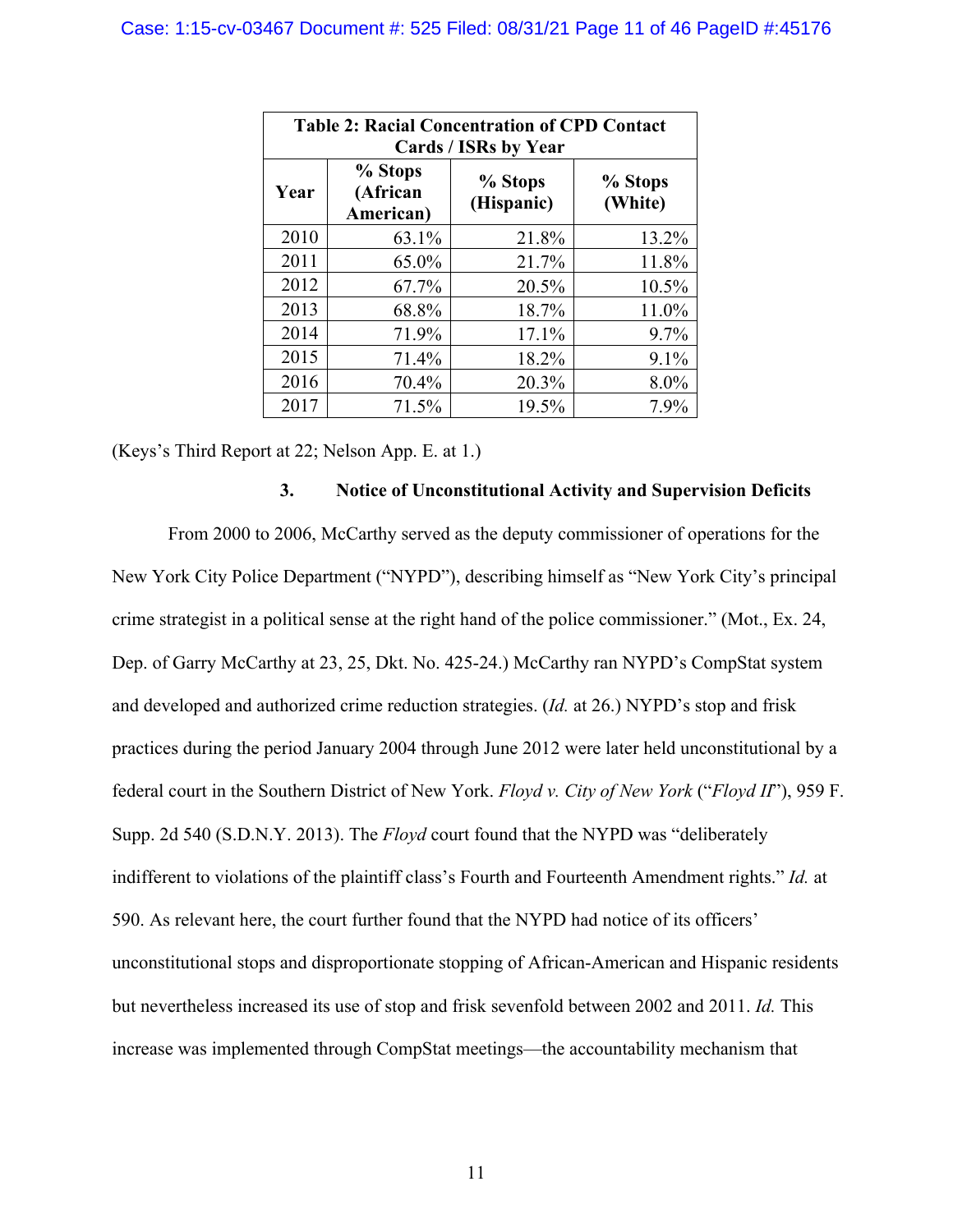#### Case: 1:15-cv-03467 Document #: 525 Filed: 08/31/21 Page 12 of 46 PageID #:45177

McCarthy ran through 2006—at which commanders were pressured to increase stops, leading to pressure on police managers and officers to stop more people. *Id.* 

Even as the NYPD pressured officers to stop more people, it failed to address the known issue of unconstitutional stops. *Id.* The NYPD was on notice of the issue of unconstitutional stops because a 1999 report by the New York Attorney General had found that 15% of UF-250s—the New York equivalent of contact cards—included facts that did not sustain the reasonable suspicion necessary to justify a search, even after resolving "every ambiguity of factual or legal interpretation" in favor of such justification. *Id.* at 591. The *Floyd* court described the pressure on officers to increase stops without emphasizing constitutional policing as "a predictable formula for producing unjustified stops." *Id.* at 602. The court similarly found that the NYPD's policy of targeting "the right people," which was understood by the NYPD's top uniformed officer to allow for indirect racial profiling based on people's race and age, led officers to stop people based on their race. *Id.* at 603–04.

Later, from 2006 to 2011, McCarthy served as Police Director of the Newark Police Department. (McCarthy Dep. at 16.) In Newark, as in Chicago, McCarthy used CompStat to influence police commanders to implement the Newark Police Department's preferred crime control strategies. (*Id.* at 38–40.) On July 22, 2014, the U.S. Department of Justice released a report concluding that the Newark Police Department violated the Fourth Amendment in the majority of its stops, finding that facts supporting reasonable articulable suspicion were not recorded in 75% of stops between January 2009 and June 2012. (Mot., Ex. 6, Investigation of the Newark Police Department at 8–9, Dkt. No. 425–6.) The report also concluded that Newark's policing practices had a disparate impact on the city's African-American population, describing the disparity as "stark and unremitting," but did not opine on whether this disparity violated the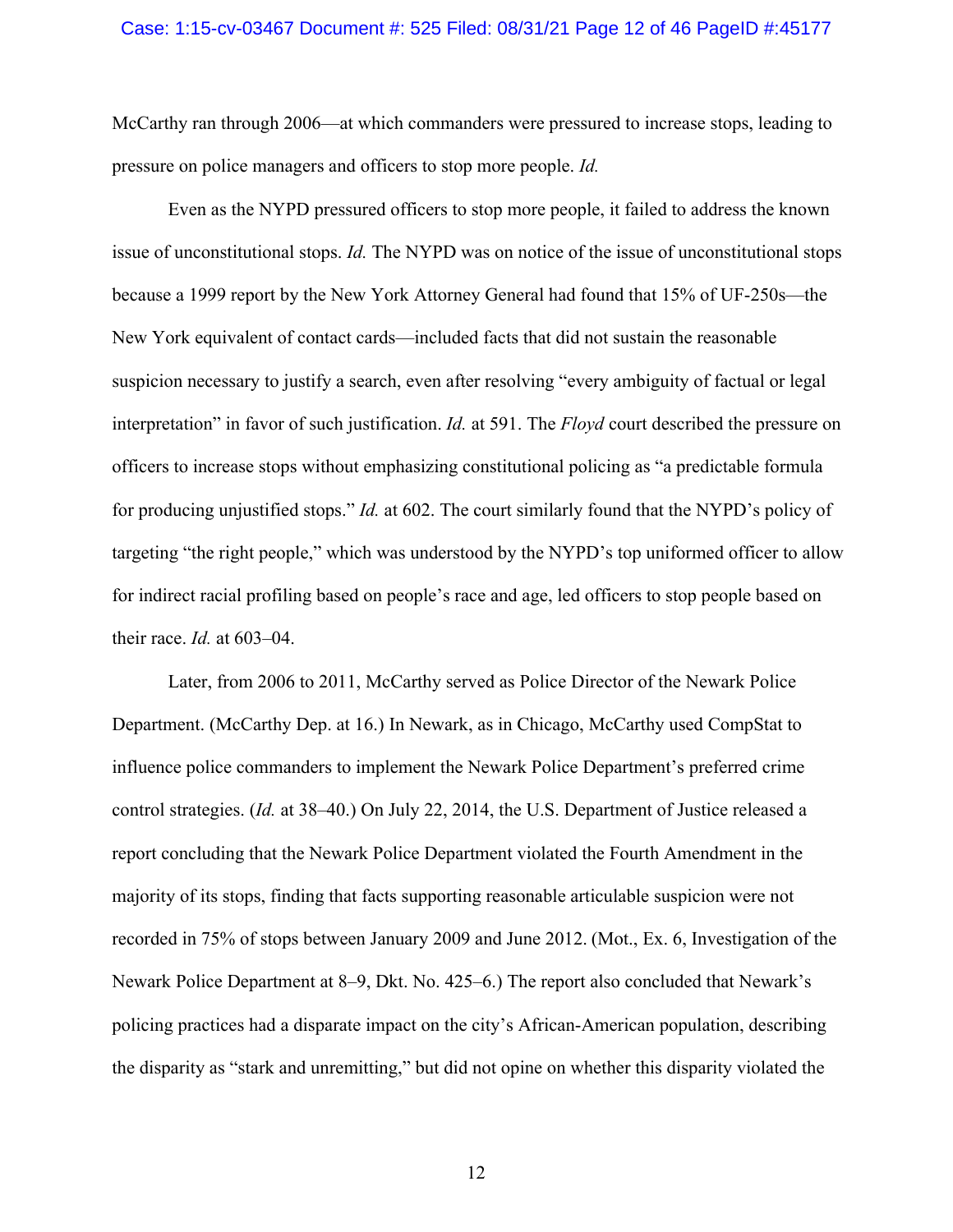#### Case: 1:15-cv-03467 Document #: 525 Filed: 08/31/21 Page 13 of 46 PageID #:45178

Fourteenth Amendment. (*Id.* at 16.) The report attributed the Newark Police Department's pattern of constitutional violations, in part, to management and supervision failures. Specifically, the report noted that the Newark Police Department did not require "meaningful review of officer actions by supervisors," treating review of stops as an administrative necessity, not an opportunity to enforce constitutional policing practices. (*Id.* at 42.)

 The evidence adduced by Plaintiffs is sufficient to show that McCarthy knew, or should have known, that there was a meaningful risk that his CompStat-driven stop and frisk policy caused unconstitutional stops. The *Floyd* decision and the Department of Justice's report on the Newark Police Department—both of which were issued while McCarthy was still the CPD's Superintendent—should have led the CPD to grapple with the constitutionality of its own stop and frisk program. But although McCarthy indicated that he was familiar with the *Floyd* decision and the Newark investigation, his deposition testimony in this case revealed that he knew little of the *Floyd* case and had not read the Department of Justice's report. (McCarthy Dep. at 51–65.)

 In March 2015, the ACLU of Illinois released a report finding that Chicago police officers gave unlawful reasons for stops or did not provide enough information to justify a stop on almost half of all contact cards reviewed by the ACLU. (ACLU Report at 2.) Per capita, the CPD stopped residents at more than four times the rate of the NYPD at the height of New York's stop and frisk program. (*Id.* at 3.) In August 2015, the City entered into a settlement agreement with the ACLU, committing to provide training to police officers and supervisors to prevent unconstitutional stops and appointing the Honorable Arlander Keys (retired) as supervising consultant to the agreement (Mot. Ex. 17, Investigatory Stop and Protective Pat Down Settlement Agreement, Dkt. No. 425- 17.)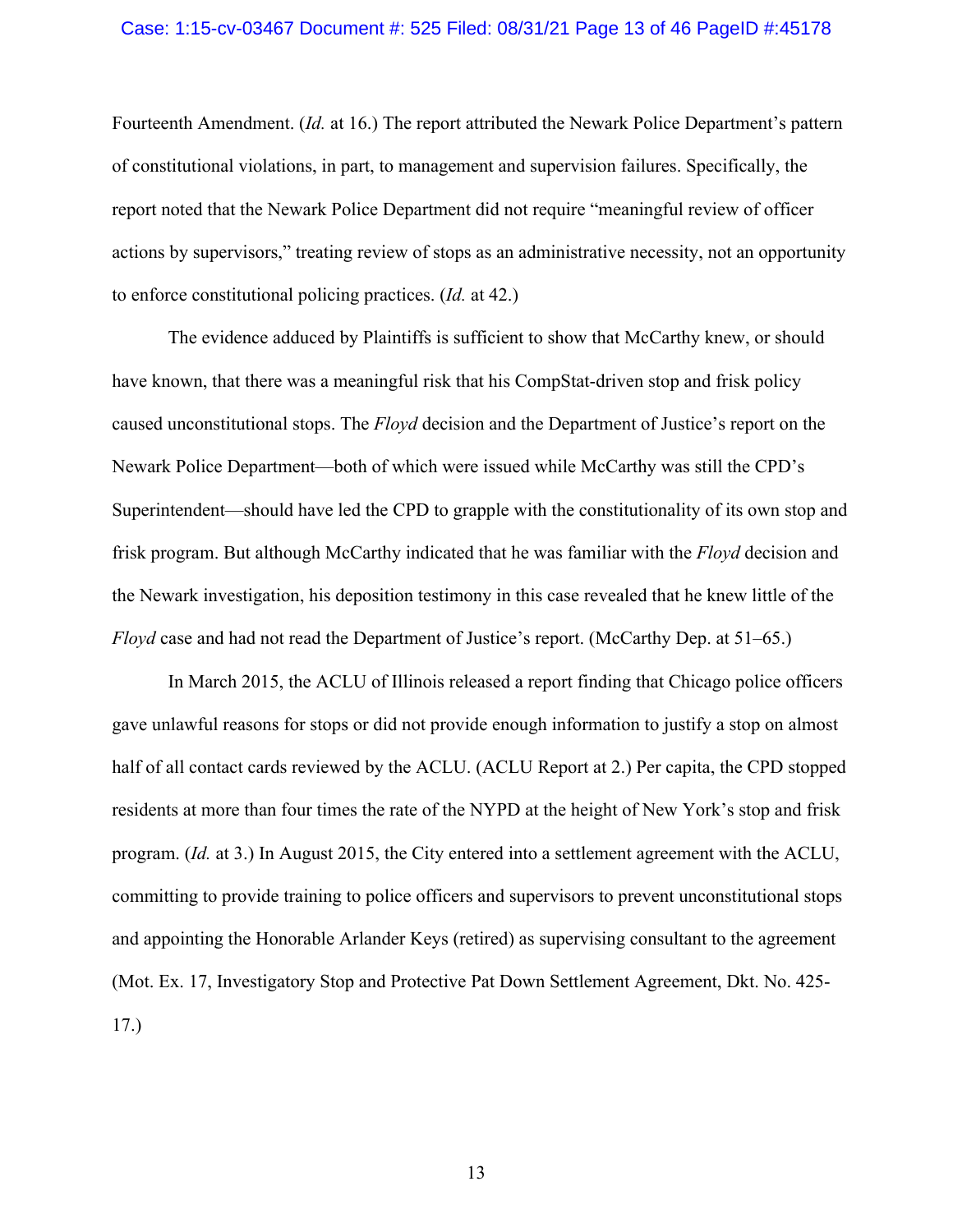#### Case: 1:15-cv-03467 Document #: 525 Filed: 08/31/21 Page 14 of 46 PageID #:45179

 Under the ACLU agreement, the CPD's Integrity Section audits ISRs for errors, including both administrative mistakes (like failing to check a box) and substantive deficiencies (failing to justify reasonable articulable suspicion.) (Keys's Third Report at 88.) Officers are required to document the support for their reasonable articulable suspicion to conduct a stop. (Special Order S04-13-09 § III(D)(1)(a).) When officers do not record enough information to justify reasonable articulable suspicion, the underlying stop can be regarded as at least facially unlawful. CPD's own audits of ISRs indicated that 10–11% of stops in the first half of 2017 violated the Fourth Amendment for lack of justification, and around 15% of stops in the second half of 2017 violated the Fourth Amendment. (Keys's Third Report at 88–89.) Judge Keys characterized this increase as reflecting "according to the CPD's data . . . a pattern of increasingly unjustified numbers of stops and frisks from Period 2 [the second half of 2016] to Period 4 [the second half of 2017]." (*Id.* at 90.)

 As the supervising consultant to the ACLU agreement, Judge Keys and a team of experts reviewed a broad range of data, including ISR stop data, sample ISRs, audit reports, and the CPD's workflow protocols for creating and reviewing ISRs. (*Id.* at 31 n.24.) In this review, Judge Keys concluded that the CPD's ISR policies allowed the CPD to cover up Fourth Amendment violations in investigatory stops. In theory, the CPD's ISR review policies should flag Fourth Amendment violations—where officers lacked reasonable articulable suspicion for stops—and ensure that officers making such stops are corrected and monitored to ensure constitutional policing. But CPD supervisors routinely allowed officers to modify their written justifications for stops under a "return and resubmission" process. (*Id.* at 51.) Some police officers were allowed to revise a single ISR up to seven times, and the revision process could take months, far longer than a police officer could realistically remember the details of a stop and frisk. (*Id.*) Judge Keys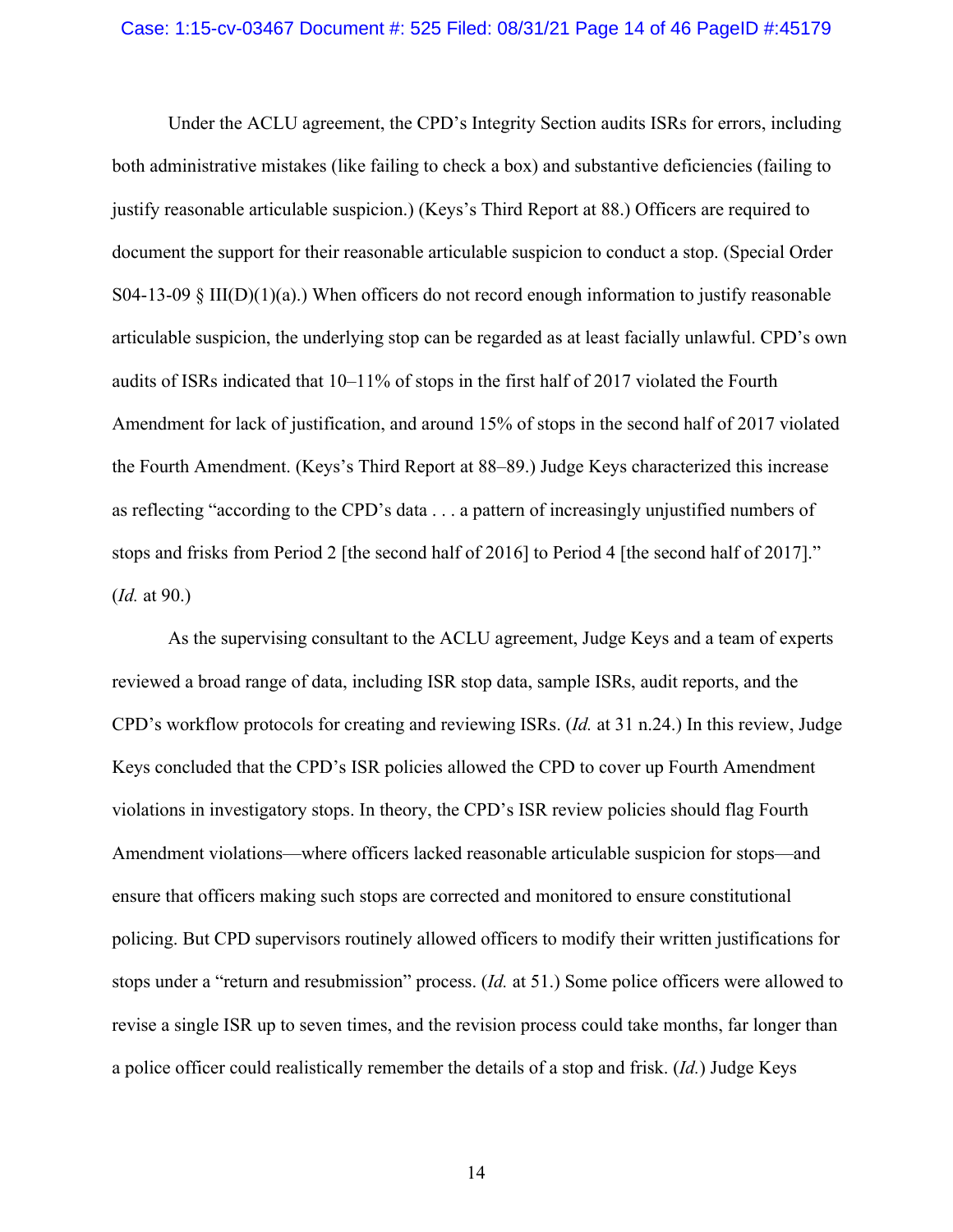#### Case: 1:15-cv-03467 Document #: 525 Filed: 08/31/21 Page 15 of 46 PageID #:45180

described this process as improper "as a matter of law," writing, "the only purpose for returning an ISR for correction appears to be to ensure that it is approved." (*Id.*)

 According to Judge Keys, the CPD's abuse of the ISR review process was "not a mere technicality" but instead indicative of "widespread disregard of the basic and express accountability and transparency requirements" caused by "prevalent misuse by reviewing supervisors . . . and the acquiescence of this misuse by executive officers." (*Id.* at 26.) Judge Keys found that this policy effectively hid unlawful stops because the CPD audited only the finalized, "corrected" ISRs—which had been modified to create the (false) impression of lawful police action. (*Id.* at 27.) Judge Keys further found that police supervisors "tell the officer to articulate certain facts not apparent in the first narrative or to change elements of the original ISR in a manner that the original narrative remarks tend not to support. In other words, supervisors are dictating information that the officer never provided." (Keys's Third Report at 75.)

 Judge Keys's findings of widespread facially unconstitutional stops based on ISRs are mirrored in an analysis conducted by Defendants' expert Stephen Parker, a former federal prosecutor who, among other things, served as the lead Department of Justice attorney in the federal consent decree over the New Orleans Police Department. (Resp., Ex. BB,, Parker Report at 3–4.) Parker reviewed a sample of 10,820 contact cards created between 2010 and 2015. (Parker Report Ex. 4, Dkt. No. 321-4.) He found that the narratives contained in 6,016 of these contact cards did not suggest investigatory stops, instead reflecting events such as a consensual encounter or (most often) having insufficient information to determine the nature of the interaction. (Resp., Ex. BB, Parker Report Ex. 5, Dkt. No. 450-28.) Of the approximately 5,200 stops suggesting an investigatory stop, reasonable articulable suspicion was suggested by the officer's narrative in only 1,326 stops (25.6%), while 3,863 stops (74.4%) did not include a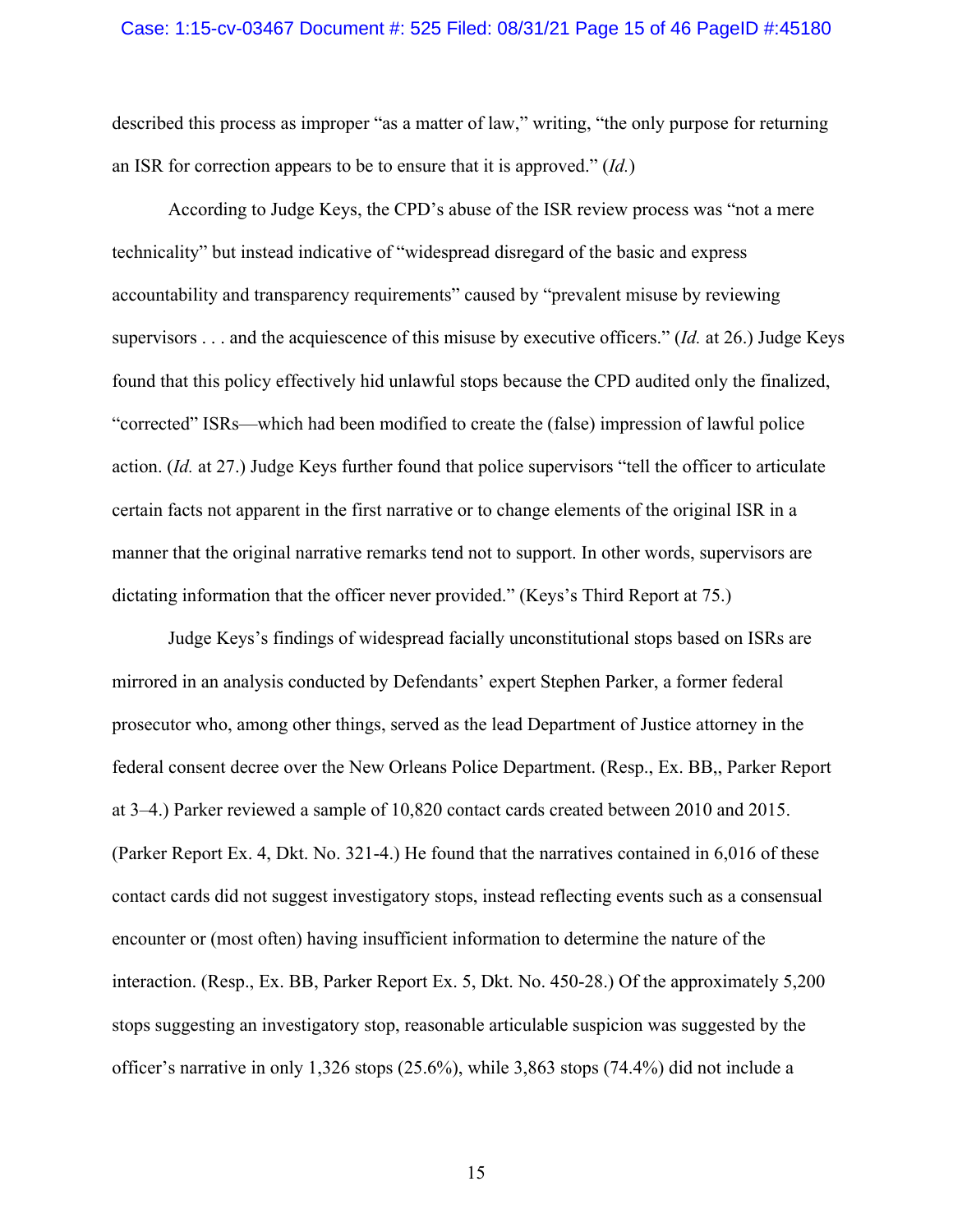#### Case: 1:15-cv-03467 Document #: 525 Filed: 08/31/21 Page 16 of 46 PageID #:45181

narrative suggesting reasonable articulable suspicion. (*Id.* (percentages calculated by the Court).) In all, 3,863 of 11,205 contact cards—34.5% of those in the sample reviewed by Defendants' expert witness—suggested an investigatory stop conducted without reasonable articulable suspicion in violation of the Fourth Amendment. (*Id.*)

 Parker also opines that the contact cards cannot reliably determine whether a stop violated the Fourth Amendment because the narratives omit information relevant to the stop's constitutionality (*Id.* at 21, 23–24.) The Court agrees. Nonetheless, the Court concludes that the reasons presented on contact cards or ISRs provide insight into the existence and extent of Fourth Amendment violations for purposes of class certification, particularly where CPD's policies have required officers to provide the reasons justifying reasonable articulable suspicion.

 Defendants do not directly contest Judge Keys's findings that the ISR review process facilitated the coverup of unconstitutional stops. Instead, Defendants assert that CPD has conducted audits to ensure constitutional stops. But Defendants offer no evidence that these audits were used to change behavior or to reduce unconstitutional stops, and evidence suggests that the problem of unconstitutional stops has worsened since CPD began its audits, as discussed above.

 Furthermore, as discussed above, third parties investigating and reporting on CPD's accountability structure found that supervisors did not take action to ensure constitutional policing. The Department of Justice's investigation in particular decried the "breadth and depth of CPD's failure to provide proper supervision," writing, "Our overarching impression of supervisors from officers is that, with notable exceptions supervisors do not lead. we were told on several occasions that sergeants are 'not there to ruffle any feathers.'" (DOJ Report at 105.) Supervisors reported being "wary of intervening to correct rule or tactical errors, because 'no one wants to be the bad guy.'" (*Id.*) The investigation concluded that structural failures of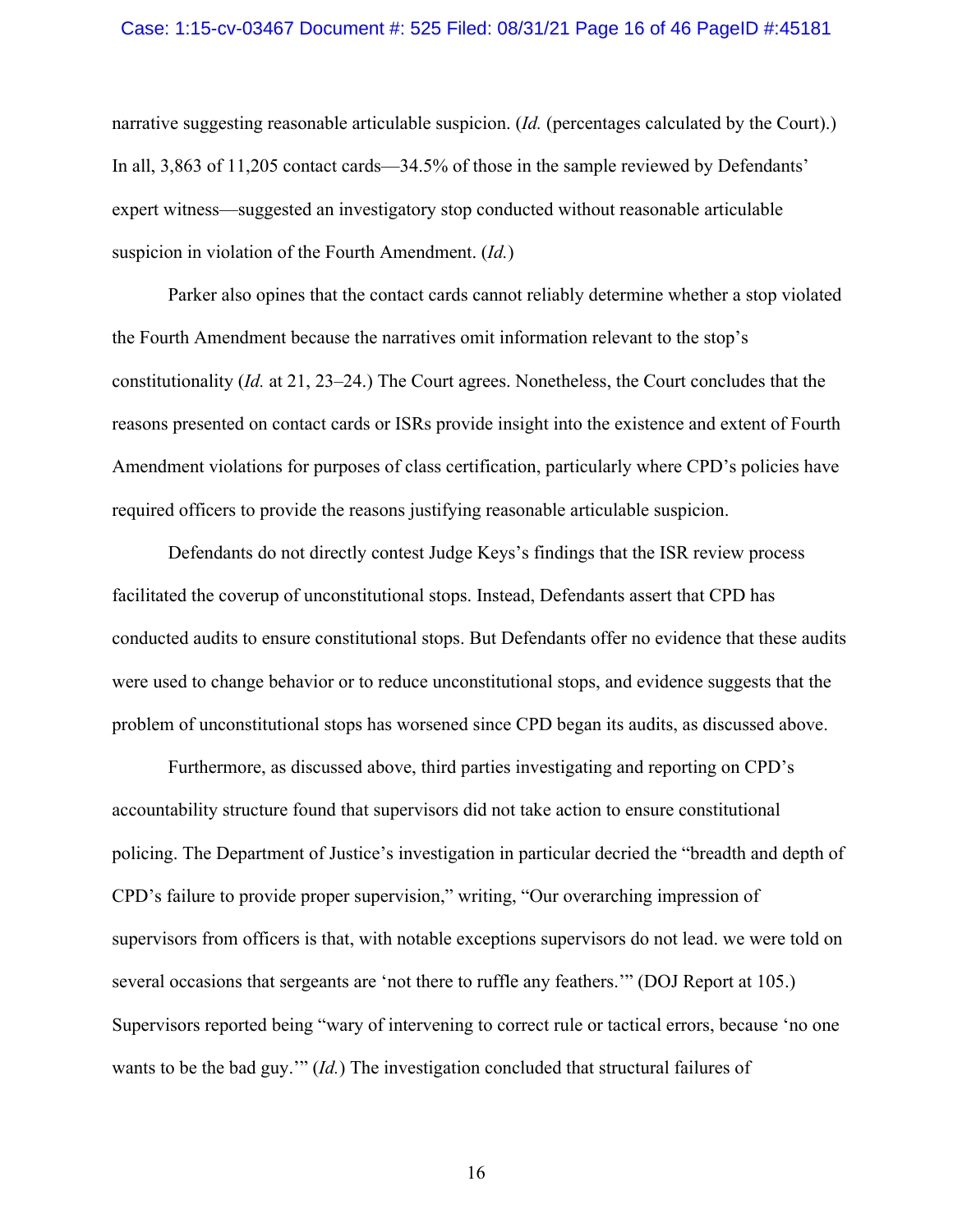#### Case: 1:15-cv-03467 Document #: 525 Filed: 08/31/21 Page 17 of 46 PageID #:45182

management, training, accountability and intervention prevented meaningful supervision and assurance of constitutional policing. (*Id.* at 107–116.) The Police Accountability Task Force echoed these findings, concluding that the CPD failed to effectively manage "problem officers" known by supervisors and CPD's leadership to commit misconduct, including not using tools used in other departments to detect and manage misconduct.<sup>6</sup> (PATF Report at 96.) As one example of this lack of accountability, First Deputy Superintendent Wysinger testified that although there were supposed to be audits of contact cards, he could not recall ever reviewing such an audit. (Wysinger Dep*.* at 65.) Plaintiffs allege, and Defendants do not rebut, that no audits of the contact card system were conducted during McCarthy's tenure as Superintendent.

## **4. Training**

 The CPD's emphasis on contact cards between 2011 and 2015, and the hundreds of thousands of additional annual stops that resulted, were not accompanied by training to ensure that officers observed constitutional limits. Plaintiffs present evidence of the CPD's training program gathered from third-party reports and investigations. (Mot., Ex. 14, ACLU of Illinois, *Stop and Frisk in Chicago* ("ACLU Report"), Dkt. No. 425-14; Mot., Ex. 15, Police Accountability Task Force, *Recommendations for Reform: Restoring Trust between the Chicago Police and the Communities they Serve* ("PATF Report"), Dkt. No. 425-15; Mot., Ex. 16, U.S. Department of Justice & U.S. Attorney's Office, Northern District of Illinois, *Investigation of the Chicago Police Department* ("DOJ Report",) Dkt. No. 425-16.) While the Court affords this evidence less weight than direct documentation of CPD's training programs or testimony from people involved in CPD's training, the Court does find Plaintiffs' evidence probative of the

 $6$  The Police Accountability Task Force report explains that although the CPD has attempted various supervision reforms over the past three decades, those efforts "were allowed to wither on the vine or were never executed at all." (PATF Report at 99–100.)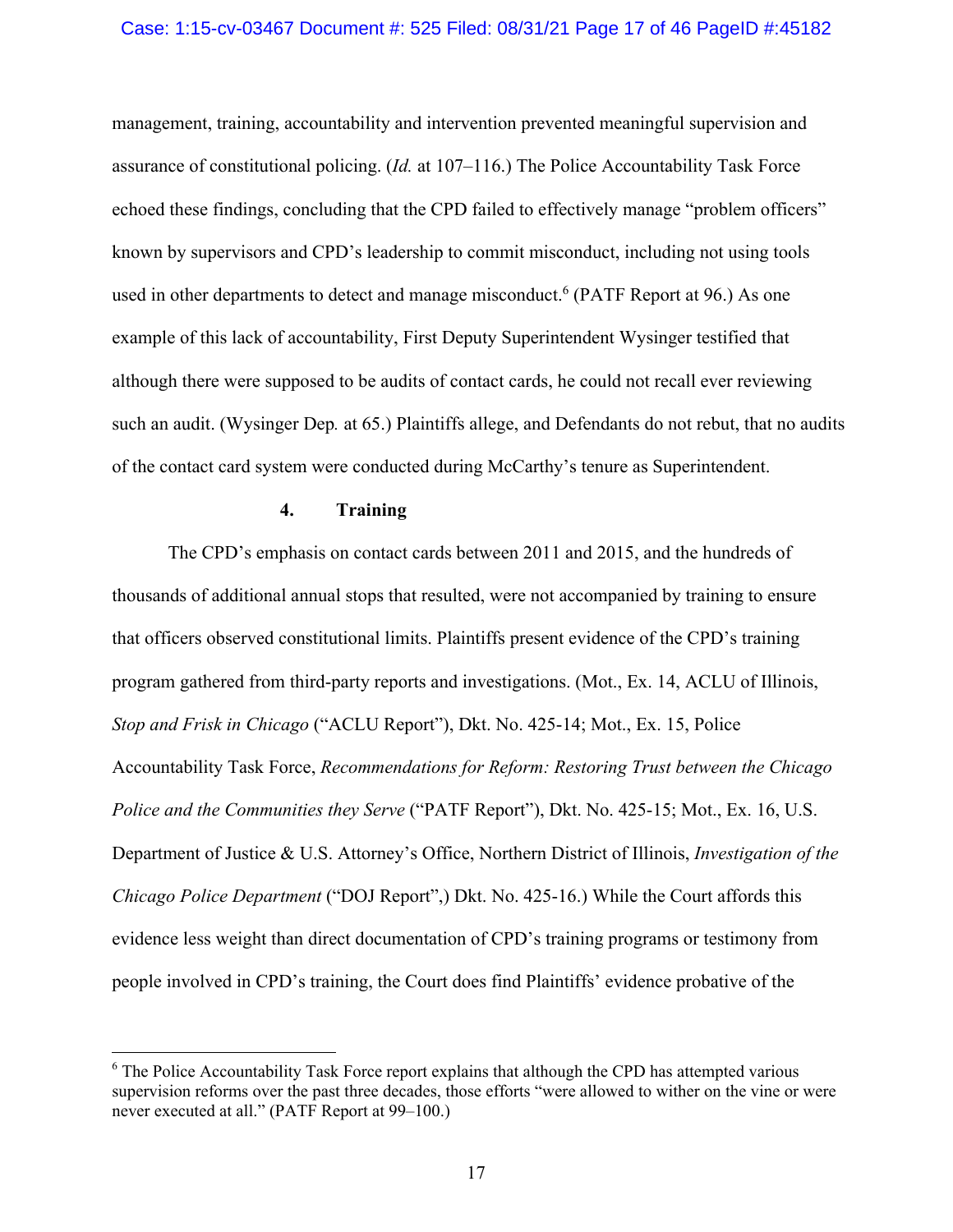CPD's training on constitutional stop and frisk during the McCarthy regime, especially because Defendants have not presented evidence rebutting Plaintiffs' key contentions.

 In March 2015, the ACLU of Illinois reported that the CPD had no record of providing training to officers on conducting lawful stop and frisks following police academy training. (ACLU Report at 4, 9.) In July 2016, a similar finding—that CPD had no annual training requirements other than firearms certification—was made by the Police Accountability Task Force (an ad hoc advisory group convened by then-Mayor Rahm Emanuel following the October 20, 2014 police killing of Laquan McDonald.) (PATF Report at 30.) While the CPD offered a range of training content, including playing videos to officers during roll calls, the Task Force described the training regime as "reactive" and inconsistently used. (*Id.*) The U.S. Department of Justice, reporting on its investigation into CPD's unconstitutional policing practices, assessed the department in its January 2017 report:

CPD's pattern of unlawful conduct is due in part to deficiencies in CPD's training and supervision. CPD does not provide officers or supervisors with adequate training and does not encourage or facilitate adequate supervision of officers in the field. These shortcomings in training and supervision result in officers who are unprepared to police lawfully and effectively; supervisors who do not mentor or support constitutional policing by officers; and a systemic inability to proactively identify areas for improvement, including Department-wide training needs and interventions for officers engaging in misconduct.

(DOJ Report at 10.) More recently, the CPD has increased its required training, providing mandatory training on investigatory stops to all officers and requiring "refresher" trainings for officers who have committed errors in completing ISRs. (Mot., Ex. 22, Deposition of Karen Murphy at 55, 61–65, Dkt No. 425-22.)

 Defendants contend that the CPD has provided sufficient training on stop and frisk. CPD cadets receive various trainings on investigatory stops and contact cards at the police academy. (Resp., Ex. HH, CPD Basic Recruit Curriculum, Dkt. No. 450-32.) Similarly, streaming videos,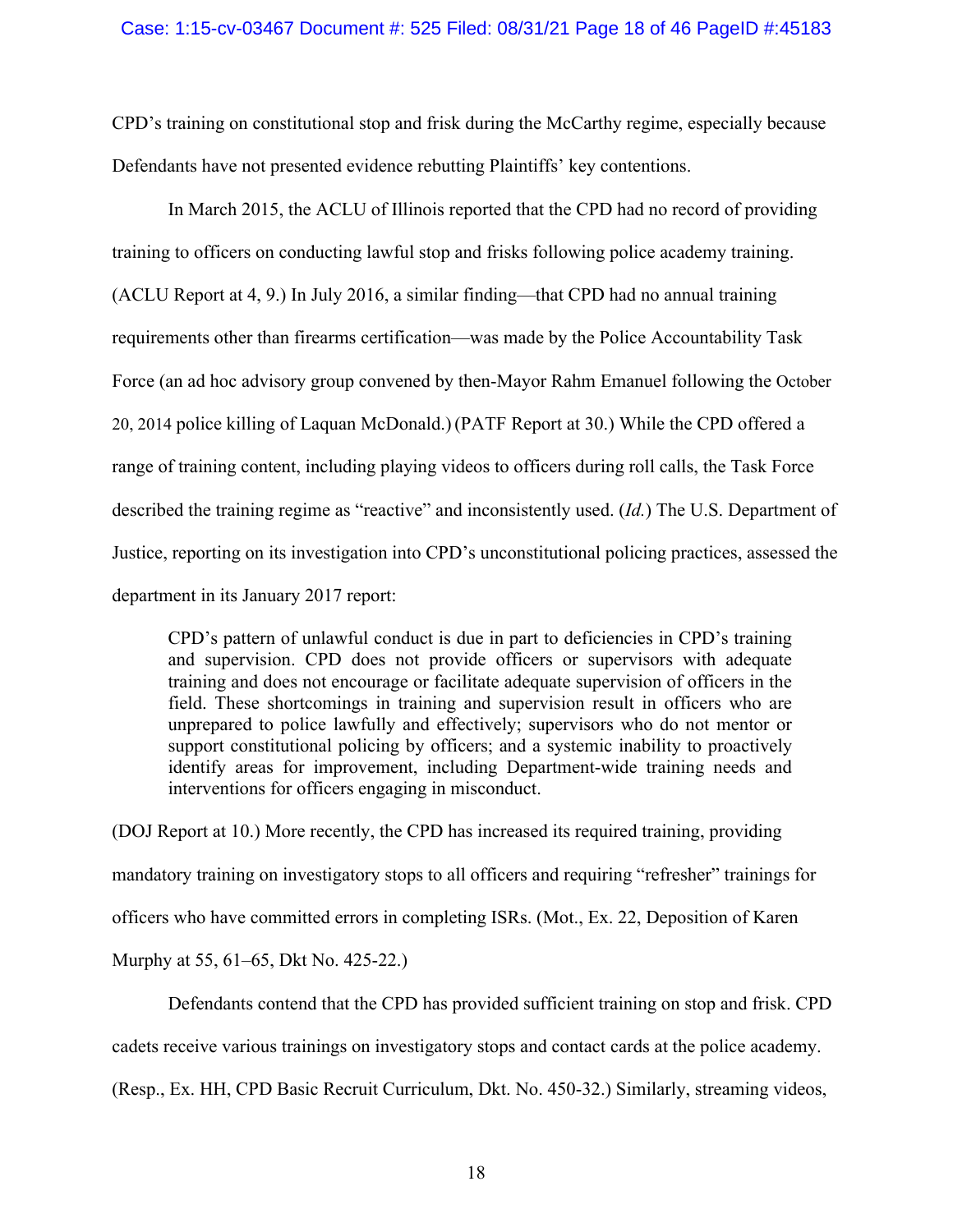#### Case: 1:15-cv-03467 Document #: 525 Filed: 08/31/21 Page 19 of 46 PageID #:45184

classroom courses, and electronic trainings are provided to CPD officers, although Defendants do not contend that these trainings were required or universally administered. (Resp., Exs. SS–TT, Lesson Plans and Related PowerPoints, Dkt. Nos. 425-45, 425-46.)

### **5. Summary**

 Based on the data and evidence presented, the Court concludes that Plaintiffs have made a sufficient showing for purposes of class certification that the CPD deployed a centralized stop and frisk program during the times relevant to this case. The rapid surges and declines in stops, the use of CompStat to drive investigatory stops, the standardized requirements and reporting, and the active monitoring of investigatory stops are all indicative of a centralized program. Likewise Plaintiffs have made a sufficient showing that the City knew, or should have known, that its stop and frisk program was associated with a risk of widespread Fourth Amendment violations. The evidence shows that many contact cards contained facially insufficient justifications for investigatory stops and that the CPD's own audits show a continuing (and worsening) pattern of unconstitutional stops under the ISR system. Moreover, Plaintiffs have adduced evidence that CPD's response to this problem actually facilitated the coverup of unconstitutional stops, as evidenced by supervisors providing false information to officers to give stops the appearance of constitutionality.

#### **DISCUSSION**

#### **I. Legal Standard**

Federal Rule of Civil Procedure 23 permits individual plaintiffs to sue as representatives of an aggrieved class. *See* Fed. R. Civ. P. 23. The district court has broad discretion to determine whether to certify a class action. *See Mira v. Nuclear Measurements Corp.*, 107 F.3d 466, 471 (7th Cir. 1997). To be certified, a proposed class must first satisfy all four requirements of Rule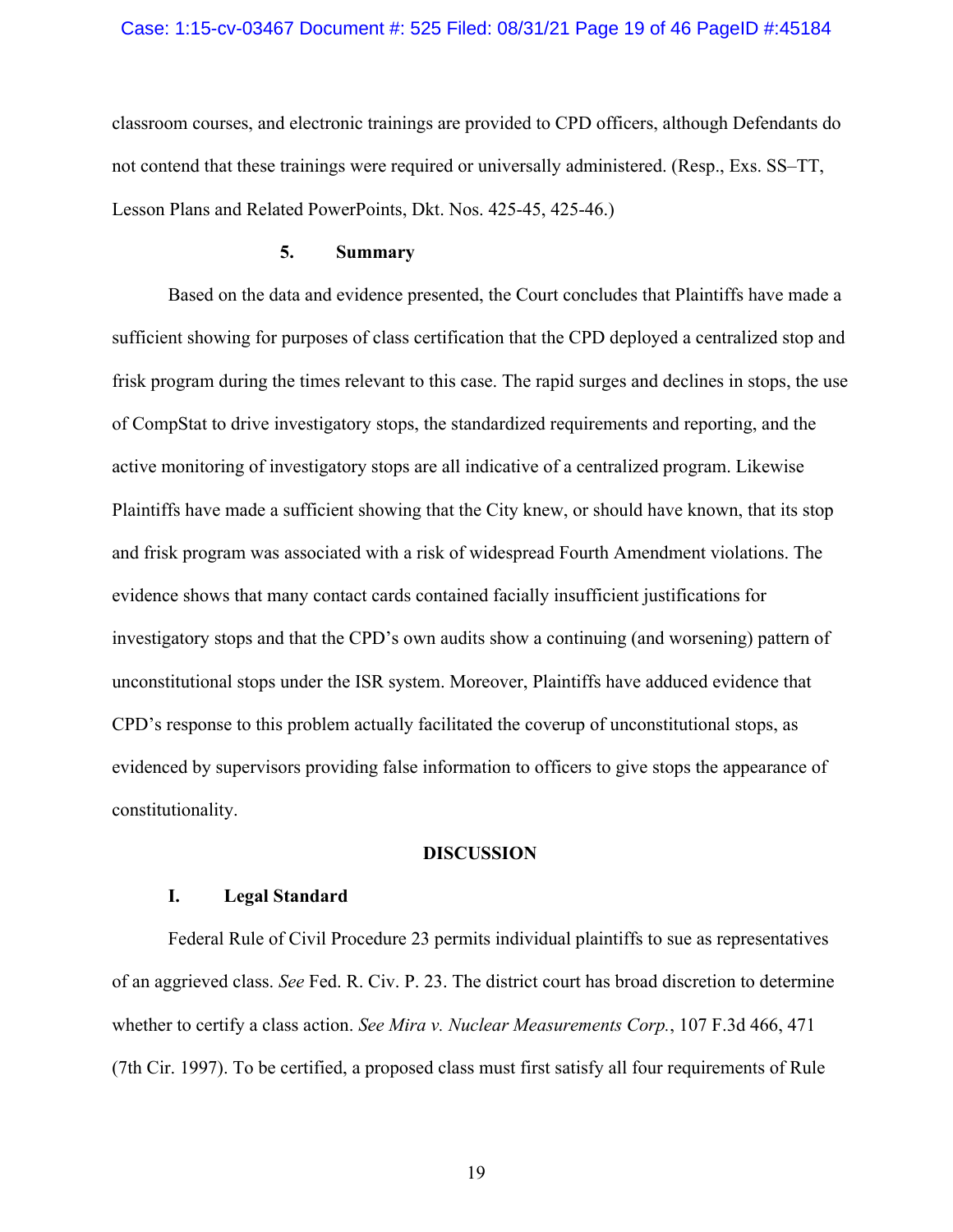#### Case: 1:15-cv-03467 Document #: 525 Filed: 08/31/21 Page 20 of 46 PageID #:45185

23(a): (1) the class must be so numerous that joinder of all members is impracticable ("numerosity"); (2) there must be questions of law or fact common to the class ("commonality"); (3) the claims or defenses of the representative parties must be typical of the claims or defenses of the class ("typicality"); and (4) the representative parties must fairly and adequately protect the interests of the class ("adequacy"). Fed. R. Civ. P. 23(a). Further requirements apply depending on whether plaintiffs seek  $23(b)(2)$  certification (seeking only final, classwide injunctive or declaratory relief) or 23(b)(3) certification (allowing plaintiffs to seek damages). *Id.* 23(b). "Failure to meet any of the Rule's requirements precludes class certification." *Arreola v. Godinez*, 546 F.3d 788, 794 (7th Cir. 2008).

Plaintiffs bear the burden of demonstrating their entitlement to class certification: they must "prove that there are *in fact* sufficiently numerous parties, common questions of law or fact, etc." *Wal-Mart Stores*, 564 U.S. 338, 350 (2011). The Court engages in a "rigorous analysis" to confirm that Plaintiffs have met this burden. *Falcon,* 457 U.S. at 161. This analysis engages "considerations that are enmeshed in the factual and legal issues comprising the plaintiff's cause of action." *Id.* at 160 (internal quotation marks omitted). Ultimately, Plaintiffs need not show that the class satisfies each requirement "to a degree of absolute certainty"; instead, they must establish each requirement by a preponderance of the evidence. *Messner v. Northshore Univ. HealthSystem*, 669 F.3d 802, 811 (7th Cir. 2012).

Several class certification requirements, such as whether there are questions of law or fact "common to the class," can only be evaluated by reference to Plaintiffs' underlying claims. Fed. R. Civ. P.  $23(a)(2)$ . Thus, the Court briefly discusses the elements of Plaintiffs' claims.<sup>7</sup>

 $<sup>7</sup>$  In addition to the class claims described here, Plaintiffs' complaint also alleges class claims for the</sup> Illinois state-law torts of "assault and battery" and "violation of the right to privacy." But Plaintiffs did not raise any arguments in support of class certification for those claims, and thus the Court does not consider those claims in the present ruling.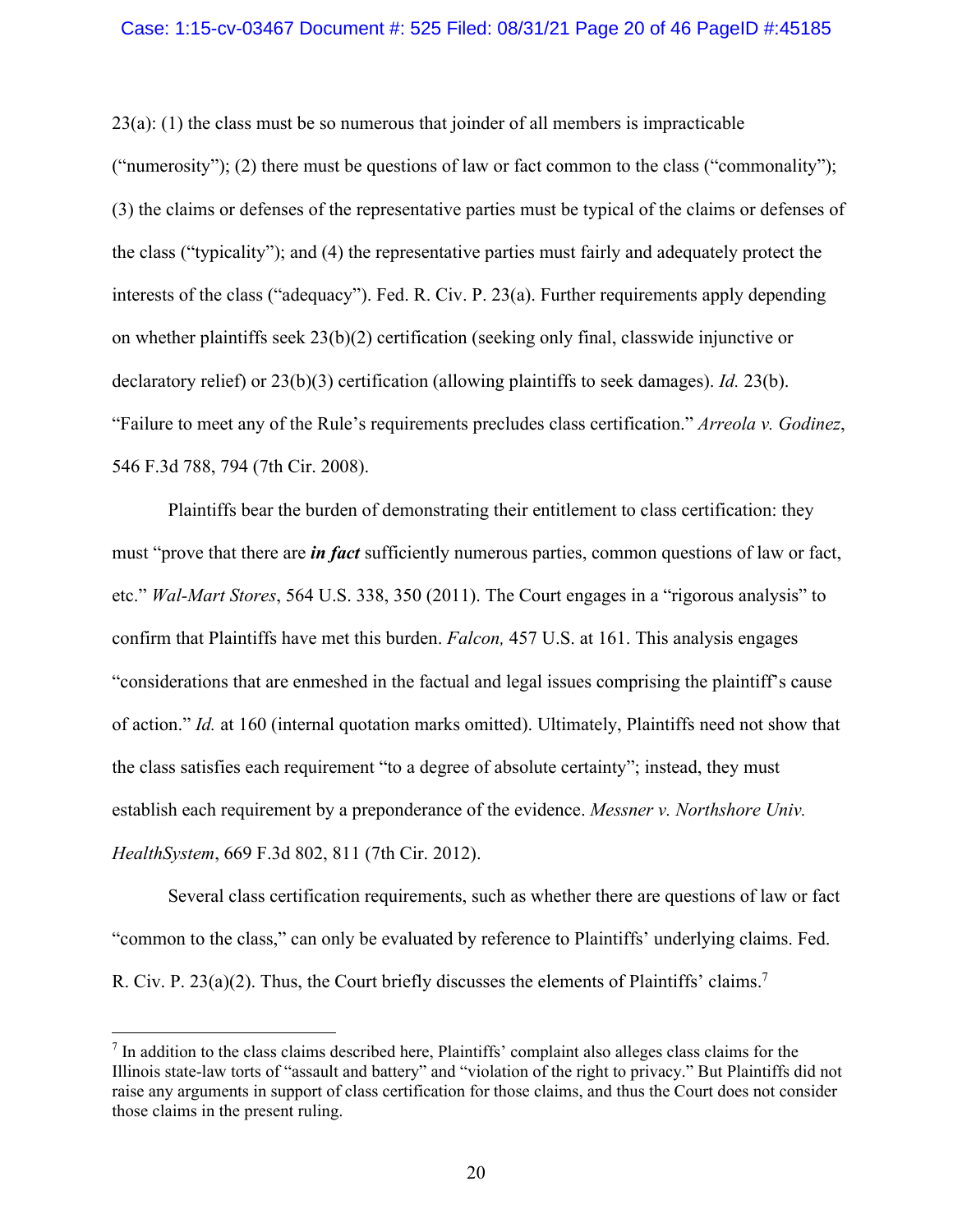#### Case: 1:15-cv-03467 Document #: 525 Filed: 08/31/21 Page 21 of 46 PageID #:45186

Plaintiffs allege that their Fourth Amendment rights were violated, seeking relief pursuant to 42 U.S.C. § 1983. To establish their Fourth Amendment claim, Plaintiffs must demonstrate (1) that they were actually seized, and (2) that the seizure was unconstitutional. *See Illinois v. Wardlow*, 528 U.S. 119, 123–24 (2000). In the context of investigatory *Terry* stops, Plaintiffs must demonstrate that the officer who stopped them did not have a reasonable articulable suspicion that Plaintiffs committed a crime or were about to do so. *See Williams*, 731 F.3d at 683 ("Police officers may detain a suspect for a brief investigatory stop if they have a reasonable suspicion based on articulable facts that a crime is about to be or has been committed." (internal quotation marks omitted)).

Plaintiffs also allege violations of the Equal Protection Clause of the Fourteenth Amendment. Police officers may not use race as the basis for deciding who to stop and frisk. *See Whren v. United States*, 517 U.S. 806, 813 (1996) ("[T]he Constitution prohibits selective enforcement of the law based on considerations such as race.... [T]he constitutional basis for objecting to intentionally discriminatory application of laws is the Equal Protection Clause."). It is not enough for Plaintiffs to show that that police officers disproportionately seize African-American and Hispanic Chicagoans under the stop and frisk program. *Vill. of Arlington Heights v. Metro. Hous. Dev. Corp.*, 429 U.S. 252, 264–65 (1977) ("[O]fficial action will not be held unconstitutional solely because it results in a racially disproportionate impact."). Instead, Plaintiffs also must present "[p]roof of racially discriminatory intent or purpose." *Id.* at 265.

 Plaintiffs' class claims against the City of Chicago are evaluated under the standard for municipal liability under *Monell v. Department of Social Services of City of New York*, 436 U.S. 658 (1978). *Monell* provides that local governments may be held liable for constitutional violations where the challenged action is a "policy statement, ordinance, regulation, or decision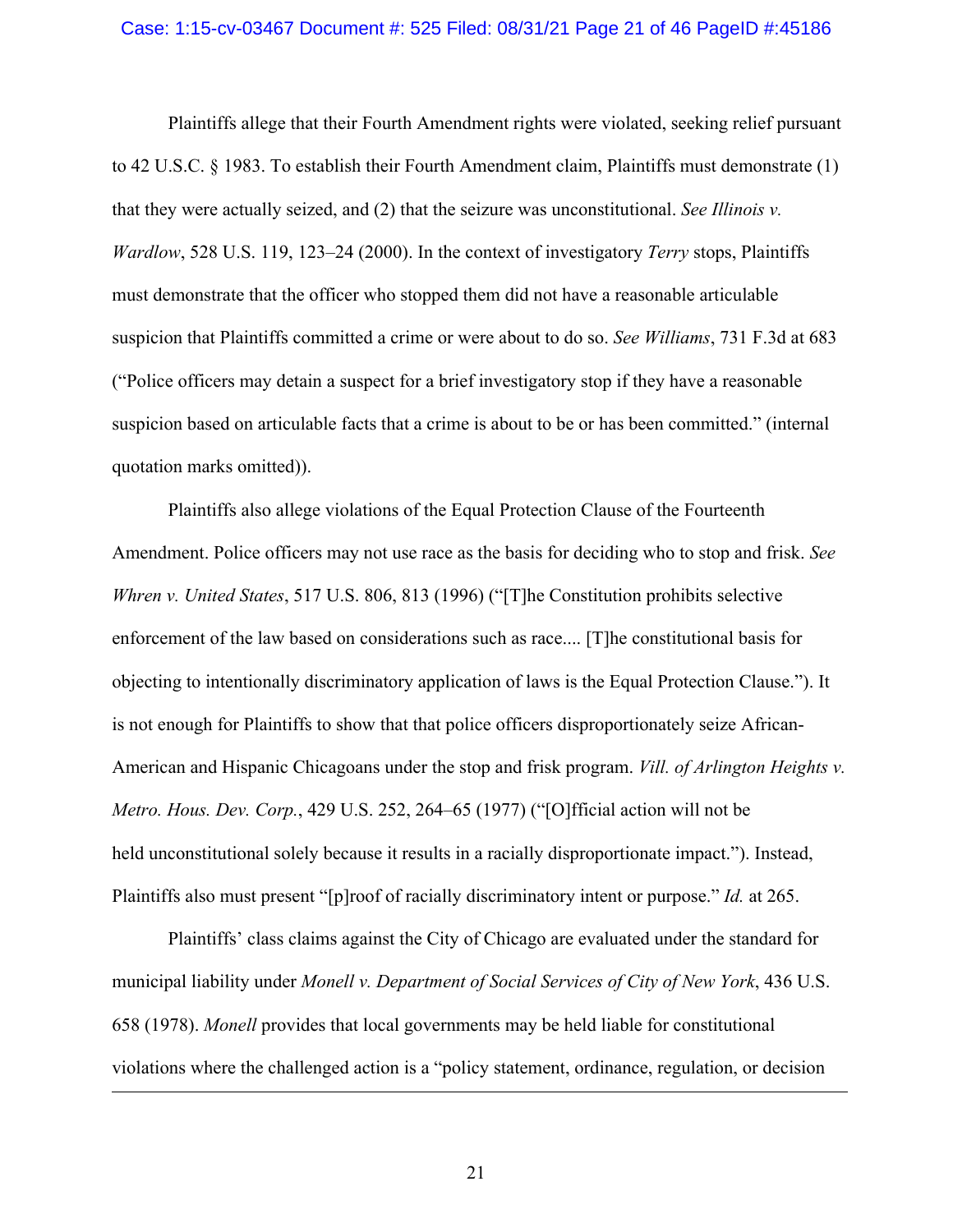officially adopted and promulgated by that body's officers" or a "governmental 'custom' even though such a custom has not received formal approval through the body's official decisionmaking channels." *Id.* at 690–91. To establish a claim under *Monell*, Plaintiffs must establish that (1) they suffered a deprivation of a constitutional right, (2) as a result of an express municipal policy, widespread custom, or deliberate act of a decision-maker with final policymaking authority, that was (3) the cause of the constitutional injury. *See King v. Kramer*, 763 F.3d 635, 649 (7th Cir. 2014). Plaintiffs must also identify an official policy or custom that was the direct cause or moving force behind the deprivation of their constitutional rights. *See Pyles v. Fahim*, 771 F.3d 403, 409–10 (7th Cir. 2014).

# **II. Proposed Rule 23(b)(2) Classes**

Plaintiffs seek certification of three classes or subclasses under Rule 23(b)(2):

Fourth Amendment Class: All persons who, since April 20, 2013, have been, or in the future will be, subjected to an investigatory stop by the Chicago Police Department which resulted in the creation of a Contact Information Card or Investigatory Stop Report.

Fourteenth Amendment Subclass: All African Americans and Hispanics who, since April 20, 2013, have been, or in the future will be, subjected to an investigatory stop by the Chicago Police Department which resulted in the creation of a Contact Information Card or Investigatory Stop Report.

Fourth Amendment Loitering Subclass: All persons who, since April 20, 2013, have been, or in the future will be, encountered by the Chicago Police Department, resulting in the creation of a Contact Information Card or Investigatory Stop Report and where the listed contact type was "GANGLTR," defined by the CPD as "Gang and Narcotics-Related Loitering."

(Mot. at 14.) For a proposed class to be certified, Plaintiffs must establish each Rule 23

requirement by the preponderance of the evidence. *Messner*, 669 F.3d at 811. Class certification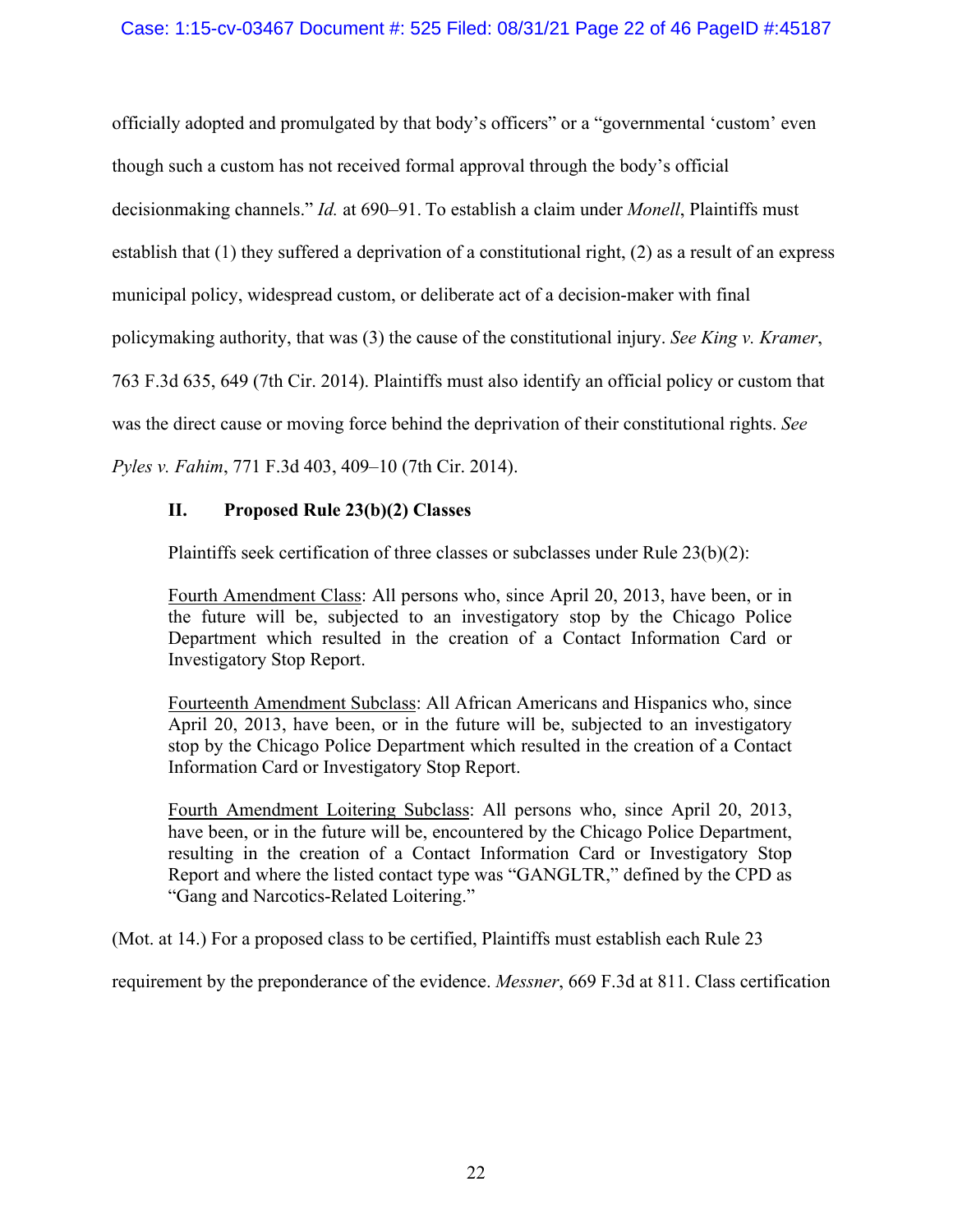under Rule 23(b)(2) would allow class members to seek "final injunctive relief . . . respecting the class as a whole."8 Fed. R. Civ. P. 23(b).

### **A. Numerosity**

Rule 23(a)(1) requires a showing that the proposed class is "so numerous that joinder of all members is impractical." Fed. R. Civ. P.  $23(a)(1)$ . While the rule does not require any specific minimum number of plaintiffs, the Seventh Circuit has recognized that a class of 40 members is generally considered sufficient. *See Mulvania v. Sheriff of Rock Island Cty.*, 850 F.3d 849, 859 (7th Cir. 2017). In this case, Chicago police officers have stopped more than a million people since the start of the proposed class period of April 20, 2013. (Mot. Ex. 13 at 1.) The subjects of those stops were overwhelmingly African-American and Hispanic. And according to analysis of the CPD's stop data by Plaintiffs' attorneys, 30,982 of the stops between April 20, 2013 to December 31, 2015 recorded on contact cards were designated as GANGLTR, "Gang and Narcotics-Related Loitering." (Mot., Ex. 26, Decl. of Kyle Pozan ¶¶ 7, 9, Dkt. No. 425-26.) Another 463 stops recorded on Investigatory Stop Reports between January 1, 2016 and February 28, 2016 were designated GANGLTR, as well as 12,390 stops between February 29, 2016 and January 18, 2018. (Mot., Ex. 27, Decl. of Brian Eldridge ¶¶ 9, 13, Dkt. No. 425-27).) Because Plaintiffs' class definitions rely on contact cards and Investigatory Stop Reports, and the smallest such class contains tens of thousands of members, Plaintiffs easily clear the numerosity requirement for each of the three proposed 23(b)(2) classes.

<sup>&</sup>lt;sup>8</sup> Plaintiffs may pursue injunctive relief without certifying a class; the significance of class certification for injunctive relief (and justifications for subjecting class members to *res judicata* in a Rule 23(b)(2) class) have been vigorously debated. *See* Davis Marcys, *Flawed but Noble: Desegregation Litigation and its Implications for the Modern Class Action*, 63 Fla. L. Rev. 657, 662–70 (2011). Generally, parties seeking equitable relief must demonstrate irreparable harm not adequately remedied by monetary damages, show that the balance of hardships favors the plaintiffs, and show that the injunctive relief would be in the public interest. *eBay Inc. v. MercExchange, L.L.C.*, 547 U.S. 388, 391 (2006). In a civil rights case seeking equitable relief, class certification may tip the balance of hardships and the public interest analysis towards plaintiffs by aggregating their claims.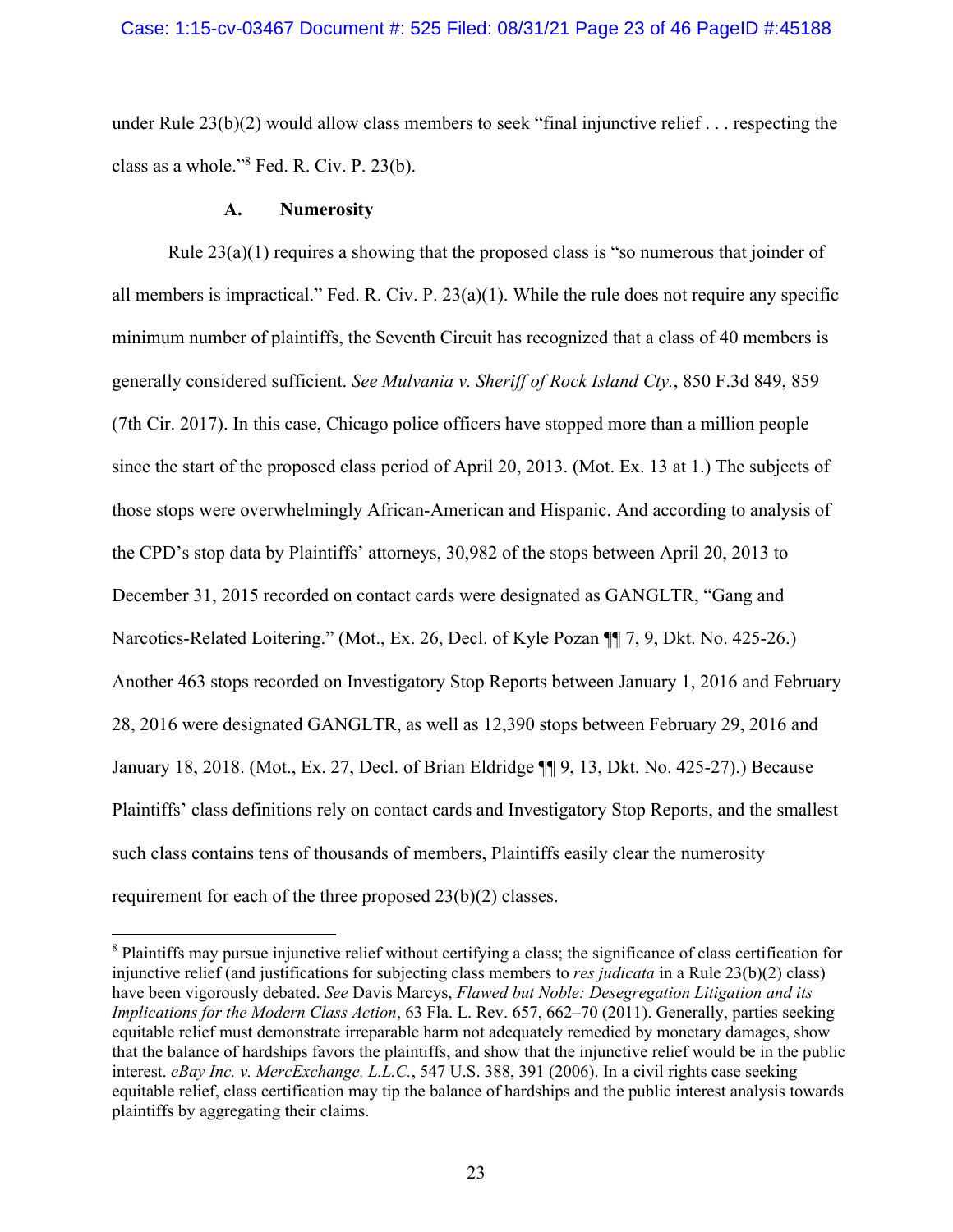### **B. Commonality**

Rule  $23(a)(2)$  requires that there be questions of law and fact common to the class. To satisfy the commonality requirement, the claims of the proposed class members "must depend upon a common contention that is capable of class-wide resolution." *Chi. Teachers Union, Local No. 1 v. Bd. of Educ. of City of Chi.*, 797 F.3d 426, 434 (7th Cir. 2015). The determination of the truth or falsity of the common contention must "resolve an issue that is central to the validity of each one of the claims in one stroke." *Wal-Mart*, 564 U.S. at 350. The commonality requirement is not met by simply raising common questions; rather, Plaintiffs must show "the capacity of a classwide proceeding to generate common *answers* apt to drive the resolution of the litigation." *Id.* (emphasis in original); *see also id.* at 349 ("[A]ny competently crafted class complaint literally raises common questions. For example: Do all of us plaintiffs indeed work for Wal-Mart? Do our managers have discretion over pay? . . . Reciting these questions is not sufficient to obtain class certification.").

In *Wal-Mart*, the Supreme Court held that even if many female Wal-Mart employees had lost pay and been denied promotions because of gender discrimination, they could not justify class certification without pointing to some "glue" holding together the reasons for the allegedly discriminatory decisions. *Id.* at 352. The Court found that the plaintiffs provided no evidence of a corporate policy or practice causing the discrimination other than a general policy of allowing supervisors to exercise discretion over pay and promotions, and concluded that it was "quite unbelievable" that managers would exercise their discretion "in a common way without some common direction." *Id.* at 355–56. To glue together the challenged pay and promotion decisions, which were highly individualized, the plaintiffs needed (and did not produce) a common causal factor. However, proof of a defendant's "general policy" of unlawful action can justify class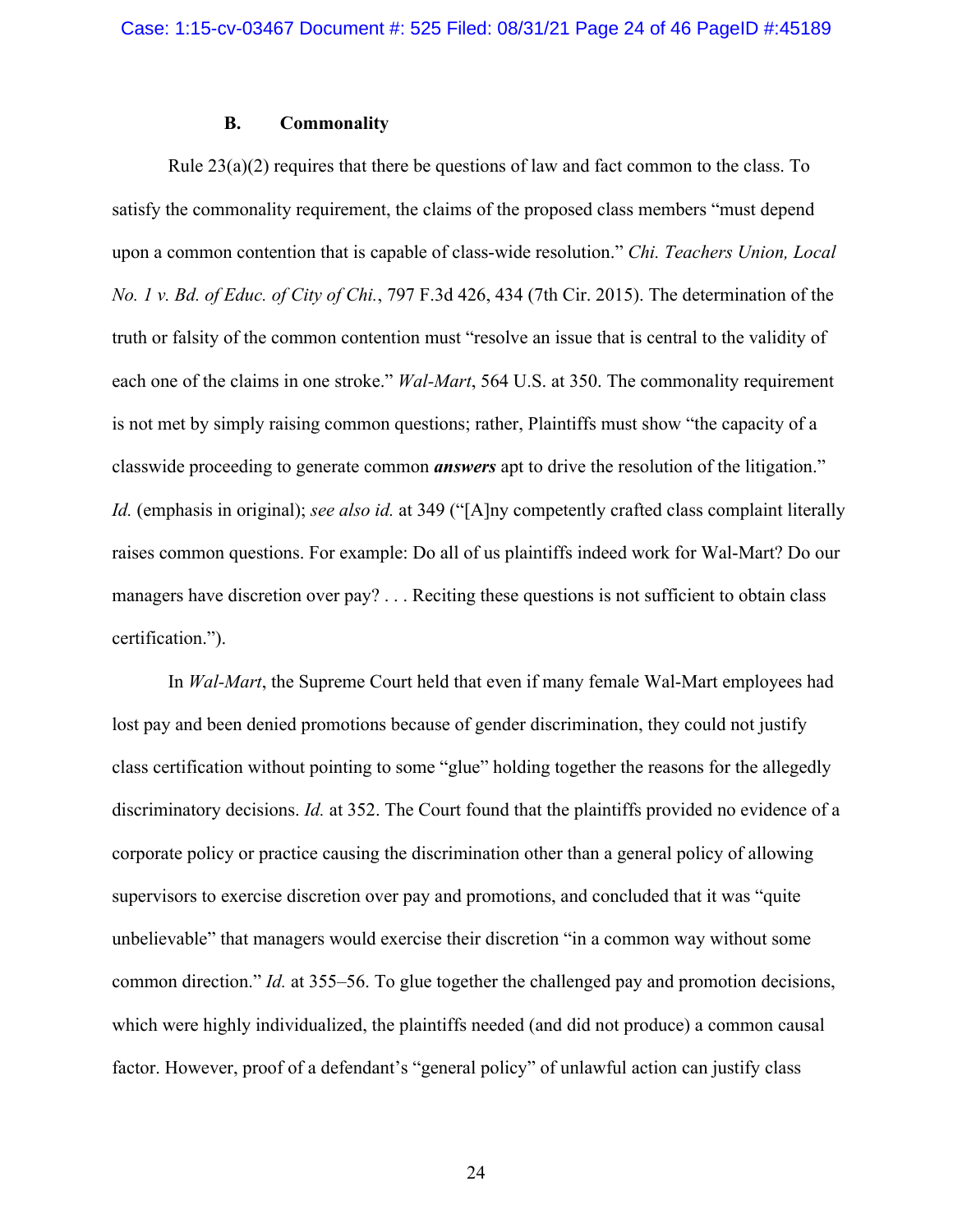certification. *Wal-Mart*, 564 U.S. at 353; *see also Phillips v. Sheriff of Cook Cty.*, 828 F.3d 541, 551 (7th Cir. 2016) (recognizing that "an illegal policy might provide the glue necessary to litigate otherwise highly individualized claims as a class" (internal quotations omitted)).

While Plaintiffs here must glue their claims together, they need not show that all, or even most, class members hold winning claims. *See Kohen v. Pac. Inv. Mgmt. Co.*, 571 F.3d 672, 677 (7th Cir.2009) ("[A] class will often include persons who have not been injured by the defendant's conduct . . . Such a possibility or indeed inevitability does not preclude class certification . . . ."); *Bell*, 800 F.3d at 376 ("A proposed class of plaintiffs must prove the existence of a common question . . . but it need not prove that the answer to that question will be resolved in its favor.") Plaintiffs raise several common questions, which are analyzed in turn below.

### *1. Fourth Amendment Class*

Plaintiffs offer two common questions for the Fourth Amendment Class's claims: (1) does the CPD have a centralized practice of performing suspicionless stops and frisks, and (2) do flaws in the CPD's systems of training, supervision and accountability contribute to its widespread practice of unlawful stop and frisks? If these questions are at issue, their resolution will drive the litigation forward—the questions go to the *Monell* elements of whether Plaintiffs' constitutional deprivations were caused by an express policy, widespread custom, or deliberative act of a policymaking decision-maker causing the constitutional injuries. *See King*, 763 F.3d at 649. If the CPD has implemented a centralized regime of unlawful stops and frisks, and if training, supervision, and accountability deficiencies contribute to widespread unlawful stop and frisks, then Plaintiffs will have resolved a central issue of their claims "in one stroke." *Wal-Mart*, 564 U.S. at 350. This theory differs significantly from the common question offered in Plaintiffs' first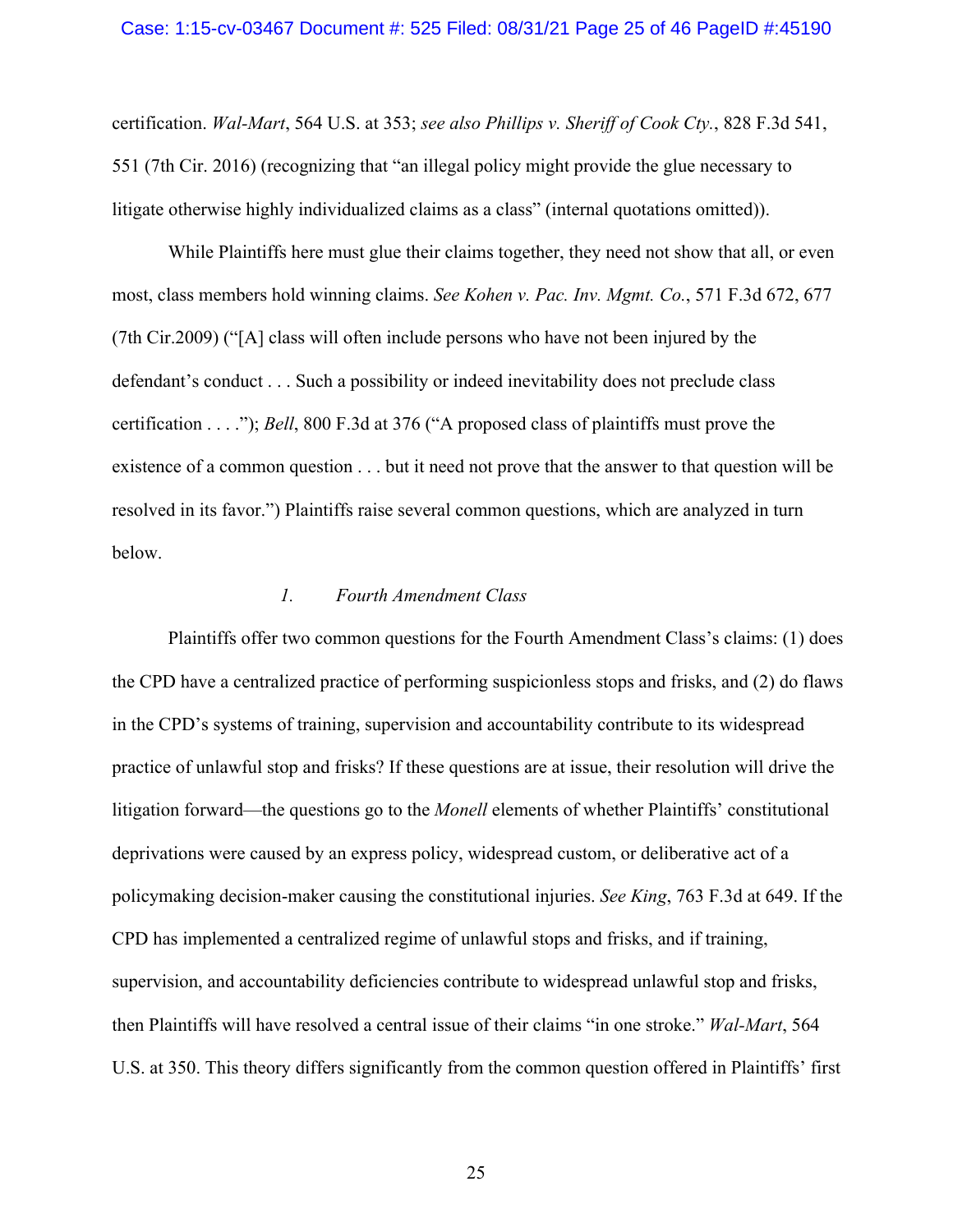#### Case: 1:15-cv-03467 Document #: 525 Filed: 08/31/21 Page 26 of 46 PageID #:45191

class certification motion, where Plaintiffs contended that the CPD's alleged use of quotas caused unconstitutional stops.

The *Wal-Mart* plaintiffs' only common allegation was that Wal-Mart caused sex discrimination by giving discretion to supervisors. In contrast, as detailed above, Plaintiffs credibly contend that the CPD implemented a department-wide stop and frisk strategy, failed to train its employees adequately in spite of well-documented and widespread constitutional violations, covered up evidence of police misconduct through the ISR review process, and took all those actions through a hierarchical chain-of-command structure extending to the CPD's highest levels. Plaintiffs also offer substantial evidence that these policies are centralized, in that the policies were developed by a centralized leadership group and approved by the Superintendent. Plaintiffs' evidentiary showing also indicates that their proposed questions can be resolved on a classwide basis and will drive resolution of the litigation. The Court thus finds that Plaintiffs have demonstrated commonality by the preponderance of the evidence.

Certainly, Plaintiffs do not present a plausible argument that their individualized claims could each be efficiently adjudicated through a class action (an issue addressed in more detail below in the discussion of Plaintiffs' proposed Rule  $23(b)(3)$  and Rule  $23(c)(4)$  class certification arguments.) Instead, Plaintiffs have adduced evidence of the kind of illegal policy that *Wal-Mart*  and *Phillips* identified as potentially providing the necessary glue for a class action. *Wal-Mart*, 564 U.S. at 353; *Phillips*, 828 F.3d at 541. Defendants raise four specific objections to Plaintiffs' policy and practices arguments for class certification.

First, Defendants fault Plaintiffs for not including allegations regarding the Investigatory Stop System or mentioning ISRs in their Sixth Amended Complaint. Defendants contend that Judge Keys's review of the CPD's ISR system is therefore irrelevant to class certification. But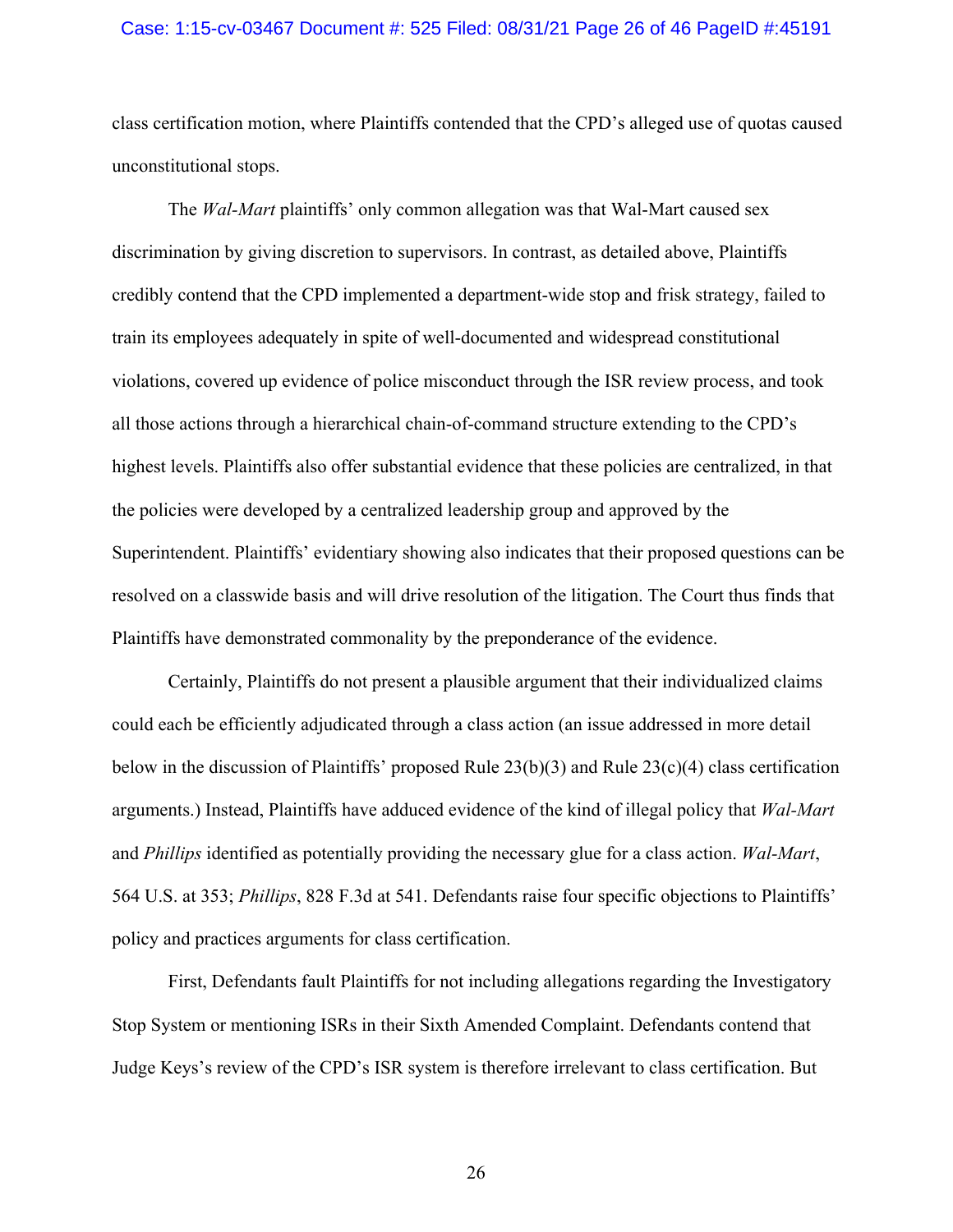### Case: 1:15-cv-03467 Document #: 525 Filed: 08/31/21 Page 27 of 46 PageID #:45192

Plaintiffs' Sixth Amended complaint clearly alleges that Defendants violated the purported class members' Fourth Amendment rights by failing to provide adequate training, supervision and accountability responsive to Fourth Amendment violations. (Sixth Am. Compl. ¶¶ 306–16, Dkt. No. 177.) The Complaint similarly warns Defendants of their intention to obtain equitable relief to prevent future Fourth Amendment violations. (*Id.* ¶ 321.) Thus, the Court finds no merit in Defendants' argument that some failure of notice pleading defeats Plaintiffs' attempt at class certification.

Second, Defendants contend that Plaintiffs have provided no evidence that training, supervision, and accountability shortcomings caused Plaintiffs' alleged Fourth Amendment violations.<sup>9</sup> But Plaintiffs do not have the burden of proving a causal link between the CPD's alleged policies and unconstitutional investigatory stops in order to achieve class certification, and it would be inappropriate to resolve that merits issue at the present stage in the proceedings. Instead, Plaintiffs must demonstrate a common issue that will drive resolution of their claims. Plaintiffs' evidence that the CPD implemented an ISR review system that facilitated the coverup of facially unconstitutional stops, coinciding with an increased rate of facially unconstitutional stops over a two-year period, more than adequately establishes a common issue.

Third, Defendants correctly note that *Monell* claims based on "failure to train" are challenging to prove. Under "limited circumstances, a local government's decision not to train certain employees about their legal duty to avoid violating citizens' rights may rise to the level of an official government policy for purposes of § 1983." *Connick v. Thompson,* 563 U.S. 51 (2011). Under that standard, a local government's failure to train must amount to deliberate indifference

<sup>&</sup>lt;sup>9</sup> Defendants also contrast the evidence presented in this case to the extensive statistical analyses and anecdotal evidence presented in other police practices class actions, including the *Floyd* case. (Resp. at 35– 37.) However, those cases did not purport to set minimum requirements for the amount of anecdotal and statistical proof required to certify a Rule 23(b)(2) police practices class.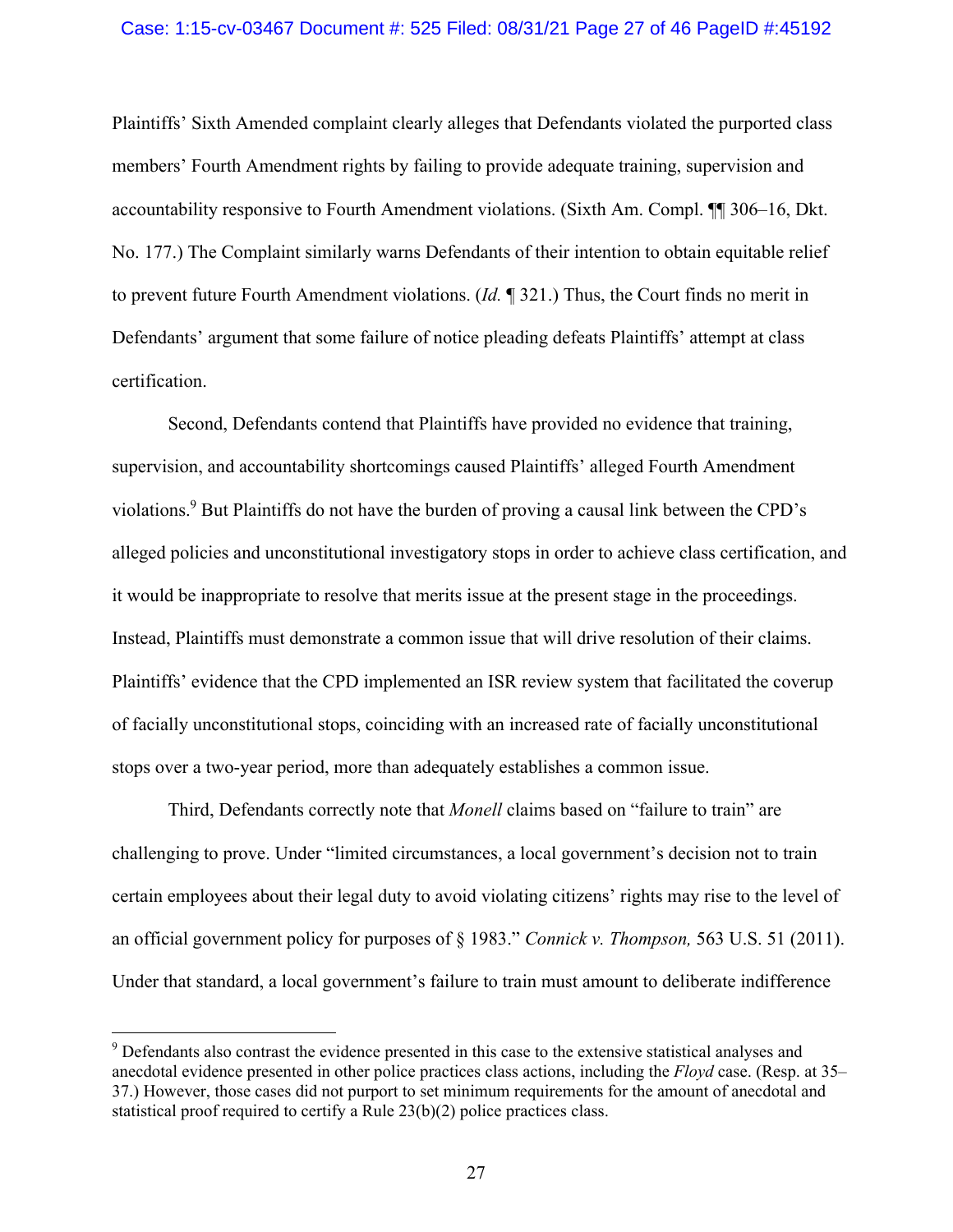#### Case: 1:15-cv-03467 Document #: 525 Filed: 08/31/21 Page 28 of 46 PageID #:45193

to the rights of the citizens who the officers encounter. *See id.* (citing *Canton v. Harris,* 489 U.S. 378, 388 (1989)). Proof of deliberate indifference in the context of a failure to train case "can take the form of either (1) failure to provide adequate training in light of foreseeable consequences; or (2) failure to act in response to repeated complaints of constitutional violations by its officers." *Sornberger v. City of Knoxville, Ill.*, 434 F.3d 1006, 1029–30 (7th Cir. 2006). Here, the evidence adduced by Plaintiffs suggests failures to act in response to repeated constitutional violations, including failure to hold CPD officers accountable for facially unconstitutional stops and supervisors providing false information to police officers to cover up constitutional violations. Here again, Plaintiffs' evidence supports the existence of common, classwide questions.

Fourth, Defendants contend that Plaintiffs have not demonstrated a continuing course of conduct necessary to establish deliberate indifference under *Monell*, and that the CPD's efforts to improve its practices rebut claims of deliberate indifference. But Plaintiffs have presented evidence that the CPD, over the course of at least several years, eschewed substantive compliance with the Fourth Amendment for administrative review mechanisms that created only the appearance of constitutional conduct. While the Court cannot presently resolve that claim on the merits, Plaintiffs' evidence is sufficient to establish a common question regarding deliberate indifference.

Defendants also contest whether class certification is tenable given the highly individualized questions regarding whether any given stop violated the Fourth Amendment. Even granting a class members' claim that he or she was stopped in violation of the Fourth Amendment, the cause of that constitutional violation might be poor training, lack of supervision, a simple mistake, or any number of things. But Plaintiffs do not merely allege that training and supervision failures caused their unconstitutional stops; they also allege that the CPD's continuing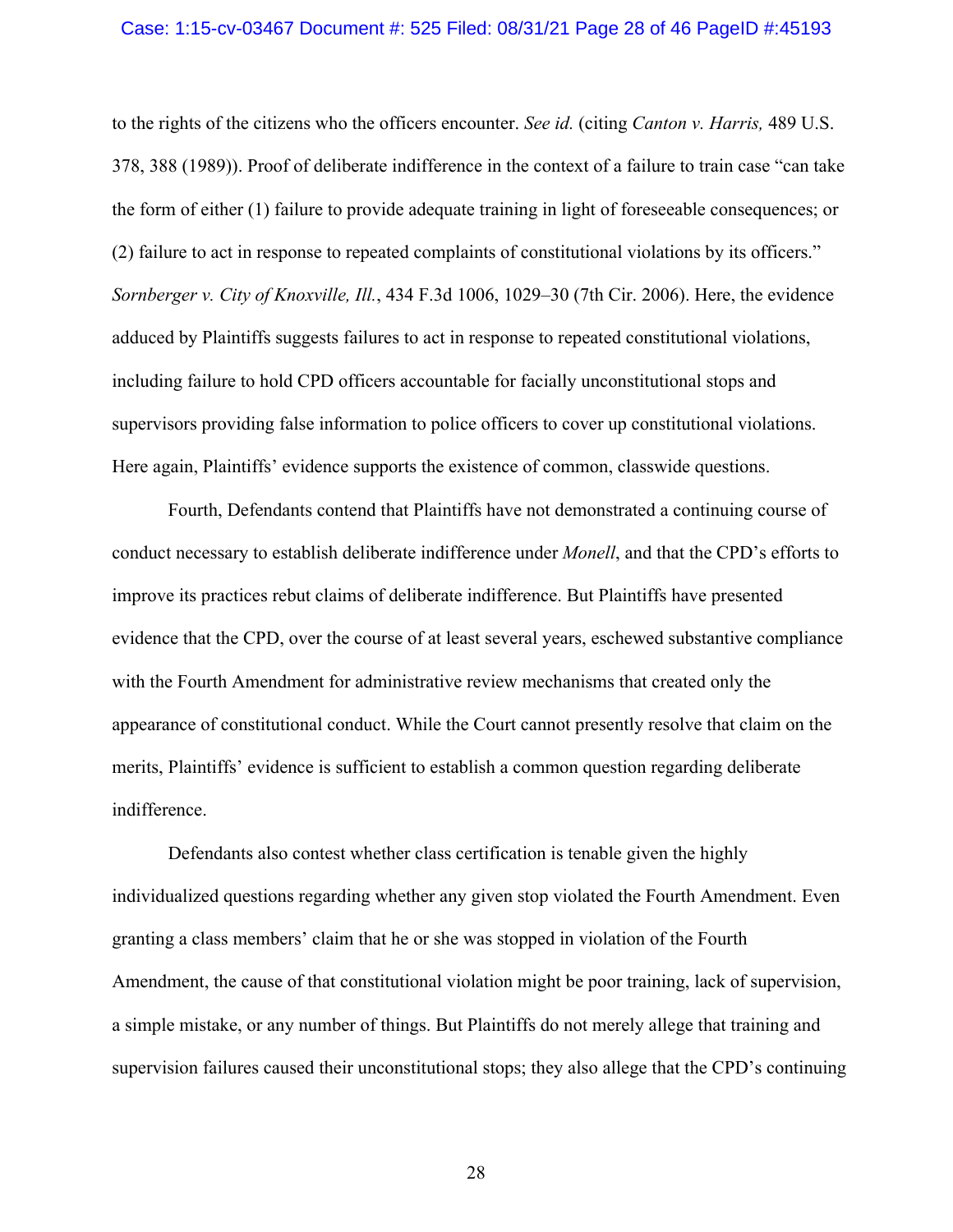#### Case: 1:15-cv-03467 Document #: 525 Filed: 08/31/21 Page 29 of 46 PageID #:45194

deliberate indifference to Fourth Amendment violations places Plaintiffs at risk of future injury. (Sixth Am. Compl. ¶ 321.) The drafters of Rule 23 explained that Rule 23(b)(2) classes are appropriate "in the civil-rights field where a party is charged with discriminating unlawfully against a class, usually one whose members are incapable of specific enumeration." Fed. R. Civ. P. 23 1966 Advisory Committee Note. Thus, courts have rejected Defendants' position that it is necessary to resolve the constitutionality of allegedly unconstitutional stops for each class member in a Rule 23(b)(2) class. *See Floyd v. City of New York* ("*Floyd I*"), 283 F.R.D. 153, 171 n.114 (S.D.N.Y. May 16, 2012) ("The court cannot (and need not) determine which of the class members' stops were lawful.")

Ultimately, Plaintiffs have provided sufficient evidence of a common question of whether supervision and training deficiencies caused the alleged Fourth Amendment violations. Defendants are welcome to defend against these claims by contending that the Fourth Amendment violations did not occur or that the violations were not caused by supervision and training deficiencies, but such a defense does not defeat commonality for purposes of certifying a Rule  $23(b)(2)$  class.

### *2. Fourteenth Amendment Class*

Plaintiffs propose two common questions for purposes of their proposed Fourteenth Amendment Class: (1) Is the "Racial Profiling General Order" unconstitutional? and (2) Is the practice of stopping "the right people" a type of indirect racial profiling?

The Court finds no merit in Plaintiffs' first proposed question. What Plaintiffs refer to as a "racial profiling" order is in fact a departmental order prohibiting the use of race as a sole factor justifying police action. (Mot., Ex. 40, General Order G02-04, Dkt. No. 425-40.) Plaintiffs cite several CPD employees testifying that race could be used to justify investigatory stops under this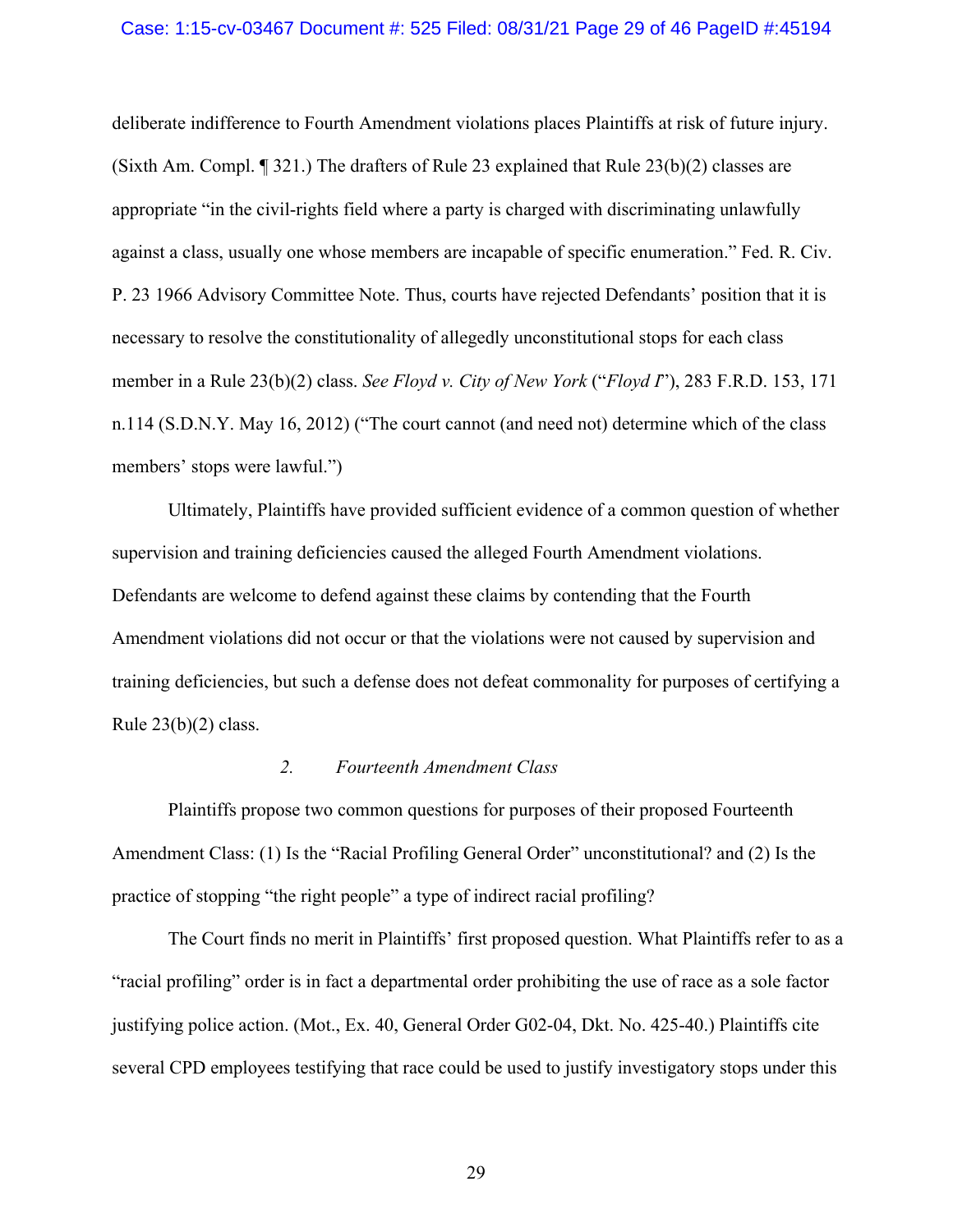#### Case: 1:15-cv-03467 Document #: 525 Filed: 08/31/21 Page 30 of 46 PageID #:45195

order, but the deposition transcripts reveal that this testimony was given in the context of discussing suspect descriptions, and Plaintiffs do not contend that race may not be considered when matching a person to the description of a crime suspect. (Mot., Ex. 41, Dep. of Robert Tracy. at 226, Dkt. No. 425-41; Mot., Ex. 38, Dep. of Terence Williams at 100–01, Dkt. No. 425- 38; Murphy Dep. at 130.) At most, Plaintiffs' evidence indicates that the CPD's directive on racial profiling did not explicitly bar all kinds of racial profiling. But Plaintiffs have not presented a cognizable argument that an incomplete general order, by itself, violates the Fourteenth Amendment. Further, the CPD's 2017 revised general order explicitly prohibits the use of race in routine law enforcement decisions, except for listed characteristics in a specific suspect description. (Resp., Ex. FF, G02-04 (2017), Dkt. No. 450-32.) Without something more linking the CPD's alleged policy deficiencies to unconstitutional conduct, the Court cannot find a common question.

Plaintiffs next propose the common question of whether the CPD's practice of "stopping the right people" had a discriminatory effect and was motivated by a discriminatory intent or purpose—the elements of an Equal Protection Claim pursuant to *Village of Arlington Heights*, 429 U.S. at 265. Under *Wal-Mart*, Plaintiffs must demonstrate that class members "suffered the same injury," a question that overlaps with the merits of Plaintiffs' complaint. 564 U.S. at 349, 351–52. Plaintiffs begin with McCarthy's directive to stop "the right people"—not just "old ladies sweeping their stoops" but instead (presumably) people who look like criminals, however police officers may evaluate that appearance. (*See* Mot., Ex. 43, CompStat Summ. (12.22.11) at 20, Dkt. No. 425-43; Mot., Ex. 44, CompStat Summ. (11.6.14) at 14, Dkt. No. 425-44.) As described above, CPD officers increased the rate at which they stopped African-American residents under McCarthy, and increased that rate further after McCarthy left the department (even as stops and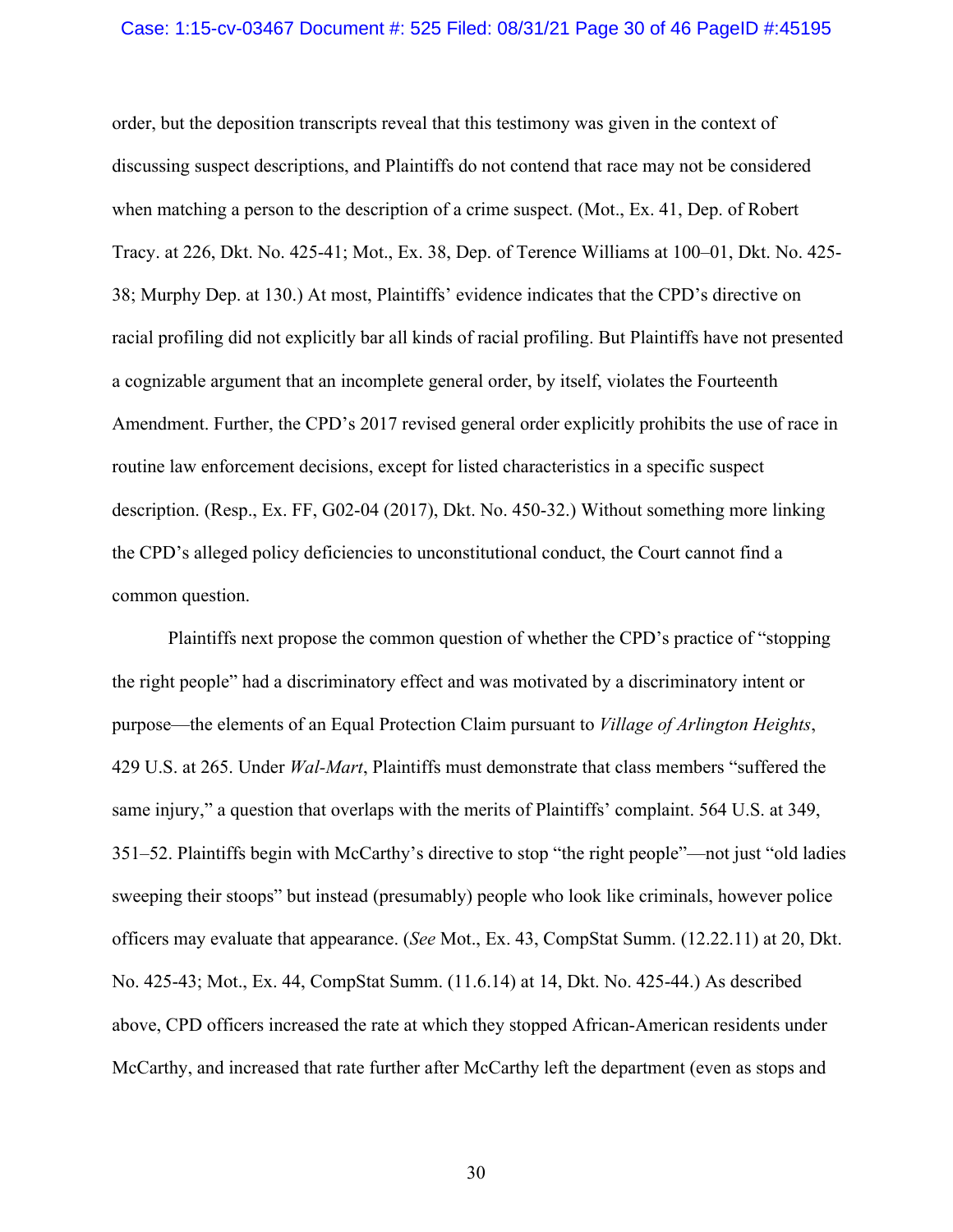#### Case: 1:15-cv-03467 Document #: 525 Filed: 08/31/21 Page 31 of 46 PageID #:45196

frisks declined dramatically). And while stops of Hispanic residents remained roughly constant on a percentage basis, the disparity between stops of Hispanic and white residents increased during that time. Further, Judge Keys found that African-American and Hispanic residents were "significantly more likely (in statistical terms) to find themselves in a bad (unconstitutional) stop" compared to white residents. (Keys's First Report at 29.) The Police Accountability Task Force report and Department of Justice investigation contain numerous examples of Chicagoans reporting racially discriminatory treatment by Chicago police officers. Finally, the *Floyd* court held that "targeting the right people," as applied in New York City's stop and frisk program, was racially discriminatory in violation of Fourteenth Amendment. *Floyd II*, 959 F. Supp. 2d 540 at 603.

But while Plaintiffs have sketched out a theory of racial discrimination sufficient to survive a motion to dismiss, the Court cannot find that they have met their burden of demonstrating a common question supporting certification of the proposed Fourteenth Amendment subclass. The Court is hesitant to weigh heavily Judge Keys's finding of a statistically significant difference in the rates of stops of African-American and Hispanic residents and white residents. Plaintiffs did not present their own expert analysis of statistical significance, and thus the Court has not weighed the reliability of this expert opinion evidence. While there is no requirement that Plaintiffs support their class certification motion with expert statistical analysis, Plaintiffs have not substantially developed that basis for establishing a common question.

Without a broader base of evidentiary support, the Court cannot find that the CPD's policy of "stopping the right people" was a centralized element of Chicago's stop and frisk program, let alone a sufficient basis for finding common question. The evidence presented by Plaintiffs here is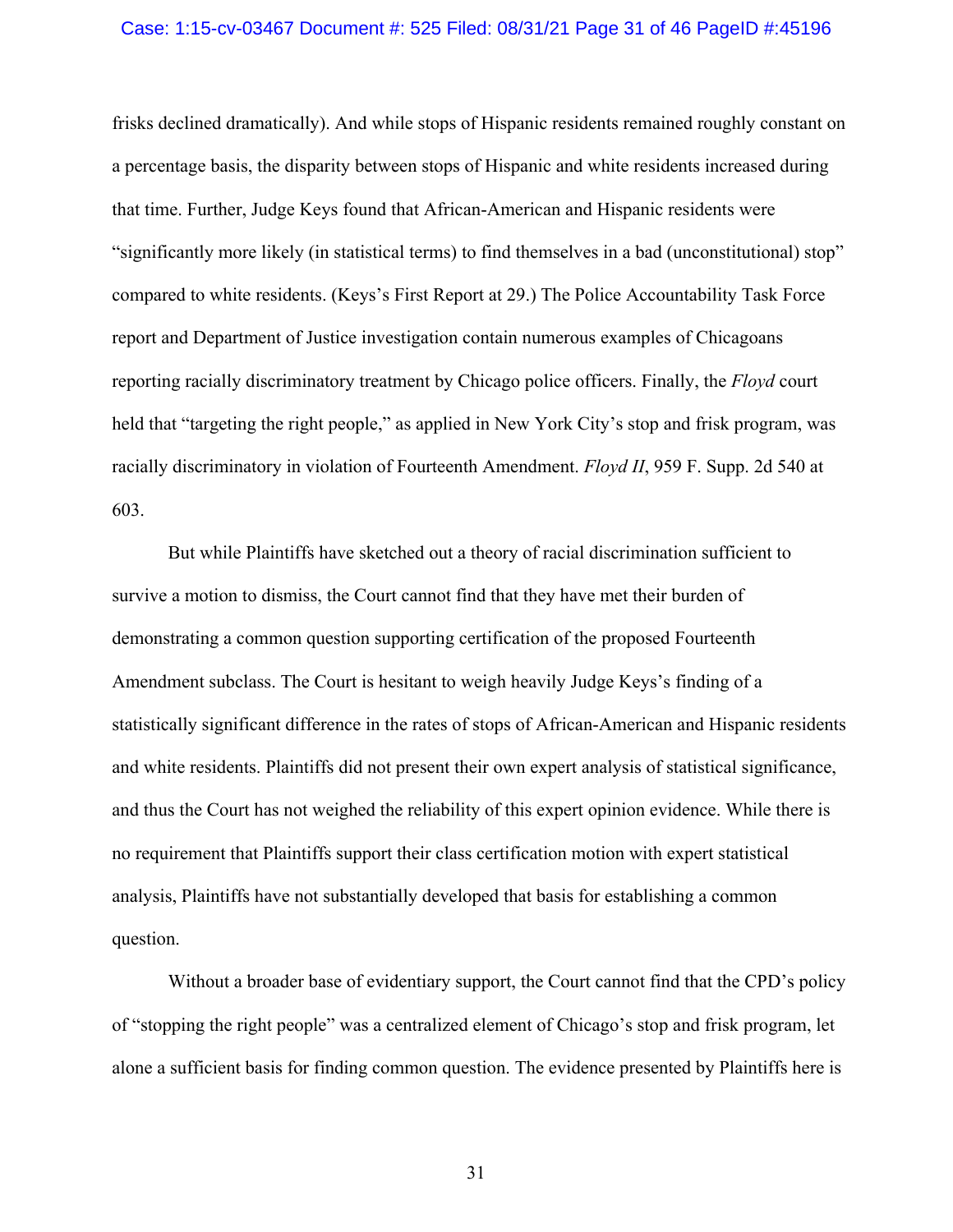#### Case: 1:15-cv-03467 Document #: 525 Filed: 08/31/21 Page 32 of 46 PageID #:45197

thin compared to peer class actions, such as the *Floyd* case, where plaintiffs presented substantial evidence that investigatory stops were concentrated against African-American and Hispanic residents even after controlling for crime rates, patrol strength, and other relevant factors; that police officers treated African-American and Hispanic residents more harshly during stops; and that police officers gave vague or incoherent explanations for stops more often when stopping African-American and Hispanic people. *See Floyd I*, 283 F.R.D. at 168–69. The *Floyd* court expressed uncertainty that evidence of disproportionate stops of African-American and Hispanic residents after controlling for other relevant factors, on its own, would justify class certification. *Id.* at 168 n.88. But here, Plaintiffs have presented a weaker statistical record, not even establishing disproportionate stops of African-American and Hispanic residents after controlling for other factors.

Further, while the *Floyd* court found the NYPD's unwritten policy of "stopping the right people" (a phrase also used in Chicago's stop and frisk program) to violate the Fourteenth Amendment, the court made this finding based on police executives' acknowledgment that young men of color were targeted for stops based on a general understanding of the demographics of perpetrators and victims of gun shootings. *Floyd II*, 959 F. Supp.2d at 604. Here, Plaintiffs have not demonstrated a common issue of how the directive to "stop the right people" was interpreted or acted on. Plaintiffs rely on a CPD presentation created in response to the ACLU report on stop and frisk, but this after-the-fact analysis does not speak to the CPD's use of stop and frisk as an intentionally racially discriminatory practice. (Mot., Ex. 47, *CPD Presentation Addressing ACLU Report*, Dkt. No. 425-47.)

The Court does not suggest that Plaintiffs must prove intentional racial discrimination to justify class certification; instead, Plaintiffs must present sufficient evidence to conclude that a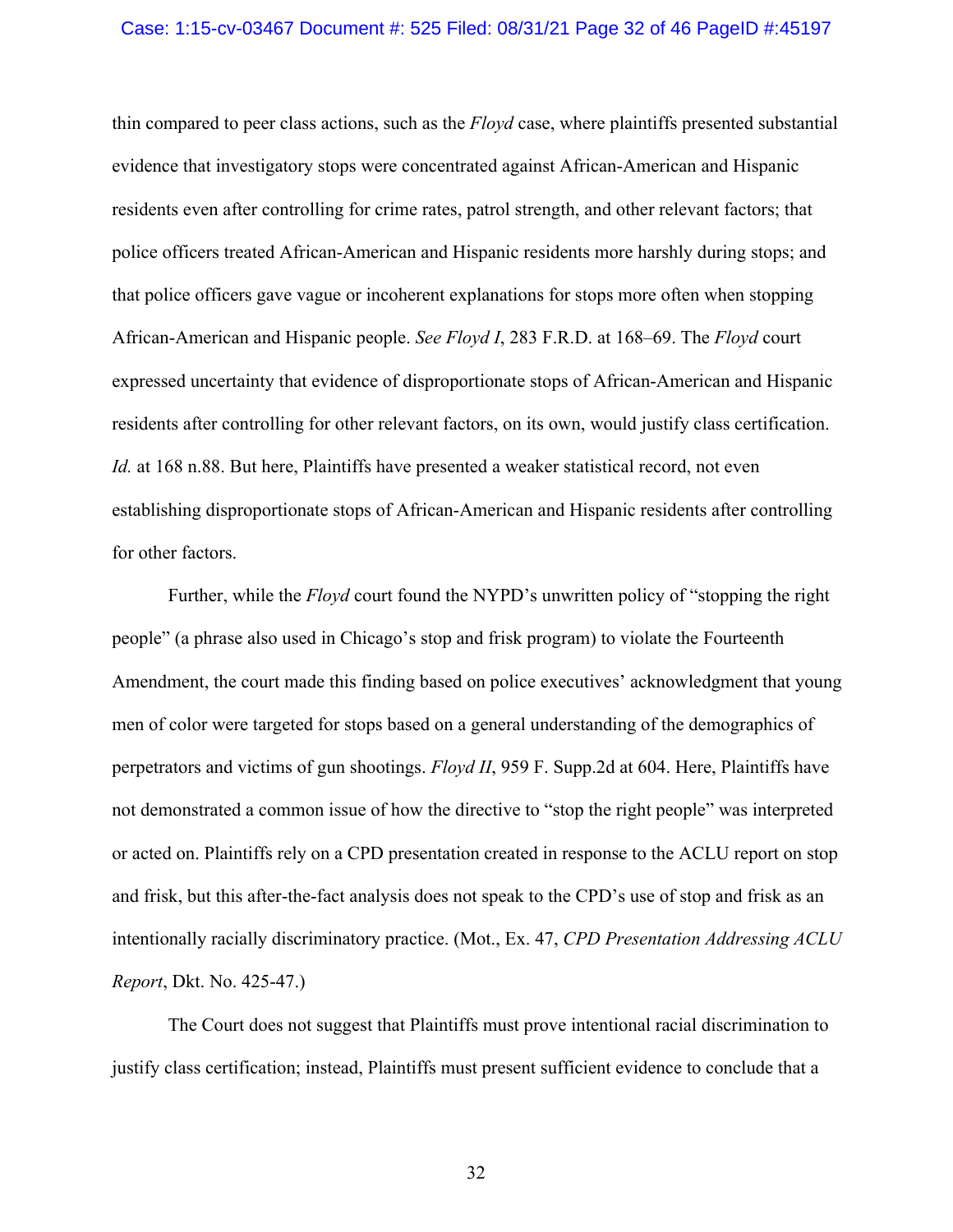#### Case: 1:15-cv-03467 Document #: 525 Filed: 08/31/21 Page 33 of 46 PageID #:45198

common issue actually exists. The plaintiffs in *Wal-Mart* might have made out a common question if they had shown that the company's Chief Executive Officer had told supervisors to "promote the right people," mirroring an initiative that had been found to discriminate by gender at the Chief Executive Officer's previous company, and that gender-based promotion disparities worsened during and after this initiative. But Plaintiffs must at least lay out the channels of a legally viable claim and provide sufficient evidence to establish a common question. If the only element of an Equal Protection Claim were disparate impact, Plaintiffs would have easily met the burden of establishing a common question; as it stands, Plaintiffs have not met their burden.

## *3. Fourth Amendment Loitering Subclass*

Finally, Plaintiffs propose the common question of whether the CPD's policies for enforcing the Gang and Narcotics-Related Loitering Ordinances violate the Fourth Amendment. Those ordinances allow police officers to criminalize "loitering" by first informing persons that they are engaged in "gang loitering," then ordering those persons to disperse and informing them that they will be arrested if they do not, and finally arresting anyone who does not disperse or returns to the scene. (Mot., Ex. 30, Chi. Mun. Code § 8-4-015(a) ("Gang and Narcotics Loitering Ordinance"), Dkt. No. 425-30.) Here, Plaintiffs raise the common question of whether the CPD's policy required the unconstitutional seizures of "gang loiterers" as a matter of course. Plaintiffs failed to establish a common question on this claim in their initial class certification motion. Specifically, the Court rejected Plaintiffs' theory that any contact card indicating gang loitering provided irrebuttable proof of an investigatory stop, instead finding that the CPD's policies facially allowed for contact cards to document either (1) investigatory stops or (2) enforcement of the loitering ordinances. (Mem. Order & Op. at 16–17.)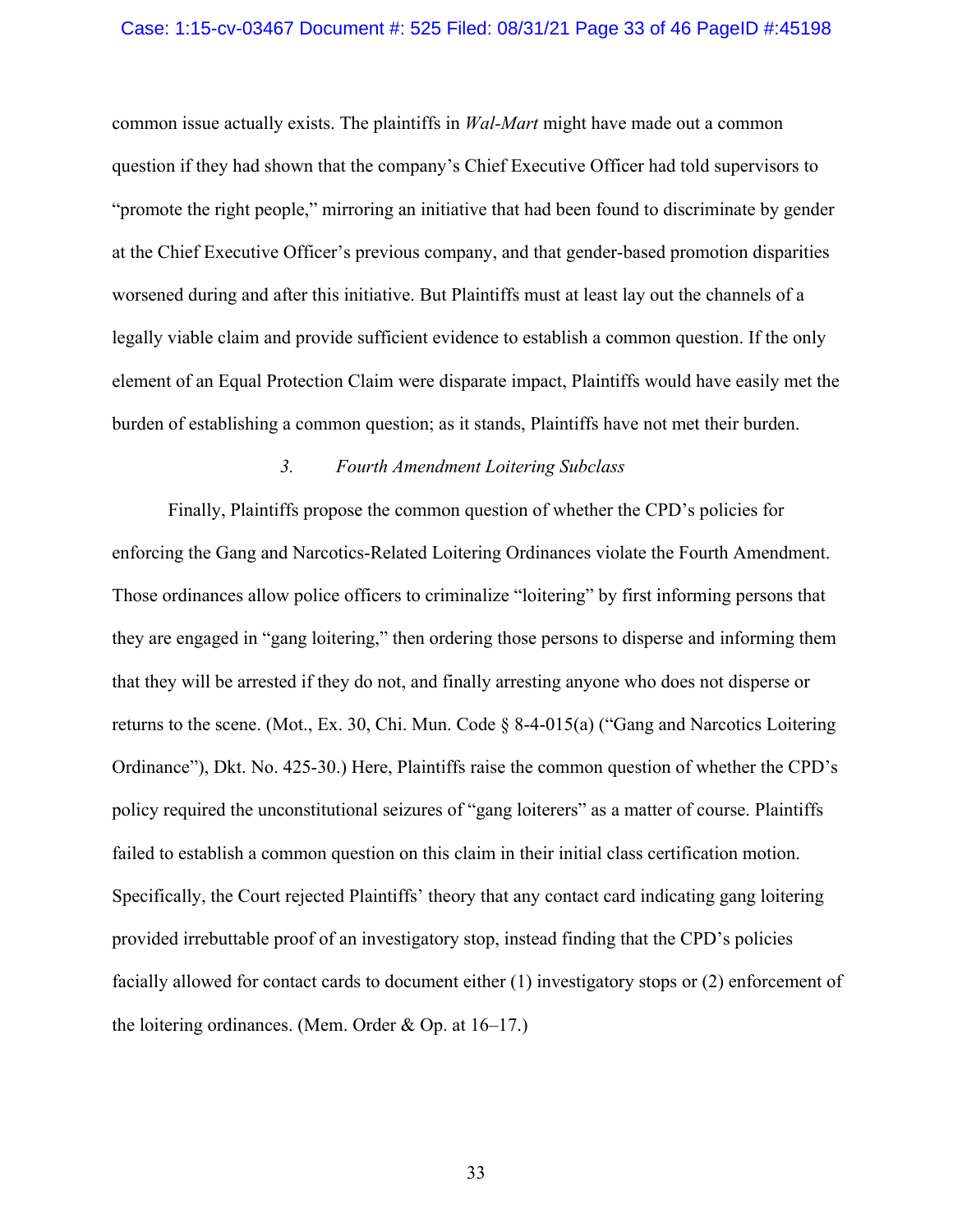#### Case: 1:15-cv-03467 Document #: 525 Filed: 08/31/21 Page 34 of 46 PageID #:45199

Plaintiffs now present new evidence in support of a common question. Plaintiffs point to an "Investigatory Stop Pocket Guide" that the CPD issued to officers to instruct them on, among other things, how to enforce the Gang and Narcotics Loitering Ordinance. The Pocket Guide instructs that officers should respond to loitering activity prohibited by the Gang and Narcotics Loitering Ordinance by conducting an investigatory stop and then giving a dispersal order. (Mot., Ex. 33, Investigatory Stop Pocket Guide at 1, Dkt. No. 425-33.) This guidance requires officers to conduct stops before issuing a dispersal order, suggesting that the CPD's policy requires officers to make unlawful stops. A loiterer has not committed criminal activity until they refuse to leave a loitering zone *following* a dispersal order. But without suspicion that a crime has happened or is about to happen, an investigatory stop when issuing dispersal orders violates the Fourth Amendment.

Various CPD personnel testified that the Gang and Narcotics Loitering Ordinance requires CPD officers to conduct investigatory stops when issuing gang dispersal orders. Eric Washington, a deputy chief at the CPD, testified that an investigatory stop was required when giving a dispersal order under the Gang and Narcotics Loitering Ordinance. (Mot., Ex. 37, Dep. of Eric Washington at 215, 17, Dkt. No. 425-37 ("You have to stop them and engage them. That's a street stop . . . You do the street stop in order to give the dispersal order. You are stopping the people that you're going to give a dispersal order to.") Deputy Chief Terrence Williams similarly stated his understanding that the Gang and Narcotics Loitering Ordinance allows officers to "conduct a stop" for gang loitering and described such a stop as non-consensual (by definition, an investigatory stop.) (Williams Dep. at 216–18.) Officer Jon Patterson, an instructor in the Department's Education and Training division, similarly testified that gang and narcotics loitering encounters are not voluntary stops. (Mot., Ex. 25, Dep. of Jon Patterson at 122–23, Dkt. No. 425-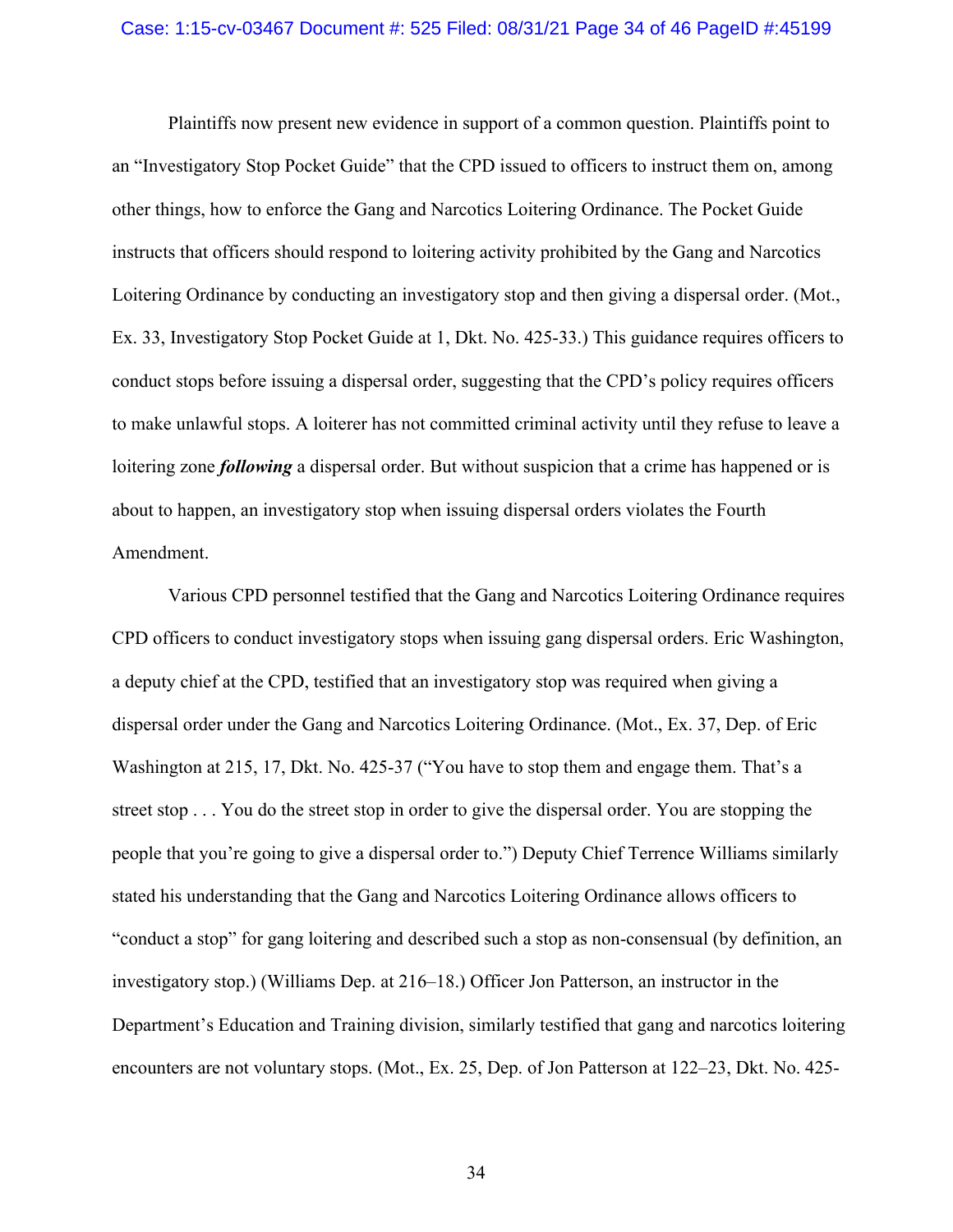#### Case: 1:15-cv-03467 Document #: 525 Filed: 08/31/21 Page 35 of 46 PageID #:45200

25.) Here, Plaintiffs have presented a common question on their *Monell* claims, including whether CPD officers were instructed to make unconstitutional stops as a matter of policy and whether those instructions were developed and implemented by CPD leadership.

Defendants object that this Court previously denied certification of a similar class because the constitutionality of any given investigatory stop was an individualized question not susceptible to classwide resolution. Of course, a police officer who stops a loiterer to order them to disperse might have reasonable articulable suspicion that such person was committing (or about to commit) a crime, but such a suspicion would be a coincidence and unrelated to enforcement of the ordinance. And the Court need not resolve every class members' stop to grant relief under Rule 23(b)(2); instead, the Court can make findings regarding the extent of Fourth Amendment violations, if any, and grant relief on that basis. *See, e.g.*, *Floyd II*, 959 F. Supp. at 658–60 (making conclusions after trial regarding the extent of the NYPD's unconstitutional stops and the Department's deliberate indifference towards those violations); *Ortega-Melendres v. Arpaio*, 836 F. Supp. 2d 959, 989 (D. Ariz. 2011) (holding that individualized factual circumstances of traffic stops did not defeat commonality where Plaintiffs identified a common issue regarding unlawful departmental policy.)

In sum, Plaintiffs' new theory and evidence establishes a common question among the proposed class of whether the CPD's enforcement policies are constitutional; the Court gives no opinion at this stage as to whether Plaintiffs will ultimately prevail on their theory.

## *4. Prohibition on Across-the-Board Classes*

Over time, courts have become less amenable to "across-the-board" classes, which involve "structural injunctions taking control of executive functions." *Rahman v. Chertoff*, 530 F.3d 622, 626 (7th Cir. 2008). The basic principle is that the judiciary should not attempt to sit in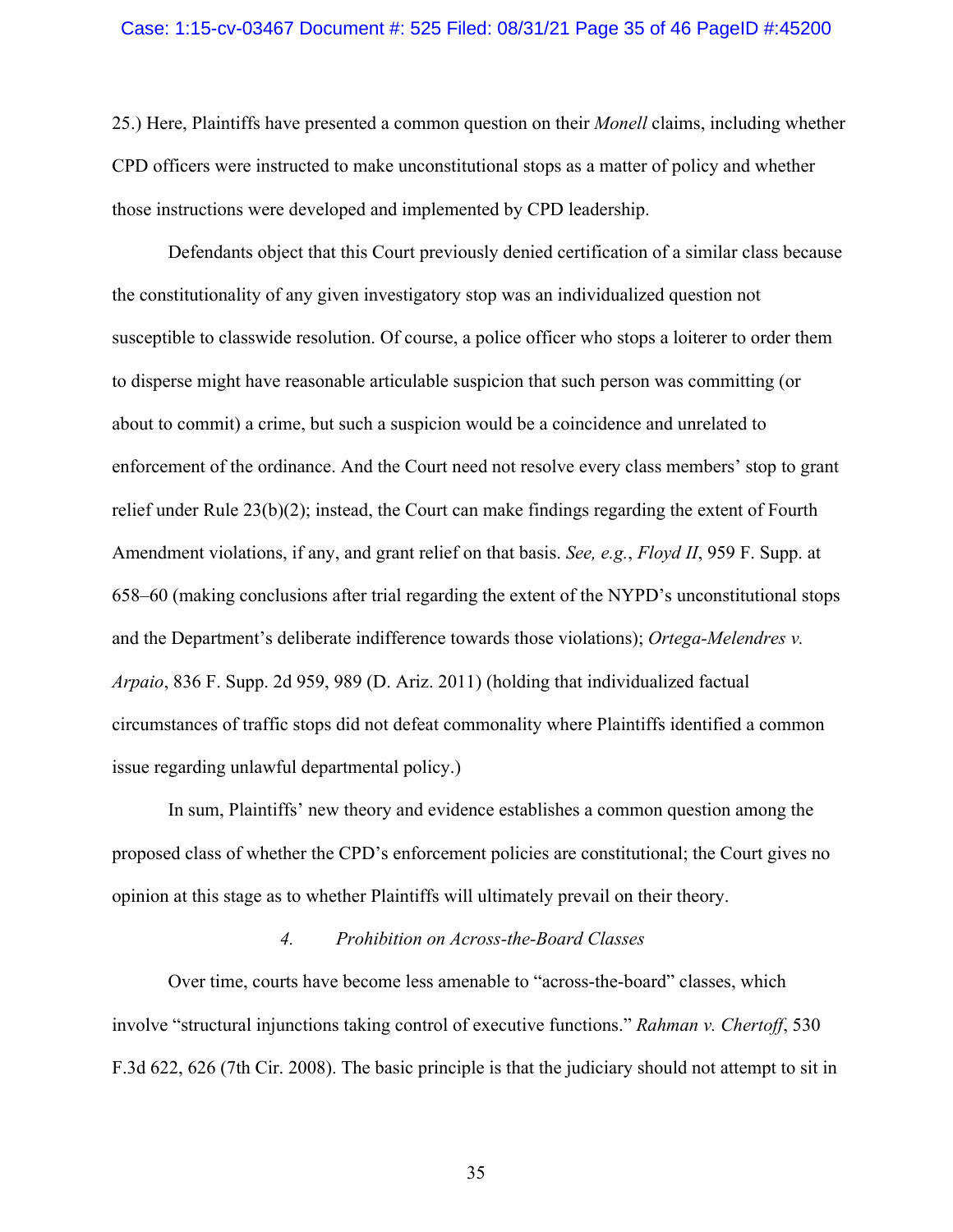#### Case: 1:15-cv-03467 Document #: 525 Filed: 08/31/21 Page 36 of 46 PageID #:45201

place of the executive. *Id.* Plaintiffs' 22-part demand for injunctive relief suggests a risk of judicial overreach in this regard. Plaintiffs seek an injunction prohibiting the CPD from continuing suspicionless stop and frisk policies or racial profiling policies; enjoining the use of productivity standards for arrests or stops and frisks; requiring improved training and adequate supervision; implementing a new centralized electronic stop database to record all stops; convening an Independent Panel subject to court supervision to monitor a stop and frisk remedial process; appointing a separate civil training advisory committee to support the CPD in improving its training; and requiring implementation of a new disciplinary program, among numerous other changes. (Sixth Am. Compl. at 75–77.) This smorgasbord of injunctive relief, if granted in full, could potentially enmesh the Court in almost every aspect of Chicago policing, including data collection, officer supervision, police discipline, police tactics, and police training.

 Still, the Court does not conclude that their proposed class should therefore be denied. An "across-the-board" class is one where plaintiffs seek to challenge a broader set of policies than those from which they claim injury. *Rahman*, 530 F.3d at 626. The Supreme Court has held that certified classes "must correspond to the injuries received by the representative plaintiffs." *Id.* (citing *Falcon*, 457 U.S. 147). Here, Plaintiffs do not cross the line into proposing an across-theboard class because Plaintiffs' three proposed classes involve specific and discrete stop and frisk practices. Plaintiffs only seek to represent persons who have suffered similar injuries. While Plaintiffs may not be entitled to some of the relief they seek, if they prove that the CPD has implemented centralized stop and frisk policies that violate the Fourth and Fourteenth amendments, the Court can fashion an appropriately limited remedy.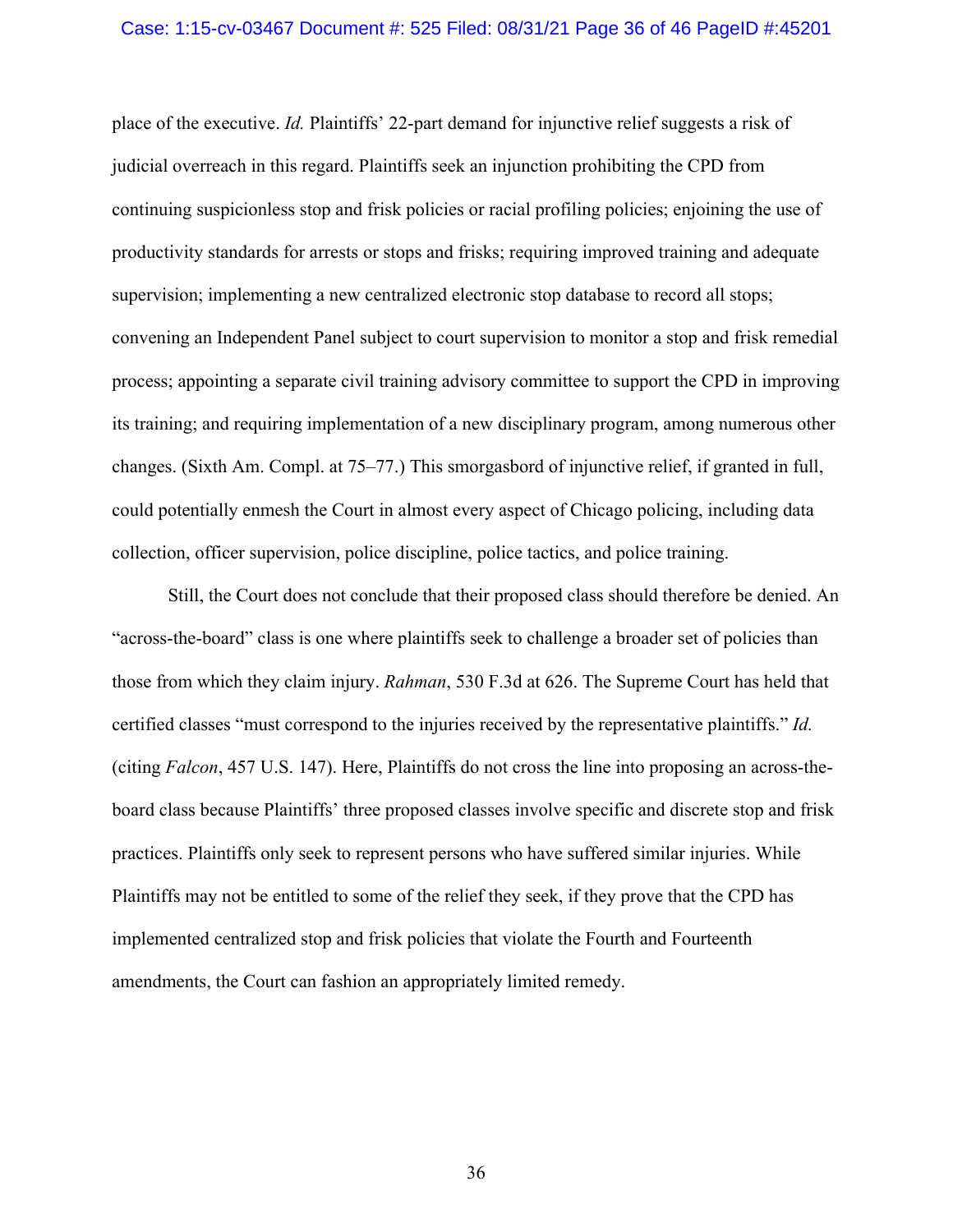## **C. Typicality, Ascertainability, and Overbreadth**

The representative parties' claims must be typical of the class. Fed. R. Civ. P. 23(a)(3). "A plaintiff's claim is typical if it arises from the same event or practice or course of conduct that gives rise to the claims of other class members and his or her claims are based on the same legal theory." *De La Fuente v. Stokely-Van Camp, Inc.*, 713 F.2d 225, 232 (7th Cir. 1983) (citation omitted). Here, the named plaintiffs allege they have experienced the same harms as the other class members. Their individual claims match the class claims. (Sixth Am. Compl. ¶¶ 317–52, 373–82, 443–57.) Defendants' arguments that Plaintiffs' encounters do not arise under a single legal theory and are not the result of a single course of conduct by the CPD are addressed above. Importantly, Plaintiffs are not required to sketch out a "typical" police encounter; instead, typicality lies in their common allegations of suffering unlawful stops and frisks and the typicality of those claims with the class as a whole. *See Zollicoffer v. Gold Standard Baking, Inc.,* No. 13 C 1524, 2020 WL 1527903, at \*24 (N.D. Ill. Mar. 31, 2020) ("But just because each Plaintiff has unique circumstances—as the Court would expect of every putative class member—that does not make his claims atypical or inadequately aligned with those of the class.")

Defendants identify no meaningful misalignments between the circumstances and interests of the named Plaintiffs and other class members. The fact that some class members' allegedly unconstitutional stops were recorded using contact cards, and others using ISRs, is not at the core of their claims. Plaintiffs allege that they were harmed by CPD's continuing unlawful stop and frisk practices, not from the manner of documentation. The specific theory under which Plaintiffs proceed—that supervision and training defects (and the practices associated with gang and narcotics loitering enforcement) caused the CPD to violate Plaintiffs' Fourth Amendment rights is not disrupted by the use of two different forms to record stops.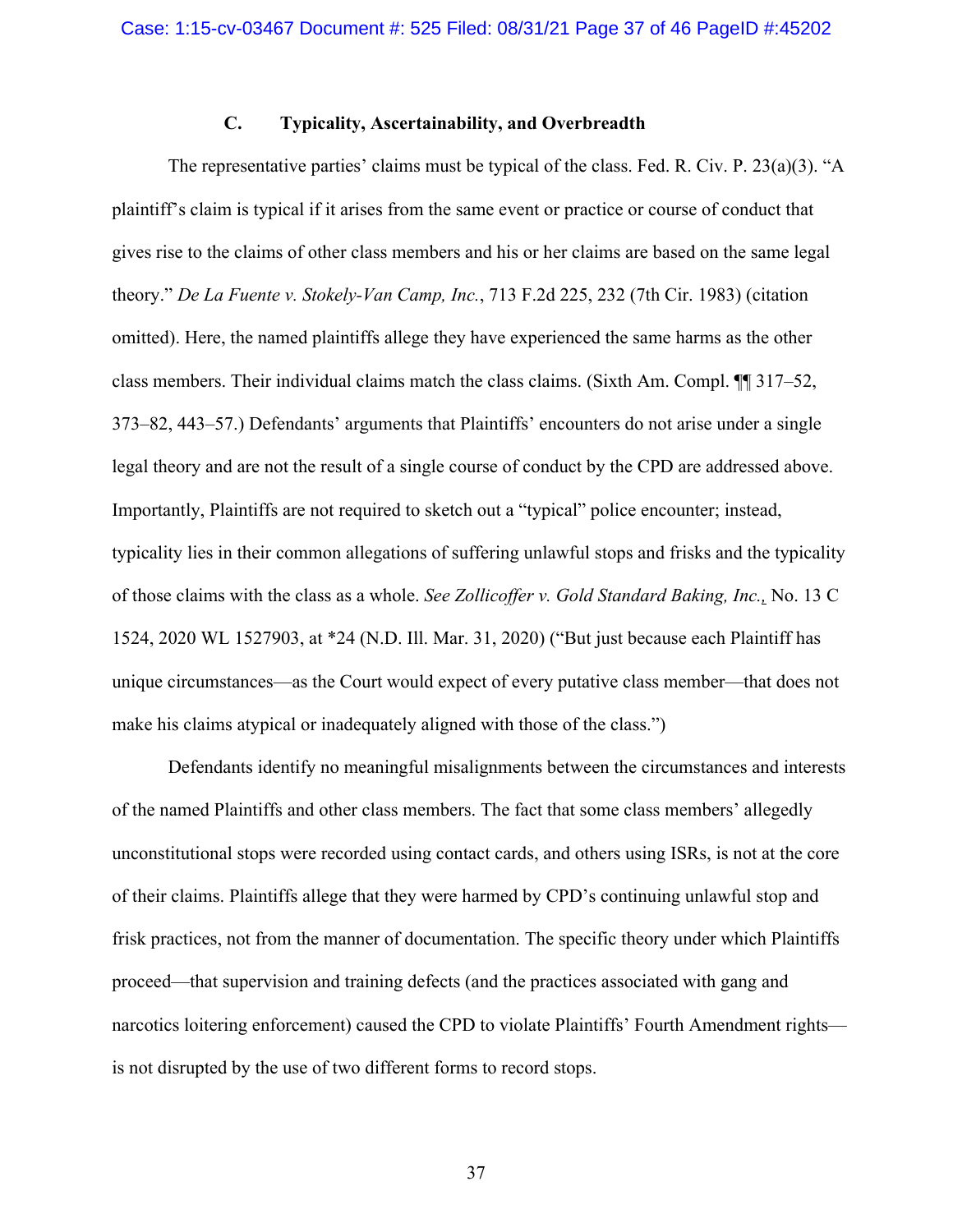#### Case: 1:15-cv-03467 Document #: 525 Filed: 08/31/21 Page 38 of 46 PageID #:45203

The typicality analysis invites the question of who the class members are, what their claims are, and how many class members actually have viable claims. These questions weigh on whether named Plaintiffs are "typical" of the class as a whole. Some light can be shed on this issue by considering ascertainability, an implicit Rule 23 requirement recognized by the Seventh Circuit requiring that class membership be based on objective criteria. *Mullins v. Direct Dig., LLC*, 795 F.3d 654, 657 (7th Cir. 2015). Here, the Fourth Amendment claim encompasses all persons subjected to investigatory stops resulting in creation of contact cards or Investigatory Stop Reports since April 20, 2013; the Fourth Amendment Loitering Subclass is a subset of the main class whose contact cards or ISRs list the contact type as "GANGLTR," reflecting a gang and narcotics-related loitering stop. (Mot. at 14.)

Under the ascertainability requirement, class definitions cannot succeed if they are "defined too vaguely," if they are "defined by subjective criteria, such as by a person's state of mind," or if they are "defined in terms of success on the merits." *Mullins*, 795 F.3d at 659–660. The class definitions here are not defined too vaguely or by subjective criteria; instead, they encompass all persons subjected to an investigatory stop recorded by a contact card or ISR. The requirement that a class not be defined by success on the merits—known as a "fail-safe" class" requires more explanation. This requirement prevents Plaintiffs from certifying a class of, for example, all persons whose Fourth Amendment rights were violated as a result of the CPD's failures of training and supervision. Such a definition "is a problem because 'a class member either wins or, by virtue of losing, is defined out of the class and is therefore not bound by the judgment.'" *Id.* (quoting *Messner*, 669 F.3d at 825.) Plaintiffs' proposed definition avoids this problem—it includes all persons subjected to investigatory stops recorded by contact cards and ISRs, not only those whose Fourth Amendment rights were violated.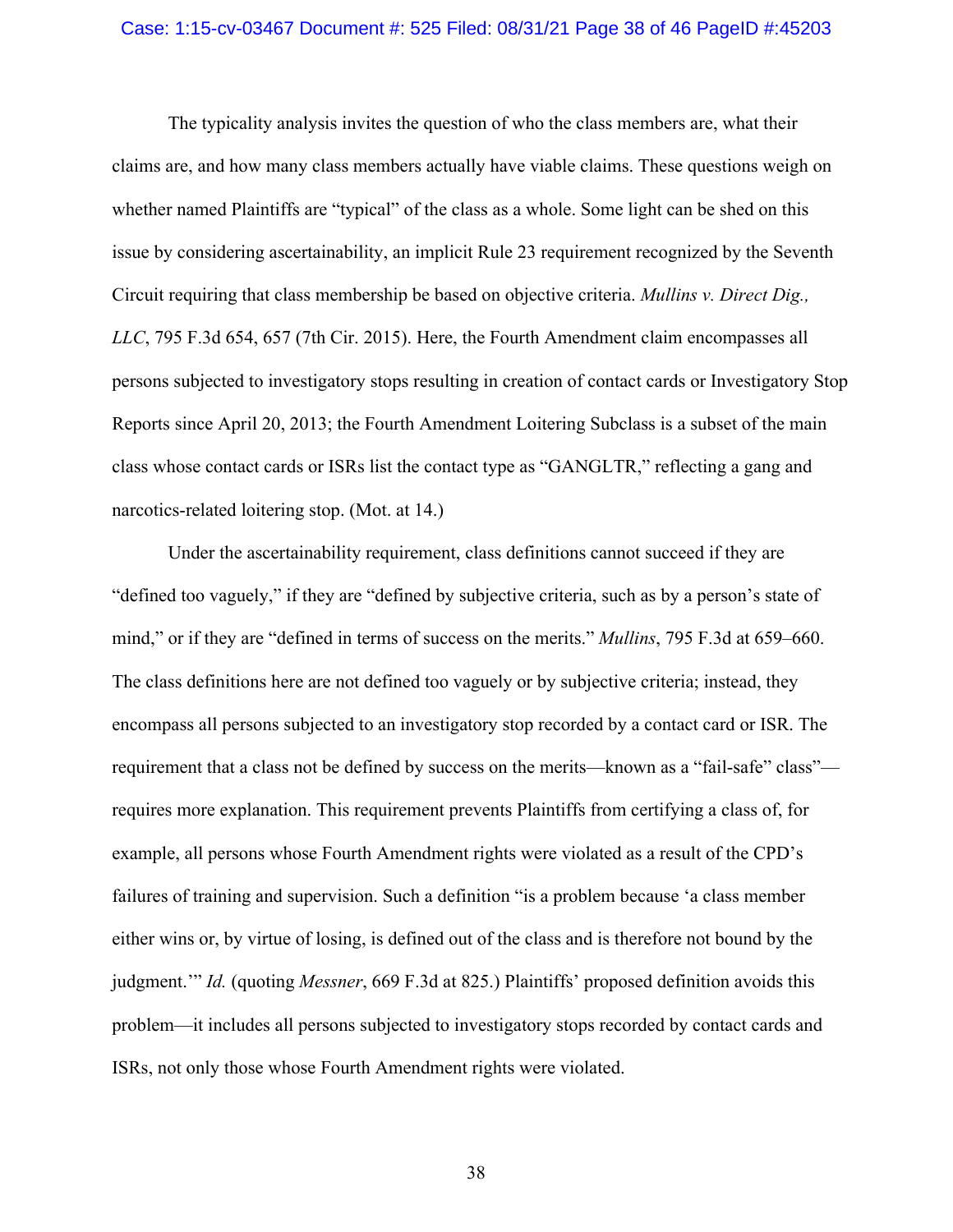## Case: 1:15-cv-03467 Document #: 525 Filed: 08/31/21 Page 39 of 46 PageID #:45204

Defendants also challenge Plaintiffs' proposed classes as overbroad. Although proposed classes often include some persons who suffered no injury, this does not preclude class certification. *Kohen,* 571 F.3d at 677. Instead, a class should not be certified if the class definition encompasses people who could not have been injured or if it contains "a great many persons who have suffered no injury." *Id.* (citations omitted). Assuming that the CPD's internal audits correctly reflect that 10–15% of the CPD's investigatory stops violated the Fourth Amendment, around 85–90% of Plaintiffs' proposed class would not have been directly injured by unconstitutional stops. The question is whether such a class is overbroad because it includes too many people who have not been unconstitutionally stopped.

The Seventh Circuit has found class certification appropriate even when most class members may not have been injured. *Parko v. Shell Oil Co.*, for example, involved a putative class of 150 homeowners who claimed that their property values were damaged by contaminants leaked from an oil refinery. 739 F.3d 1083, 1084 (7th Cir. 2014). The Seventh Circuit rejected a challenge to the class's numerosity based on lack of standing among homeowners whose property values were not reduced by contaminant leakage, explaining:

To require the district judge to determine whether each of the 150 members of the class has sustained an injury—on the theory that if 140 have not, and so lack standing, and so should be dropped from the class, certification should be denied and the 10 remaining plaintiffs be forced to sue (whether jointly or individually) would make the class certification process unworkable; the process would require, in this case, 150 trials before the class could be certified . . . . How many (if any) of the class members have a valid claim is the issue to be determined after the class is certified.

*Id.* at 1084–85. So long as the homeowners might have been injured, it was improper to evaluate the merits of each individual's tort claim, even if more than 90% (140 out of 150) of the class members might not be entitled to relief. Where other cases have found overbreadth, those cases tend to rest on (1) the plaintiffs' failure to develop evidence that more than a few people were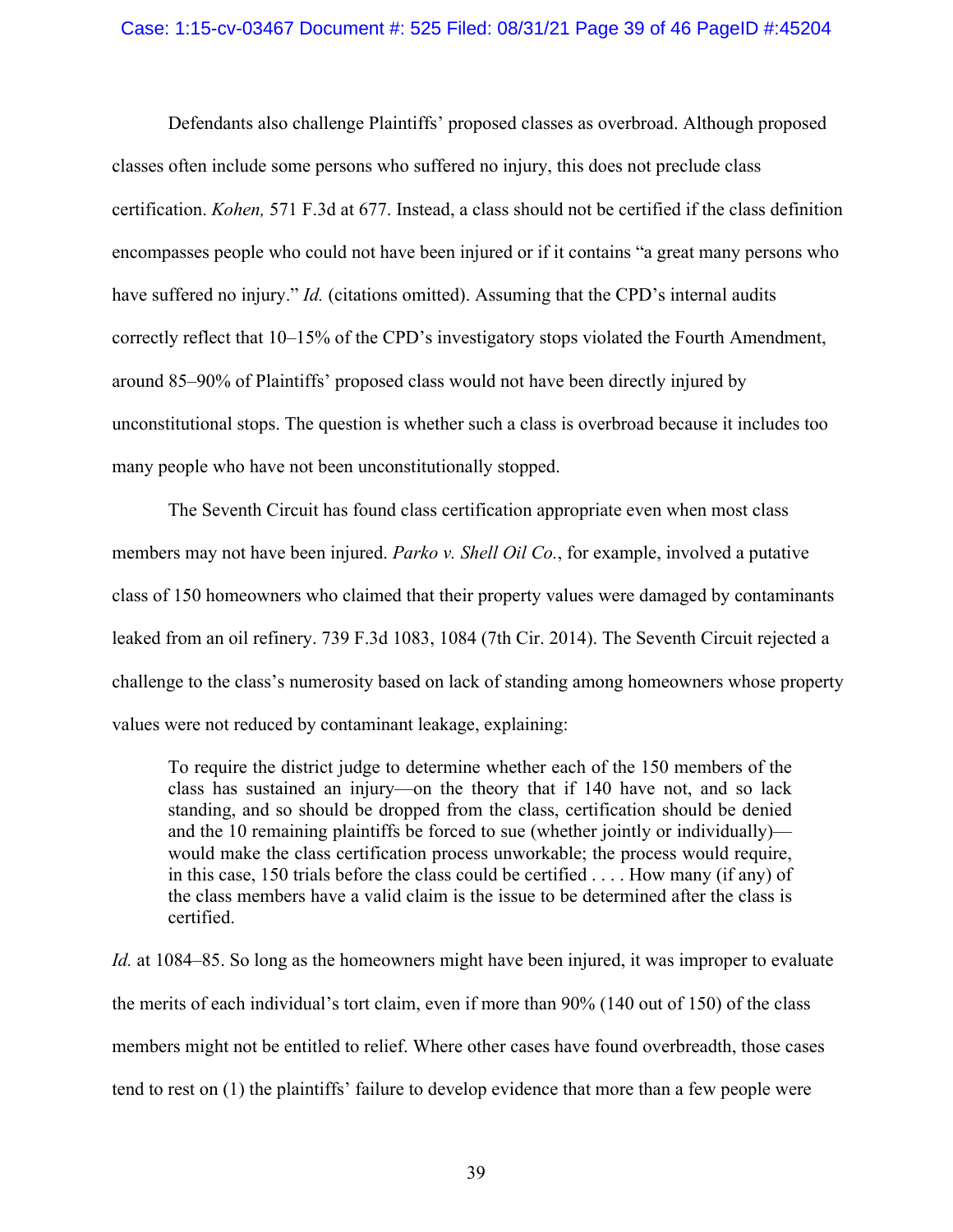#### Case: 1:15-cv-03467 Document #: 525 Filed: 08/31/21 Page 40 of 46 PageID #:45205

injured or (2) a proposed class definition that necessarily includes people who could not have been injured. *See Adashunas v. Negley*, 626 F.2d 600, 604 (7th Cir. 1980) (finding "abstract, conjectural or hypothetical" injuries to "amorphous and diverse" class of all unidentified children with learning disabilities failed to state Article III case or controversy); *Oshana v. Coca-Cola Co.,* 472 F.3d 506, 510 (7th Cir. 2006) (affirming district court's denial of class certification for class of all Illinois persons who purchased fountain Diet Coke in Illinois over several-year period, where "countless" class members "could not show any damage" from the alleged deception.) Accordingly, the Court finds no impermissible overbreadth in Plaintiffs' proposed class definitions.

 Most likely, some class members' Fourth Amendment rights were not violated while other class members may have experienced more clear-cut Fourth Amendment violations than the named Plaintiffs. But Plaintiffs' claims squarely target the same system of supervision and training that allegedly affected all class members. Plaintiffs therefore meet the typicality requirement.

## **D. Adequacy**

Under the adequacy requirement, Plaintiffs must establish that: "(1) their claims are not antagonistic to or in conflict with those of the proposed class; (2) they have sufficient interest in the outcome of the case; and (3) experienced, competent counsel represents them. *Makor Issues & Rights, Ltd. v. Tellabs, Inc.*, 256 F.R.D. 586, 599 (N.D. Ill. 2009) (citing *Rosario v. Livaditis*, 963 F.2d 1013, 1018 (7th Cir. 1992)). The proposed class representatives, Darnell Smith, Hector Fontanez, Jr., Marcell Davis, Michael Sanders, and Rashawn Lindsey, bring claims typical of the proposed classes and share their interests. (Sixth Am. Compl. ¶¶ 343–51, 373–82, 443–57.) They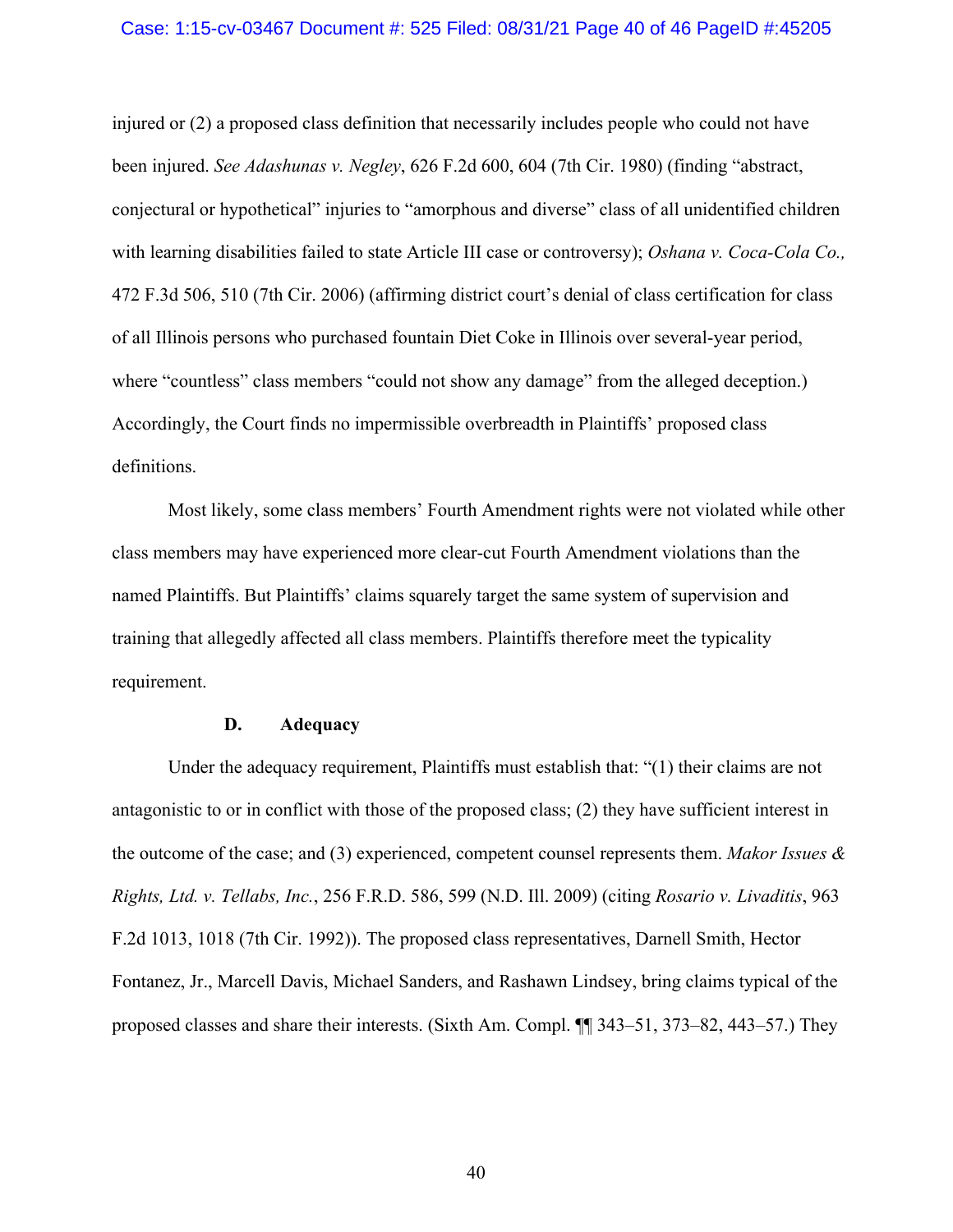### Case: 1:15-cv-03467 Document #: 525 Filed: 08/31/21 Page 41 of 46 PageID #:45206

have also meaningfully participated in the lawsuit, including participating in discovery and sitting for depositions.

Defendants argue that Sanders and Davis cannot be class representatives because their police encounters described in the complaint were not documented by contact cards. It is true that representative plaintiffs must be a member of the class they purport to represent. *See Gomez v. Illinois State Bd. of Educ.*, 117 F.R.D. 394, 397 (N.D. Ill. 1987) (citing *Davis v. Ball Memorial Hospital, Inc*., 753 F.2d 1410, 1420 (7th Cir.1985). But the relevant class definitions are defined to include persons who have been subject to a stop resulting in the creation of a contact card or ISR since April 20, 2013. All named Plaintiffs meet this criterion. Defendants acknowledged in their response that Davis had received contact cards during this time period, and even attached Sanders' May 23, 2013 contact card to their response. (Resp., Ex. F, Sanders Contact Cards, Dkt. No. 450-6.) Because the proposed class definitions require that class members were stopped by police resulting in creation of a contact card or ISR, and this is true of all named Plaintiffs, the named Plaintiffs would be members of the proposed classes.

Defendants specifically challenge Lindsey's adequacy as a representative for the Fourth Amendment Loitering Subclass because his encounter did not arise from the challenged gang loitering ordinance. As evidence, Defendants note that under the gang loitering ordinance, police officers may only issue dispersal orders on police beats designated as "Hot Spots" or "High Threat Level Gang Conflicts Zones," and Lindsey was not in such an area when police stopped and frisked him. (Resp. at 10.) But Lindsey's contact card states directly that he was stopped for "Gang and Narcotics-Related Loitering." (Mot. at 44 (attaching screenshot of relevant contact card entry).) This contact card establishes that Lindsey is a member of the class he wants to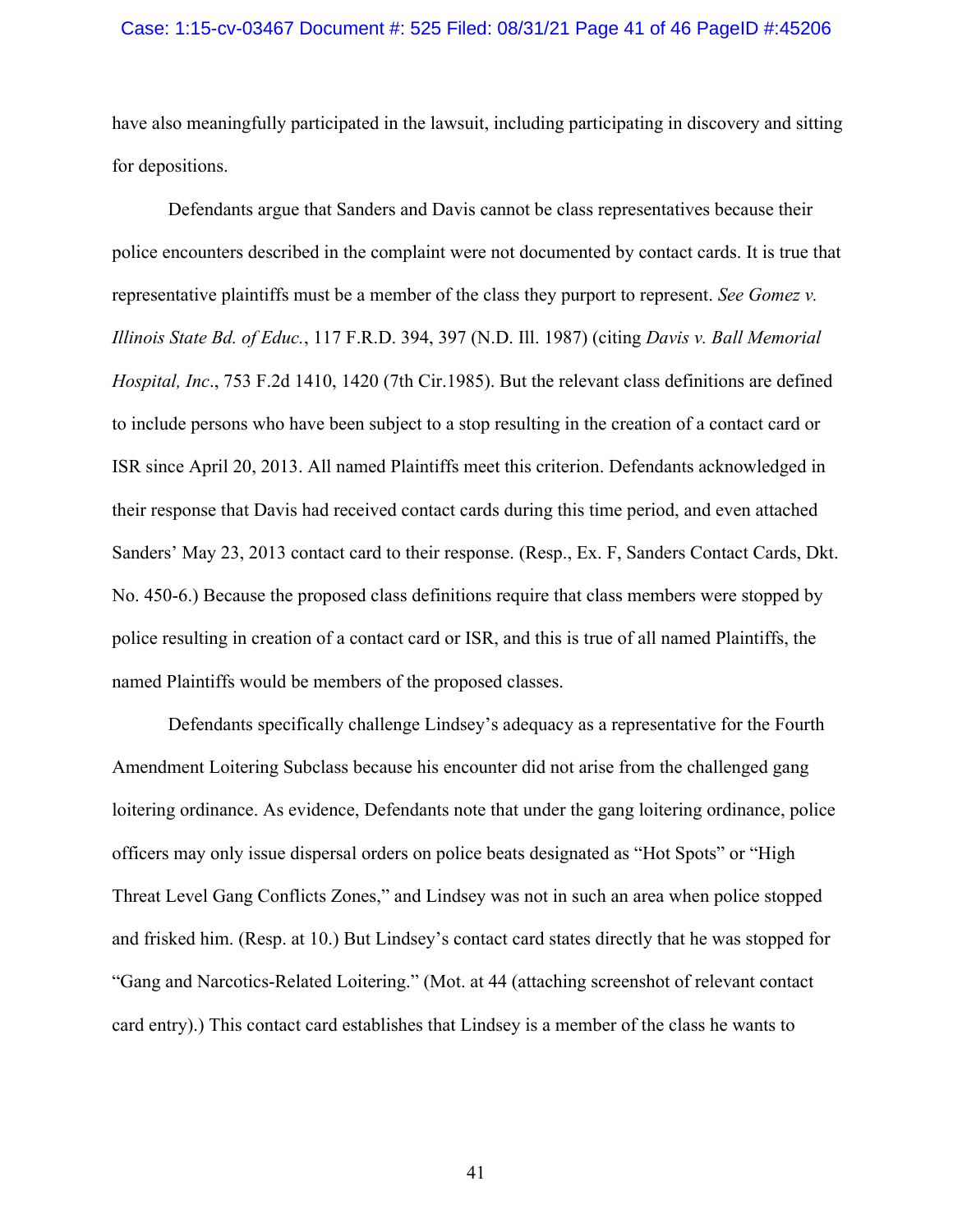#### Case: 1:15-cv-03467 Document #: 525 Filed: 08/31/21 Page 42 of 46 PageID #:45207

represent and allows for the possibility that the Gang and Narcotics Loitering Ordinance was wrongfully enforced against him.

The Court similarly finds that Plaintiffs' counsel are experienced in civil rights litigation and class action litigation, and have and will continue to invest considerable time and effort in bringing Plaintiffs' claims forward. Plaintiffs' counsel thus meet the Rule 23(a)(4) adequacy requirements.

## **E. Rule 23(b)(2) Requirements**

Class certification under Rule  $23(b)(2)$  also requires that "the party opposing the class has acted or refused to act on grounds that apply generally to the class, so that final injunctive relief or corresponding declaratory relief is appropriate respecting the class as a whole." Fed. R. Civ. P. 23(b)(2). The Seventh Circuit has interpreted the Rule to require the contemplated equitable relief to be both "(1) 'appropriate respecting the class as a whole' and (2) 'final.'" *Kartman v. State Farm Mut. Auto. Ins. Co.*, 634 F.3d 883, 892 (7th Cir. 2011). These requirements are "unquestionably satisfied" where, as here, "members of a putative class seek uniform injunctive or declaratory relief from policies or practices that are generally applicable to the class as a whole." *Lippert v. Baldwin*, No. 10 C 4603, 2017 WL 1545672, at \*9 (N.D. Ill. Apr. 28, 2017) (quoting *Parsons v. Ryan*, 754 F.3d 657, 688 (9th Cir. 2014)). As Plaintiffs seek the same relief for all members—namely, policy changes and monitoring to bring CPD's stop and frisk program into compliance with the Fourth Amendment—this standard has been met. While Defendants argue that Plaintiffs lack standing because contact cards are no longer used, the true targets of Plaintiffs' claims are the CPD's stop and frisk policies, not the specific form used to record those stops.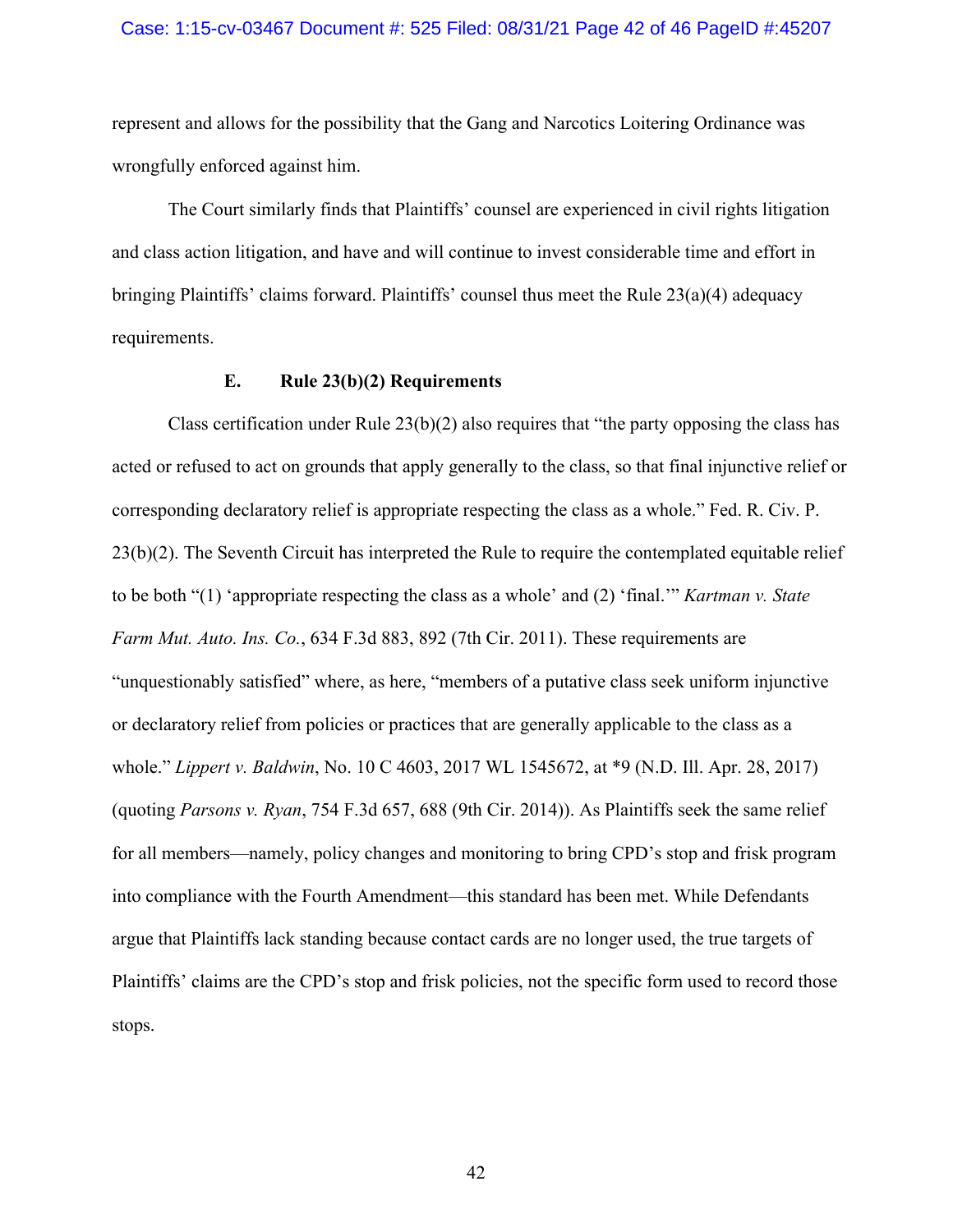Because Plaintiffs' proposed Rule 23(b)(2) Fourth Amendment Class and Fourth Amendment Loitering Subclass both meet the requirements for certification, the Court certifies the classes.

### **III. Proposed Rule 23(b)(3) and 23(c)(4) Classes**

As noted above, Plaintiffs previously moved for certification of various classes under Rules  $23(b)(3)$  and  $23(c)(4)$ , which the Court denied. Now, Plaintiffs make another attempt. Class certification decisions are "inherently tentative" and may be revisited by the Court as appropriate. *Falcon*, 457 U.S. at 160. Here, the Court considers whether Plaintiffs have offered a sufficiently distinct legal theory or compelling new facts for the Court to revise its previous analysis.

#### **A. Rule 23(b)(3) Class**

Plaintiffs ask the Court to certify a Rule  $23(b)(3)$  class defined consistently with their Rule 23(b)(2) Fourth Amendment Loitering Subclass, consisting of "[a]ll persons who, since April 20, 2013, have been, or in the future will be, encountered by the Chicago Police Department, resulting in the creation of a Contact Information Card or Investigatory Stop Report where the contact type is designated as "GANGLTR" or "Gang and Narcotics-Related Loitering." (Mot. at 43.) The above analysis of the Rule 23(a) factors applies equally here; Plaintiffs have established numerosity, commonality, typicality, adequacy, and ascertainability for this proposed class, based on the above-discussed evidence and argument. But under Rule 23(b)(3), Plaintiffs must also demonstrate that "questions of law or fact common to class members predominate over any questions affecting only individual members, and that a class action is superior to other available methods for fairly and efficiently adjudicating the controversy." Fed. R. Civ. P. 23(b)(3). The Court considers the class members' interests in individual control of their claims, whether other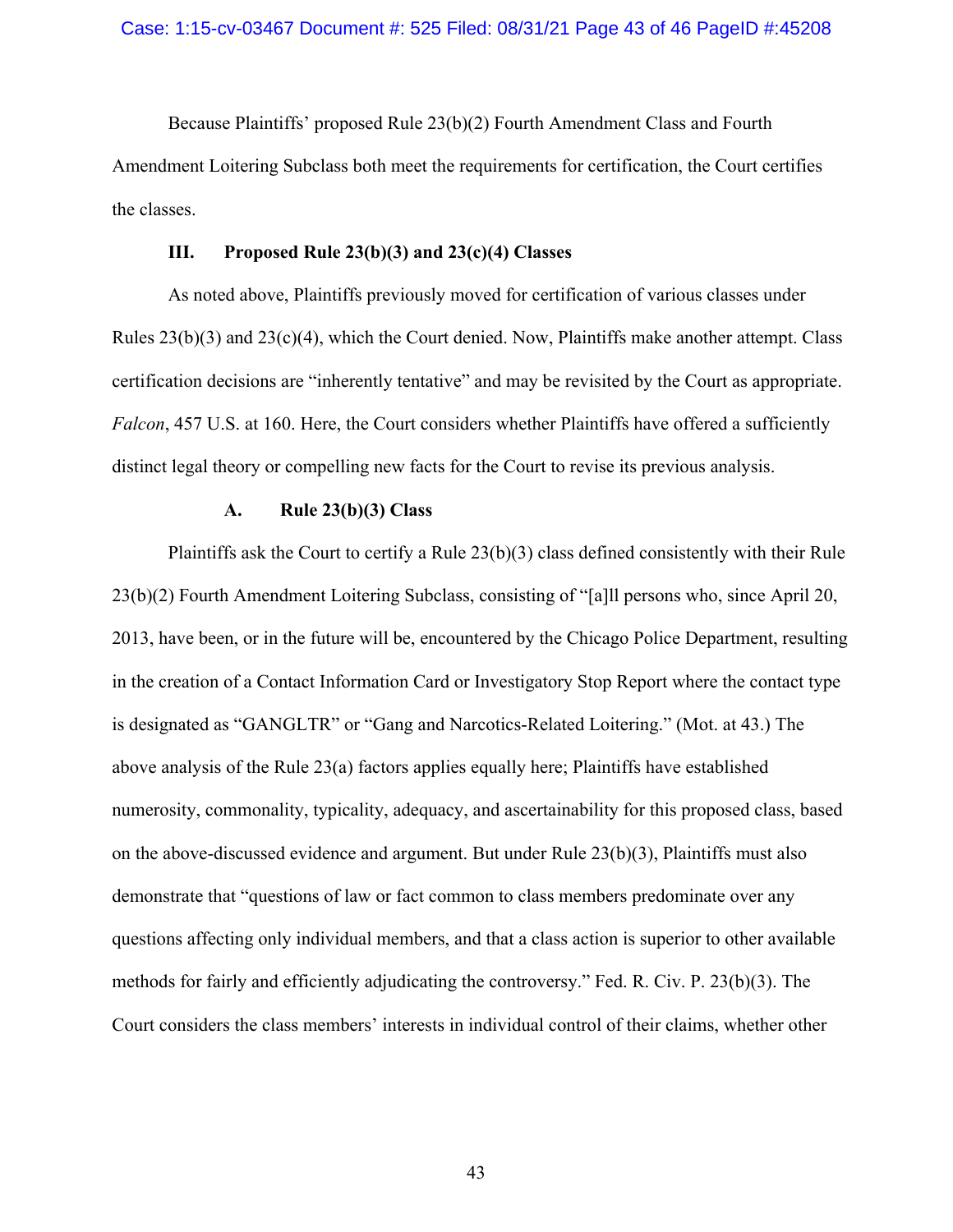#### Case: 1:15-cv-03467 Document #: 525 Filed: 08/31/21 Page 44 of 46 PageID #:45209

lawsuits weigh against certifying a class, the desirability of the forum, and difficulties in managing the class action. *Id.*

In its previous ruling, the Court acknowledged the challenges of assessing whether suspicionless seizures occurred in an individual police stop. Whether a person has been seized within the meaning of the Fourth Amendment depends on, "if, *in view of all the circumstances surrounding the incident*, a reasonable person would have believed that he was not free to leave." *Michigan v. Chesternut*, 486 U.S. 567, 573 (1988) (emphasis added). "Moreover, what constitutes a restraint on liberty prompting a person to conclude that he is not free to 'leave' will vary, not only with the particular police conduct at issue, but also *with the setting* in which the conduct occurs." *Id.* (emphasis added); *see also United States v. Swift*, 220 F.3d 502, 506 (7th Cir. 2000) ("The [Fourth] amendment does not prevent all encounters between the police and citizens. It comes into play when a police officer uses physical force or a show of authority to restrain the liberty of a citizen."). In the same way, "the determination of reasonable suspicion must be based on commonsense judgments and inferences about human behavior." *Wardlow*, 528 U.S. at 125. Whether an officer had reasonable suspicion sufficient to support a *Terry* stop depends on "the totality of the circumstances known to the officer at the time of the stop, including the experience of the officer and the behavior and characteristics of the suspect." *United States v. Grogg*, 534 F.3d 807, 810 (7th Cir. 2008).

The major difference between Plaintiffs' proposed Rule 23(b)(3) class and their proposed Rule  $23(b)(2)$  Fourth Amendment Loitering subclass is that members of the Rule  $23(b)(3)$  class, if successful, will obtain money damages for the harms they suffered. Plaintiffs contend that, despite the complexities of assessing damages for individual seizures on a classwide basis, common questions predominate for the Rule 23(b)(3) class: specifically, "(1) whether the [gang loitering]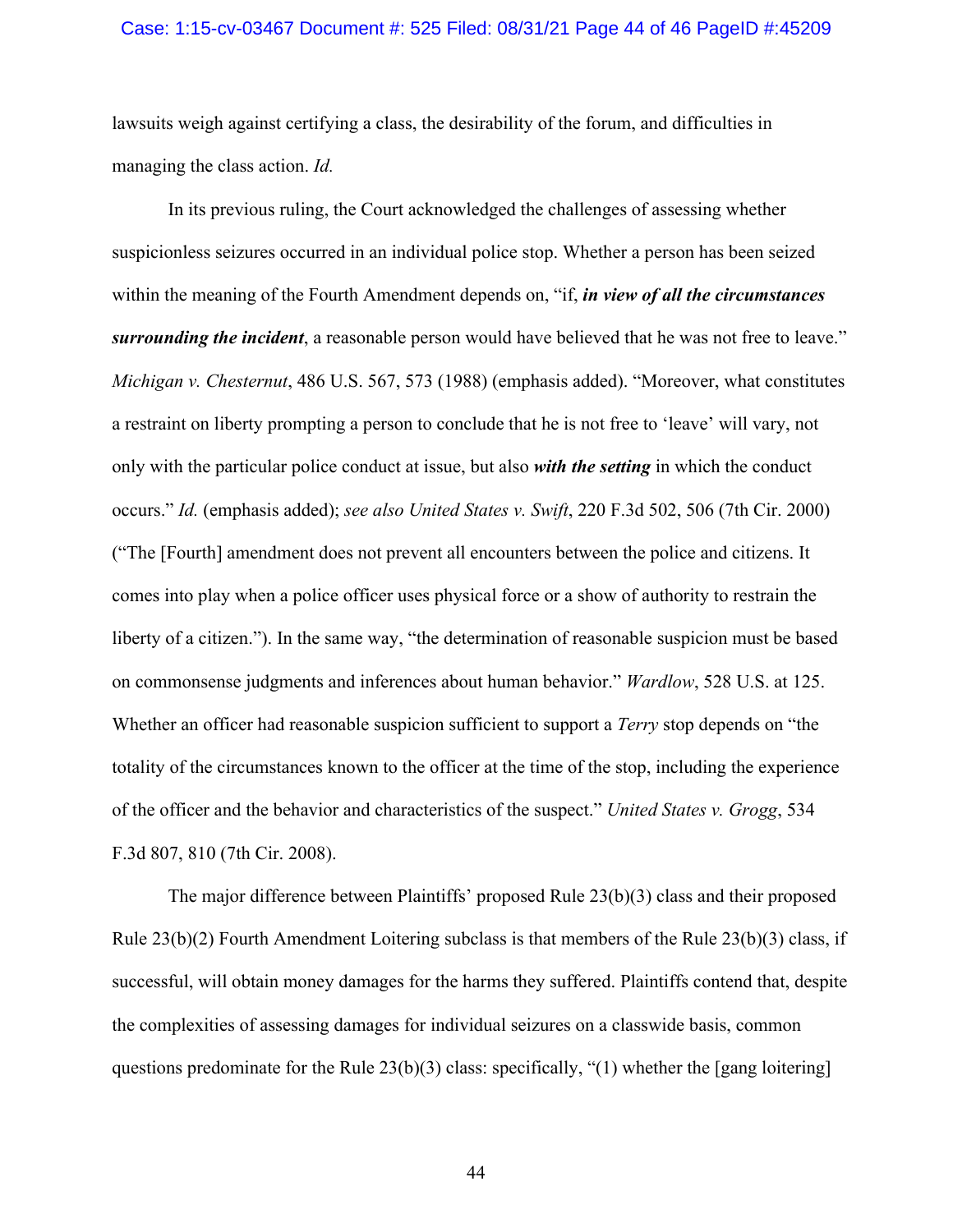#### Case: 1:15-cv-03467 Document #: 525 Filed: 08/31/21 Page 45 of 46 PageID #:45210

policy requires investigatory stops in the absence of reasonable articulable suspicion; and (2) if so, whether it is unconstitutional." (Mot. at 51.) Plaintiffs acknowledge that class members might require individualized damages determinations, arguing that 23(b)(3) certification is nevertheless appropriate and that, in the alternative, damages could be assessed on a presumed damages model. But Plaintiffs miss a key step in their predominance analysis, which is that even if the Court found that the gang loitering policy required unconstitutional investigatory stops, it would still be necessary to analyze any given stop to determine whether it was, in fact, unconstitutional. Even if the City's policy required unconstitutional stops and frisks, a person could still consent to a police officer's interview (defeating the "seizure" prong) and the officer could still make a stop with reasonable articulable suspicion of criminal activity (defeating the "reasonable articulable suspicion" prong.) Even after proving that the policy required police officers to take unconstitutional actions, Plaintiffs would be left with tens of thousands of individualized liability and damages determinations.

For this reason, common questions of law and fact do not predominate, and Plaintiffs' proposed Rule 23(b)(3) class will not be certified.

#### **B. Rule 23(c)(4) Class**

Finally, Plaintiffs propose a  $23(c)(4)$  issues-only class to resolve (1) whether the gang loitering policy requires stops without reasonable articulable suspicion, and (2) whether such a requirement is constitutional. The Seventh Circuit has acknowledged that issues classes may be appropriately certified where "there are genuinely common issues . . . the accuracy of the resolution of which is unlikely to be enhanced by repeated proceedings." *Mejdrech v. Met-Coil Sys. Corp.*, 319 F.3d 910, 911 (7th Cir. 2003). Efficiency is the key consideration in this analysis. *See Clark v. Experian Info. Sols., Inc.*, 256 Fed. App'x. 818, 822 (7th Cir. 2007) (affirming denial